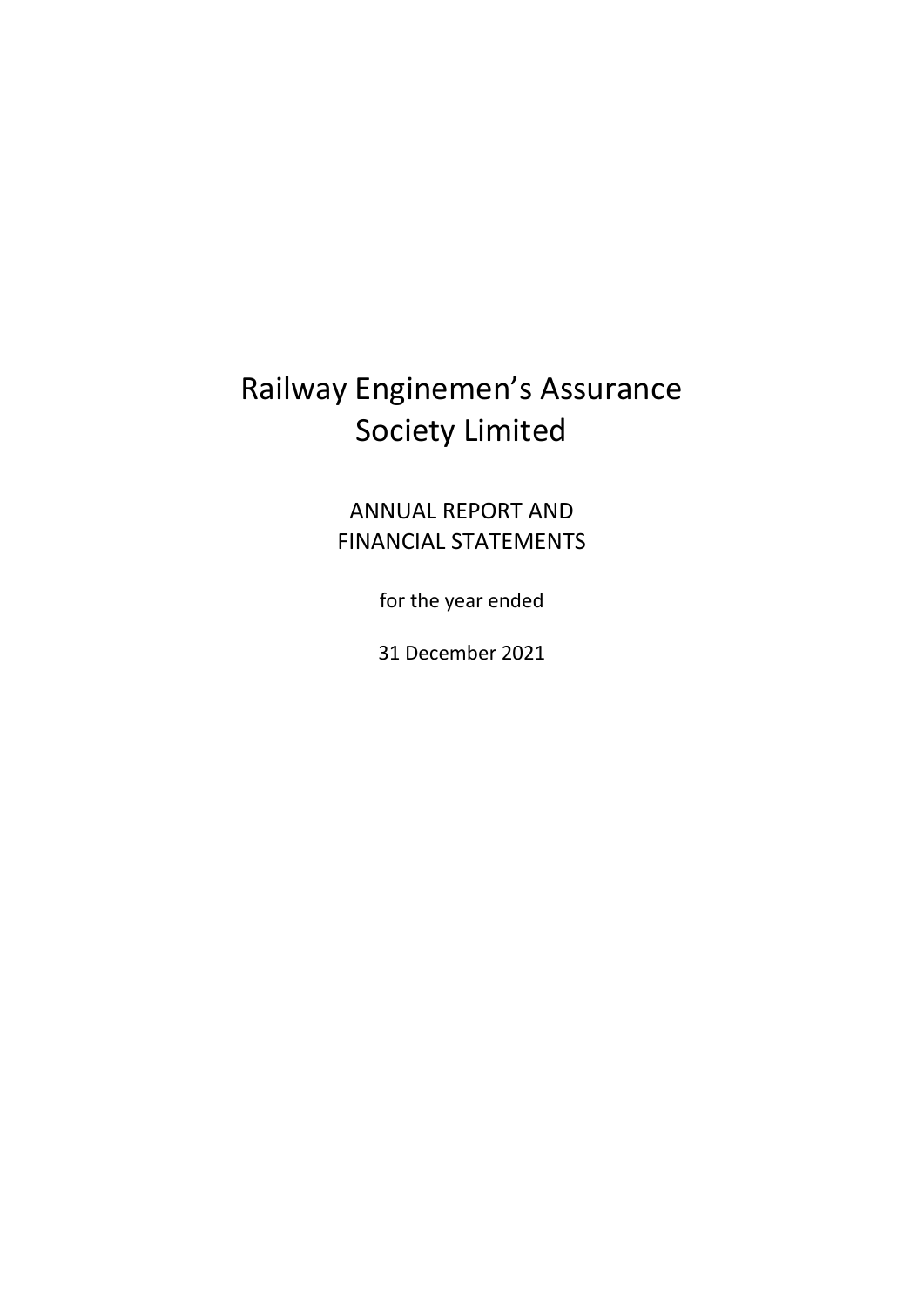### Railway Enginemen's Assurance Society Limited CONTENTS PAGE

|                                          | Page |
|------------------------------------------|------|
| Officers, advisers and registered office | 2    |
| <b>Annual Report</b>                     |      |
| Management Committee's Annual Report     | 3    |
| <b>Strategic Report</b>                  | 6    |
| Corporate Governance Report              | 15   |
| <b>Remuneration Report</b>               | 27   |
| Independent Auditor's Report             | 29   |
| Statement of Comprehensive Income        | 36   |
| <b>Statement of Financial Position</b>   | 37   |
| Notes to the Financial Statements        | 39   |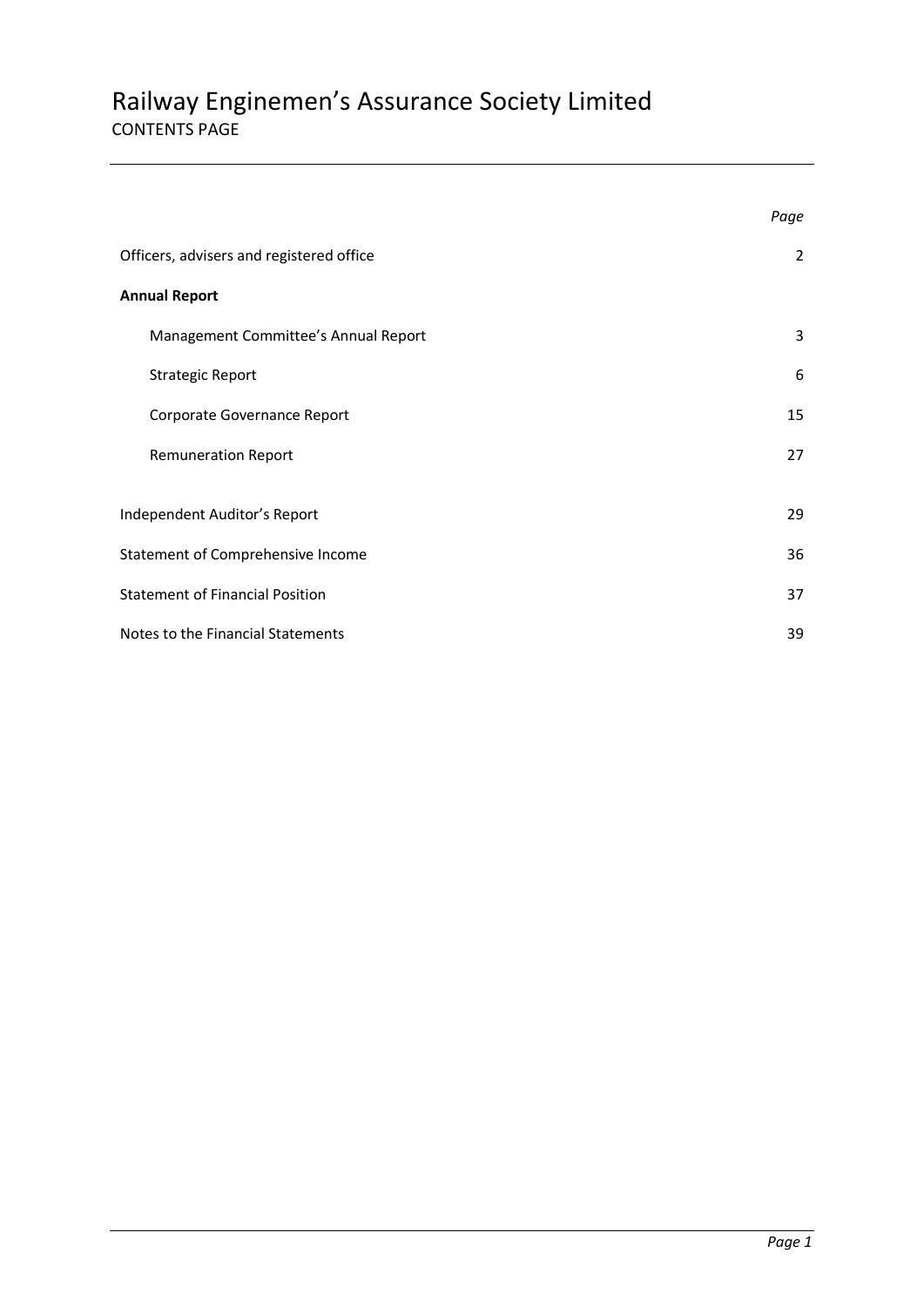OFFICERS, ADVISERS AND REGISTERED OFFICE

J W Goolamier Chair M A Bicknell BA (Hons), ACA M A Casey Deputy Chair M A Bicknell R T Brushfield-Hodges REGISTERED OFFICE L P Davies 727 Washwood Heath Road J McKenna Ward End D I Storrie Birmingham R A J Townsley B8 2LE

Royce Peeling Green Limited The Copper Room Alison E Carr FIA Deva City Office Park Steve Dixon Associates LLP Trinity Way **Cancer Community Way** Oaks House Manchester 16-22 West Street M3 7BG Epsom

#### SOLICITORS KT18 7RG

The Wilkes Partnership LLP BANKERS 41 Church Street NatWest Bank plc Birmingham 6 Parade B3 2RT Sutton Coldfield

#### INVESTMENT MANAGERS

14 Cornhill **Birmingham** London B3 3BA EC3V 3NR

#### INTERNAL AUDITORS

CKCA Limited Castle Court 2 Castlegate Way Dudley DY1 4RH

#### THE SOCIETY IS:

- Incorporated under the Friendly Societies Act 1992, Registered Number 708F
- Authorised by the Prudential Regulation Authority (PRA)
- Regulated by the Financial Conduct Authority (FCA) and the Prudential Regulation Authority (PRA), Reference Number 110047
- A participant in the Financial Services Compensation Scheme (FSCS)
- A member of the Association of Financial Mutuals (AFM)

#### MANAGEMENT COMMITTEE CHIEF EXECUTIVE AND SECRETARY

AUDITORS CHIEF ACTUARY AND WITH-PROFITS ACTUARY

Surrey

B72 1PL

The Co-operative Bank p.l.c LGT Vestra LLP 118-120 Colmore Row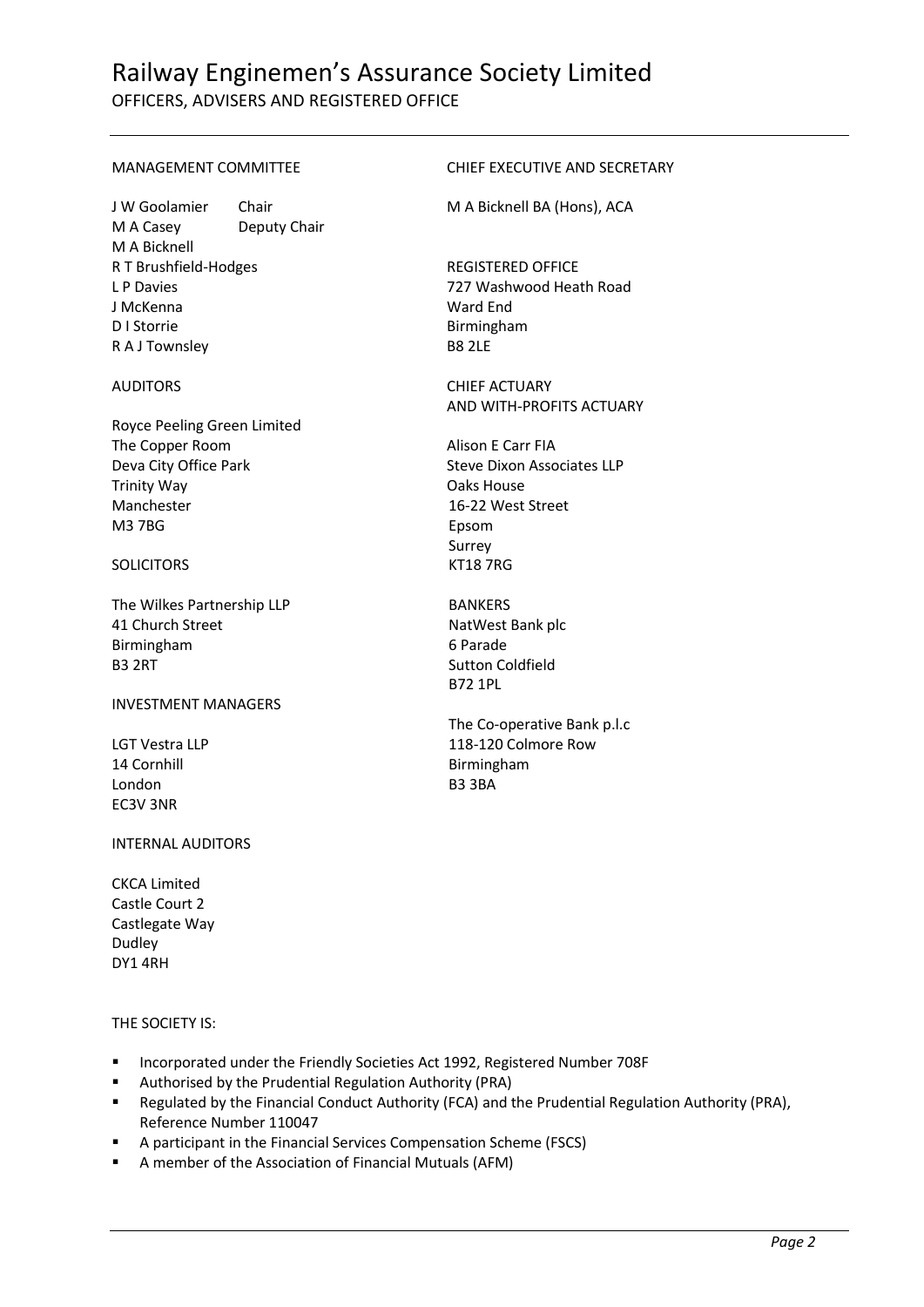#### **MANAGEMENT COMMITTEE'S ANNUAL REPORT**

The Management Committee has pleasure in presenting its Annual Report and Financial Statements of the Society for the year ended 31 December 2021. The Financial Statements have been prepared in accordance with The Friendly Societies (Accounts and Related Provisions) Regulations 1994, the Friendly Societies Act 1992 and United Kingdom Generally Accepted Accounting Practice. The Society's technical provisions have been calculated in accordance with the Solvency II Delegated Text and associated guidelines.

#### **BUSINESS OBJECTIVES AND ACTIVITIES**

The Society's principal activity is to provide savings plans with life assurance through endowment policies which, in the case of those with relevant certification, can include cover against permanent disablement.

In accordance with the Financial Services & Markets Act 2000, the Management Committee confirms that all activities carried out by the Society during the financial year are believed to have been within its Rules and statutory powers.

#### **MANAGEMENT COMMITTEE**

The Society is always looking to strengthen the composition of its Management Committee by recruiting those with the appropriate skills and a strong desire to serve in the best interests of the membership.

The names of the Management Committee members are shown on page 2. There have been no changes during the year.

#### **MANAGEMENT COMMITTEE RESPONSIBILITIES**

Legislation requires the Management Committee to prepare Financial Statements for each financial year which give a true and fair view of the state of affairs of the Society at the year-end and of the income and expenditure of the Society for that year. In preparing the Financial Statements, the Management Committee is required to:

- select suitable accounting policies and then apply them consistently;
- make judgements that are reasonable and prudent;
- state whether applicable accounting standards have been followed, subject to any material departures being disclosed and explained in the Financial Statements, and
- prepare the Financial Statements on the going concern basis unless it is inappropriate to presume that the Society will continue in business for the foreseeable future.

The Management Committee is also responsible for safeguarding the assets of the Society and for taking reasonable steps to prevent and detect fraud and other irregularities.

The Management Committee is also responsible for ensuring that the Society:

- keeps proper accounting records which disclose with reasonable accuracy at any time the financial position of the Society;
- takes reasonable care to establish, maintain, document and review such systems and controls as are appropriate to its business in accordance with the rules made by the regulators under the Financial Services and Markets Act 2000 and other applicable legislation.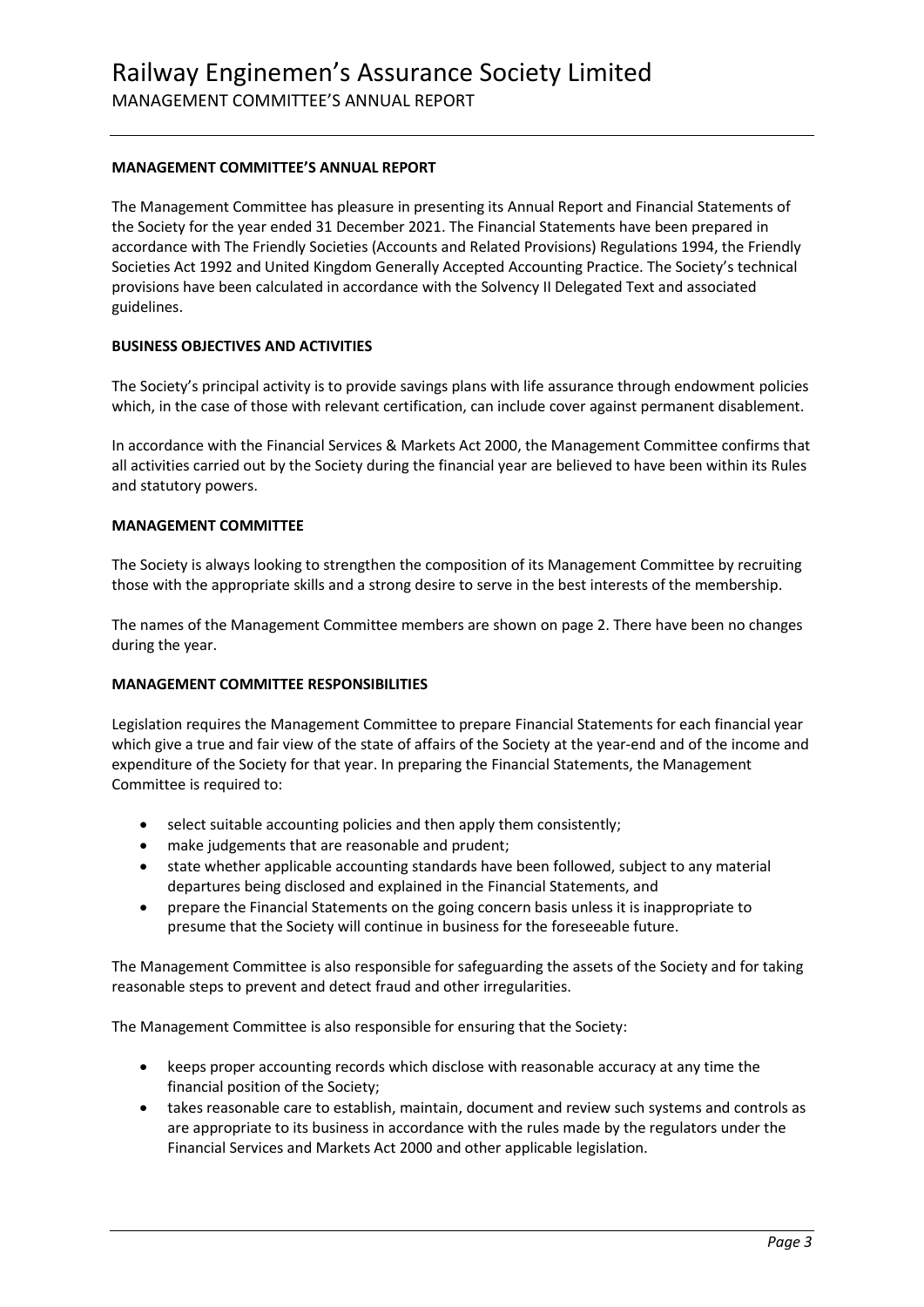#### **MANAGEMENT COMMITTEE RESPONSIBILITIES (CONTINUED)**

The Management Committee confirms, to the best of its knowledge, that the Annual Report and Financial Statements provide a fair, balanced and understandable view of the Society's financial position and the Strategic Report provides a fair evaluation of the Society's performance and development during the year.

The Management Committee is responsible for the maintenance and integrity of the corporate and financial information included on the Society's website.

#### **STATEMENT OF DISCLOSURE OF INFORMATION TO THE AUDITOR**

Each of the persons who is a Director at the date of this report confirms that, so far as each of them is aware, there is no information relevant to the audit of the Society's Financial Statements for the year ended 31 December 2021, of which the Auditor is unaware.

Each Director has taken all steps that they ought to have taken in their duty as a Director to make themselves aware of any relevant audit information and to establish that the Society's Auditor is aware of that information.

#### **VIABILITY STATEMENT**

The Management Committee has assessed the prospects of the Society and its ability to meet its liabilities as they fall due over the medium term. It has concluded that five years is an appropriate period for the assessment given that this is the key period of focus within the Society's strategic planning process. The purpose of the planning process is to look at key strategic choices facing the Society and to consider various scenarios taking into account the principal risks and challenges.

The Society uses a five-year business planning model as part of its Own Risk and Solvency Assessment. Assumptions are built in for the Statement of Comprehensive Income, the Statement of Financial Position and cashflow. Additionally, the Society's Chief Actuary undertakes actuarial modelling in the form of the Forward-Looking Assessment of Solvency. This report focuses on the Society's forecast of business activity over a ten year period, stress tested with a variety of scenarios, risk analysis and consideration of the impact of changes to assumptions.

Since the year-end, the Management Committee has continued to assess the Society's business and performance, including the impact on solvency of the volatile market movements that were seen in February and March 2022. The Management Committee has also received management information that monitors progress against the Business Plan, particularly in relation to new business volumes.

Based on the results of these processes the Management Committee has a reasonable expectation that the Society will be able to continue in operation and to meet its liabilities as they fall due over the five year period of its assessment.

#### **COMPLAINTS PROCEDURE**

The Society aims to provide the highest possible level of service to its members. We are committed to resolve, quickly and efficiently, any complaints that arise. A complaint that cannot be resolved through the Society's internal process can be referred to the Financial Ombudsman Service, details of which can be obtained from the Society's registered office. Any complaints that might fall outside the scope of the Ombudsman's Scheme will be handled in accordance with the Society's Rules.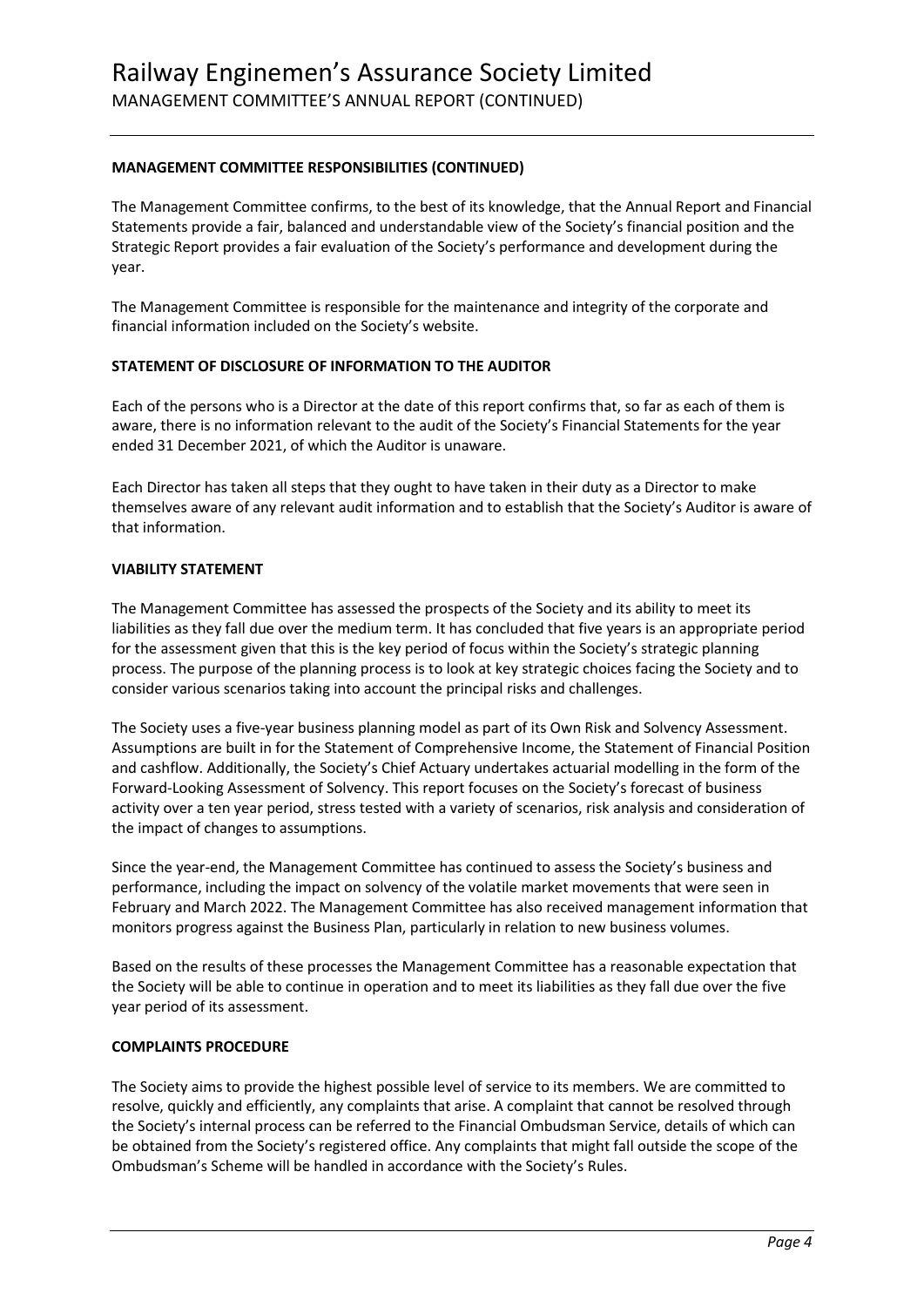#### **COMPLAINTS PROCEDURE (CONTINUED)**

If members have concerns about the Society's business and consider that they have not been dealt with appropriately through the internal process they are encouraged to write to any member of the Management Committee. Correspondence should be marked "Strictly private and confidential" and addressed to the Committee member at the Society's registered office. This will be passed on, unopened, to the Committee member concerned.

#### **THANKS AND APPRECIATION**

We are indebted to our members for their continuing loyalty to the Society and to our hardworking Depot Introducers and Area Representatives for promoting the Society's products and its values in the workplace. The strength of our commitment to provide an outstanding level of service is supported by the positive feedback received from our members in response to questionnaires sent out on a regular basis. The Society would not enjoy this level of success without the continuing commitment, effort and dedication of our staff. They take pride in serving the membership and we have great pleasure in recording our thanks and appreciation to them.

#### **AUDITORS**

Following notification of the resignation of BHP LLP, the Audit and Risk Management sub-Committee conducted a tender process for a new statutory auditor, which concluded in March 2021. The sub-Committee recommended to the Management Committee that Royce Peeling Green Limited be appointed as statutory auditor. The Management Committee accepted this recommendation and Royce Peeling Green Limited were formally appointed by the members at the 2021 Annual General Meeting.

A resolution will be proposed to reappoint Royce Peeling Green Limited at the forthcoming Annual General Meeting. Royce Peeling Green Limited has indicated its willingness to continue in office.

Approved by the Management Committee on 30 March 2022 and signed on its behalf.

Megoolamier

J W Goolamier Chair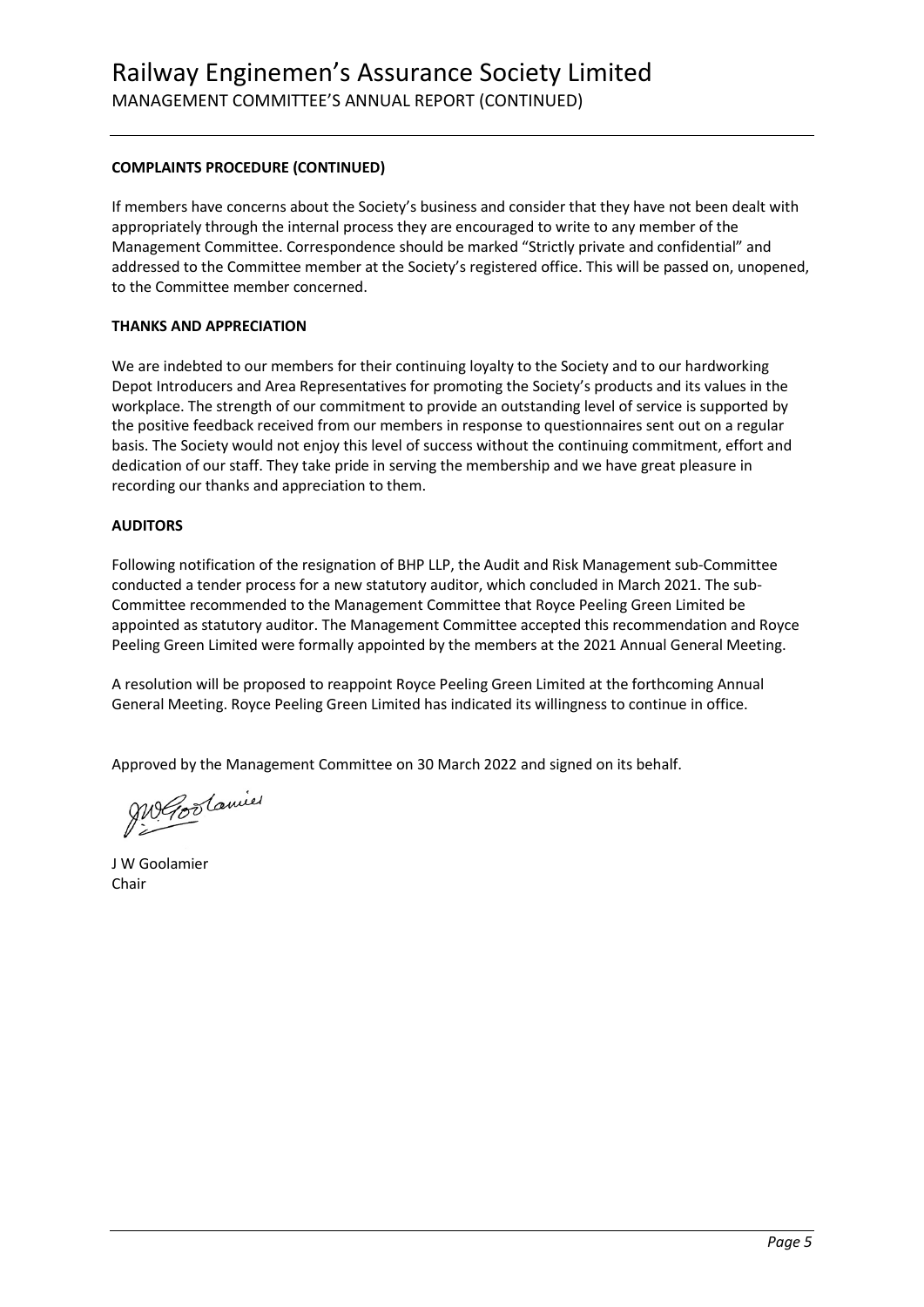#### **STRATEGIC REPORT**

#### **Introduction**

The Management Committee is pleased to report that the Society achieved a very satisfactory set of results during 2021 and ended the year in a strong financial position. The Society's solvency position strengthened significantly, with surplus assets rising from £4.7million at the end of 2020 to £6.3million at the end of 2021.

Overall, 2021 saw equity market growth, despite some of the global challenges and widespread views towards the end of 2020 that markets might already be overvalued. This growth was partly driven by encouraging economic data and strong corporate earnings numbers, supported by monetary policy from the central banks. With a brief exception on the news of the outbreak of the Omicron variant, markets were not overly affected by Covid-19 fears.

Against the backdrop of Covid-19, a gradual re-opening of the economy and the announcement of major structural changes for the railway industry, the Society has continued to generate encouraging levels of new business, whilst delivering significant savings in its overhead costs. We have maintained the focus on our core strengths of exceptional member service and keeping things as simple and straightforward as possible. We also recognise that we are extremely fortunate to have a membership with a strong ethos of self-provision when it comes to their families' futures. This financial discipline is one of which they are rightly proud and encourage amongst their colleagues.

The key priorities of the Society remain to:

- meet its contractual obligations to members
- add value to its members through competitive products that meet their needs
- maintain a strong financial position to protect members from changes in investment conditions
- provide first-class customer service

#### **Impact of Covid-19 on the Society**

During 2021, the Society continued to witness the devastating impact on human life of the Covid-19 pandemic. The Society's investments, which are mainly bonds, equities and collectives plus some property and deposits, performed well during the year.

Overall, 2021 life assurance claims were within their normal range. There is general uncertainty about the long-term effects of Covid-19, both through "long Covid" and through treatments for other illnesses that have not taken place due to the pandemic, but the Society's products are not particularly sensitive to increases in mortality or morbidity, so this does not create any material concerns.

Levels of surrenders have increased significantly from those seen in 2020, but remain low compared to historic levels. A reduction in surrenders during the first year of the pandemic was a pattern seen by many insurers and is likely to be related to "accidental saving" from a reduction in spending due to restrictions, with jobs in the railway industry largely sheltered from the pandemic due to government intervention.

New business levels in 2021 were higher than those seen in April to December 2020, but lower than in early 2020 and previous years. The reduction in new business was mainly related to the inability of the Area Representatives, the Society's main source of sales, to have face-to-face interaction with members during the pandemic. This has been partially offset by expansion of sales via other distribution channels through increased marketing.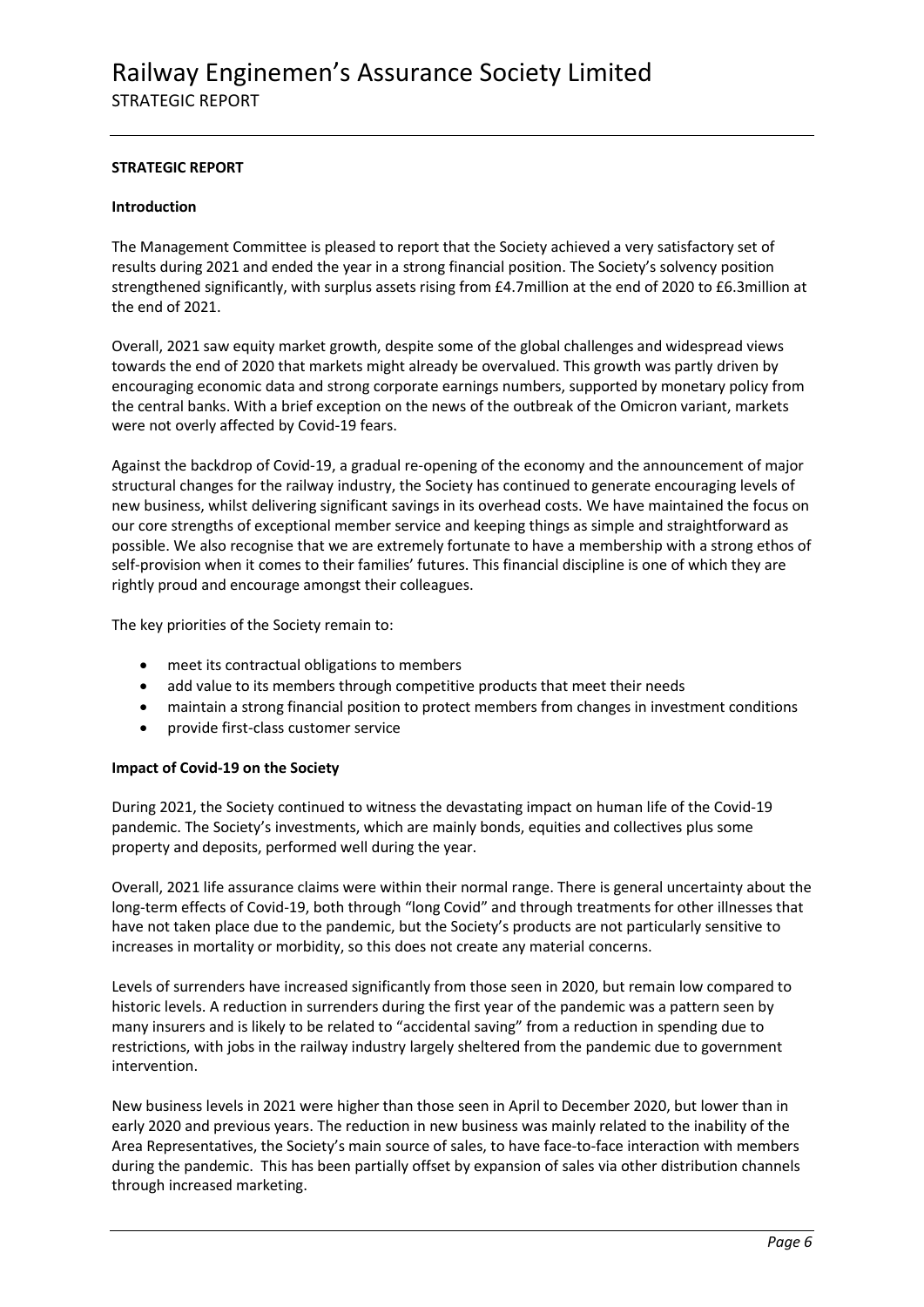#### **Impact of Covid-19 on the Society (continued)**

The Society is in a strong solvency position. Own Funds remained significantly above the SCR during 2021, with Own Funds increasing from 217% of the SCR at 31 December 2020 to 234% at 31 December 2021. Further information is provided in the Society Solvency Position which follows.

We will continue to closely monitor the impact of Covid-19 on the operating performance of the Society. We will also maintain our monitoring of the valuation of assets and the valuation of technical provisions, which are sensitive to movements in risk-free rates. The Society's business model is very reliant on the UK railway industry, although it is slowly expanding into other areas. Therefore, we will continue to monitor the industry, including the implementation of *Great British Railways: The Williams-Shapps Plan for Rail*.

We have no material concerns relating to the effects of Covid-19 on the Society.

#### **Impact of Russian invasion of Ukraine on the Society post year-end**

We are deeply saddened by the situation in Ukraine and our heart-felt thoughts are with the Ukrainian people and all those who are impacted by this humanitarian crisis.

Compared to the devastating impact of this conflict on people's lives, any analysis of the financial impact on the Society is very much of secondary importance. The safety and wellbeing of people across the region is our paramount concern. However, it is important that we assess the impact on the Society and where necessary take action to protect our members' investments.

The Society does not hold any direct Russian or Belarusian investments and has no direct exposure to their markets or currencies. The Society's investments are well diversified within asset classes, sectors and regions and are designed to cushion it from market volatility. Following the events in Ukraine, stock markets experienced an initial shock, with our non-property investments down by around approximately 5% as at the end of February 2022. However, as at the time of the approval of these Accounts there has been something of a recovery in global equity markets. The financial strength that the Society enjoys enables us to take a long-term view and weather any short-term movements for the benefit of our members.

We continue to closely monitor the impact of the current situation on investment markets and on our capital position as part of our Own Risk and Solvency Assessment process. Whilst asset values have fallen, Own Funds have remained significantly above the Solvency Capital Requirement (SCR) at all points since the year-end.

We have assessed the potential impacts of the economic outlook, including how inflation rates might dampen consumer confidence. We do not anticipate that there will be any significant effect on our new business levels in the short, medium or long terms. However, this will be closely monitored as maintaining new business volumes is key, given that expenses are largely fixed in nature.

As a result of the situation in Ukraine, there is an increased risk of cyber-attacks targeting the UK financial services sector. We believe that the Society's exposure to this risk is relatively low. However, we continue to review our security arrangements with the aim of strengthening controls and reducing vulnerabilities.

We have no material concerns relating to the effect of the war in Ukraine on the Society's business.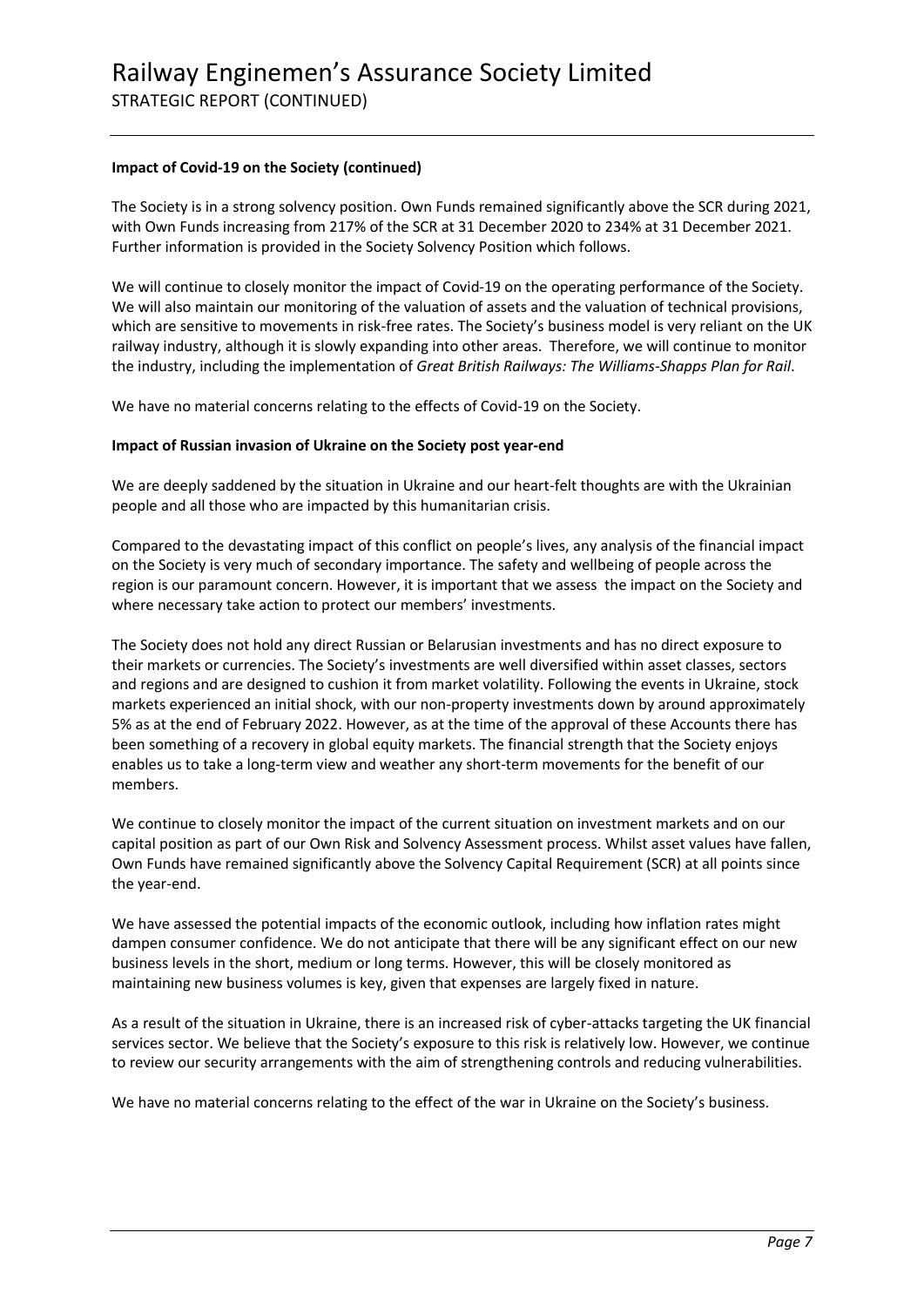#### **Society Solvency Position**

The Society's solvency position was closely monitored throughout the year and remains strong. The Solvency II balance sheet is set out below:

|                                          | <b>31 December 2021</b> | 31 December 2020 |
|------------------------------------------|-------------------------|------------------|
|                                          | £000                    | £000             |
| <b>Total Assets</b>                      | 37,331                  | 37,255           |
| <b>Technical Provisions</b>              | 25,611                  | 27,914           |
| <b>Other Liabilities</b>                 | 706                     | 599              |
| Own Funds                                | 11.013                  | 8,742            |
| <b>Capital Requirements</b>              | 4,703                   | 4,028            |
| Assets in excess of Capital Requirements | 6,310                   | 4,715            |

The Society's Own Funds were £11,013k (2020: £8,742k). Own Funds are essentially the surplus accumulated that has not yet been allocated to policies. It forms part of the working capital of the Society and is available to meet risk and capital requirements, as well as any uncertain additional liabilities that may arise in the future.

Asset values were at a very similar level to the prior year.

Overall, technical provisions decreased by approximately £2,303k. The change in technical provisions is mainly due to an increase in risk-free rates, a change in data from 2020 to 2021 (i.e. policies moving one year closer to maturity and policies terminating) and a change in the valuation model from Excel to SDA Frame, offset partially by an increase in assumed future bonuses.

There has been an increase in capital requirements, mainly due to a higher equity risk. Overall, the free asset position is significantly higher than at 31 December 2020.

#### **Membership**

The premiums from members' policies are invested in the Society's With-Profits Fund. This aims to provide growth over the long term whilst giving some protection against short-term market fluctuations. 2021 has shown that investing in a multi-asset fund offering a broad exposure to equities, bonds, property and cash provides a good balance for our members.

We have continued to offer our products on a non-advised basis only, through our network of Area Representatives and Depot Introducers. The lockdown restrictions arising from the Covid-19 pandemic restricted the sales activity of our Area Representatives, who were unable to access railway premises for the first few months of the year. On a more positive note, our two new Area Representatives, one operating in the South-West and the other in Surrey were able to start generating new business for the Society in the latter part of the year.

During 2021, we continued to diversify our distribution channels, taking account of the fact that the Covid-19 pandemic had accelerated some of the changes in the financial services landscape and customer preferences that had been developing for several years. A significant proportion of the Society's new business now comes from digital and direct marketing initiatives and voucher incentive schemes. We also saw a small, but increasing amount of new business being generated by our 'Refer a Friend' scheme. This provides members with a small financial reward if they are successful in recruiting new members to us.

In the year, 1,682 new policies were admitted. These policies accounted for combined new sums assured of £4,116,246. New business levels equated to approximately £154 per week of weekly premium compared to approximately £175 in 2020. This healthy level of new business is a major achievement in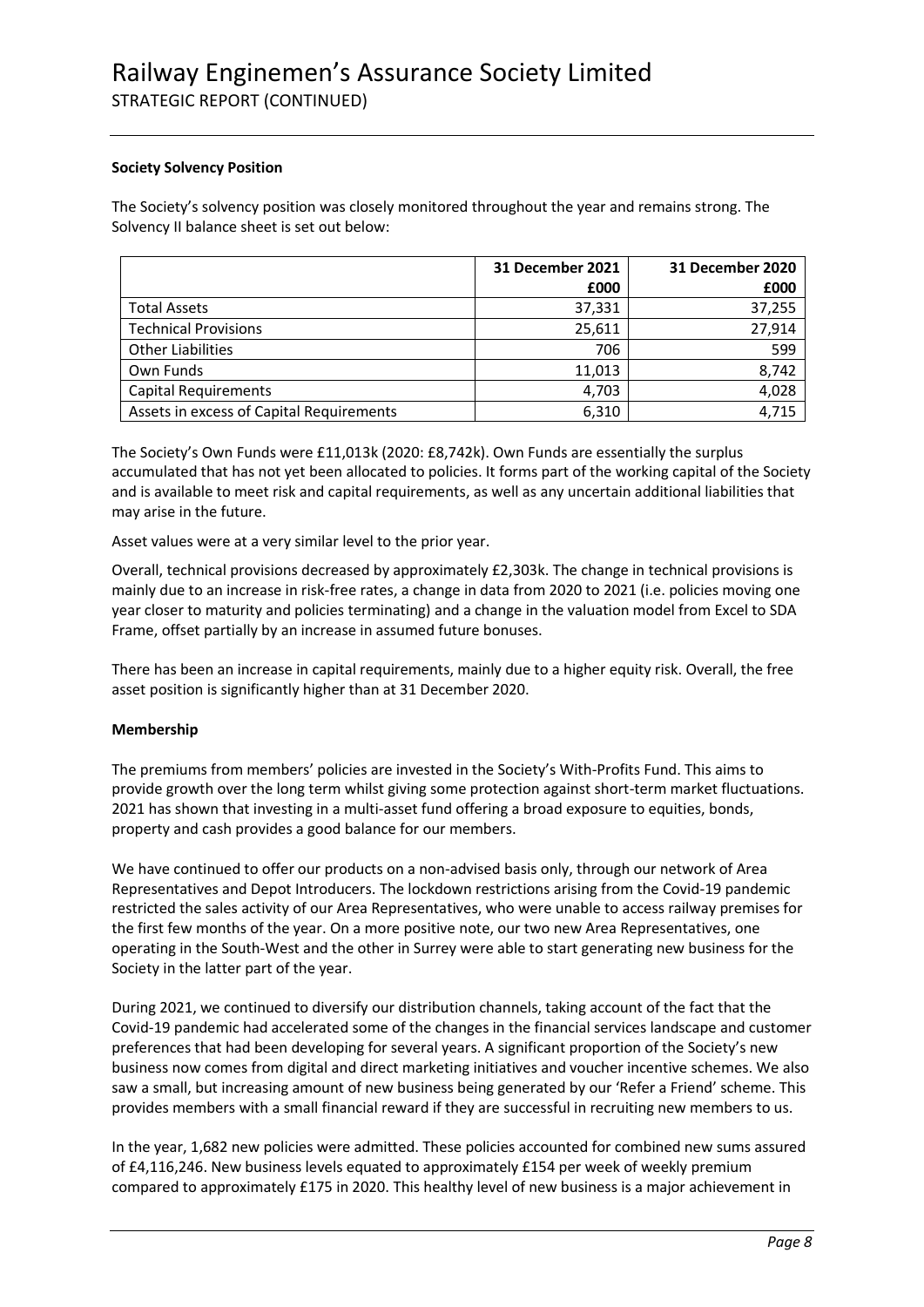#### **Membership (continued)**

the context of a global pandemic, an uncertain economic climate and an ongoing low interest rate environment.

| <b>Policies Summary</b>           | 2021   | 2020   |
|-----------------------------------|--------|--------|
| Number of policies at 31 December | 16.912 | 17.745 |
| Number of members                 | 4.036  | 4.240  |
| Number of new policies            | 1.682  | 1.883  |

Premiums earned for the year were approximately 4% lower at £4,266,504 against the £4,446,708 achieved in 2020. This is largely due to the lower levels of new business that were generated during 2021, coupled with the fact that 2021 had a high number of maturing policies.

#### **Claims**

Claims amounting to £5,041,095 were incurred during the year against the £4,343,248 incurred during 2020. The vast majority of claims represent maturity payments for policies taken out 10 or more years ago. Maturity payouts were £3,949,213 during the year compared to £3,505,129 in 2020. Payouts as a result of members surrendering their policies early were significantly higher at £930,505 compared to £702,960 in 2020, but remained much lower in comparison to historic experience.

We are proud of the speedy and efficient way in which our friendly and professional head office team process claims. We strive to be there for our members when they need us most.

#### **Investments**

During 2021, the Society's With-Profits Fund delivered a positive return. The strong solvency position with which we entered the year and our diversified investment strategy enabled the Society to remain invested and weather the market volatility.

The portfolio managed by LGT Vestra returned 3.9% in 2021. Despite a number of significant challenges, including inflation starting to over-heat, rising interest rates and the ongoing Covid-19 pandemic, this was another positive year for the portfolio, where performance exceeded the benchmark set by the Management Committee. Performance came from both the 'top-down' strategic asset allocation positioning and the 'bottom-up' selection of stocks. Notable strong performing equities included Alphabet, Microsoft, Diageo and the Tritax Big Box Real Estate Investment Trust. Strong performance was also achieved by some of the Society's unit trust holdings, including Comgest Europe Growth (ex-UK), Fundsmith Equity and T Rowe Price US Smaller Companies. This partly reflects the strong results posted by companies that were beneficiaries of the increasing reliance on technology created during the pandemic and also those which could leverage off the easing of lockdown restrictions and the reopening of the economy. The elevated inflationary environment did cause a drop in the value of the bonds in the portfolio. However, this fall was limited due to the Fund's short dated / shorter duration fixed income positioning, which helped to ensure outperformance of the fixed income benchmark.

Investment disposals generated net realised gains of £169,119 against the net realised losses of £317,143 incurred in 2020. At the end of the year there were unrealised gains of £692,091 in the value of investments held, compared to unrealised gains of £1,462,223 at the end of 2020. The market value of investment holdings managed by LGT Vestra at the close of 2021 was £32,568,829 up from £32,173,580 at the close of 2020.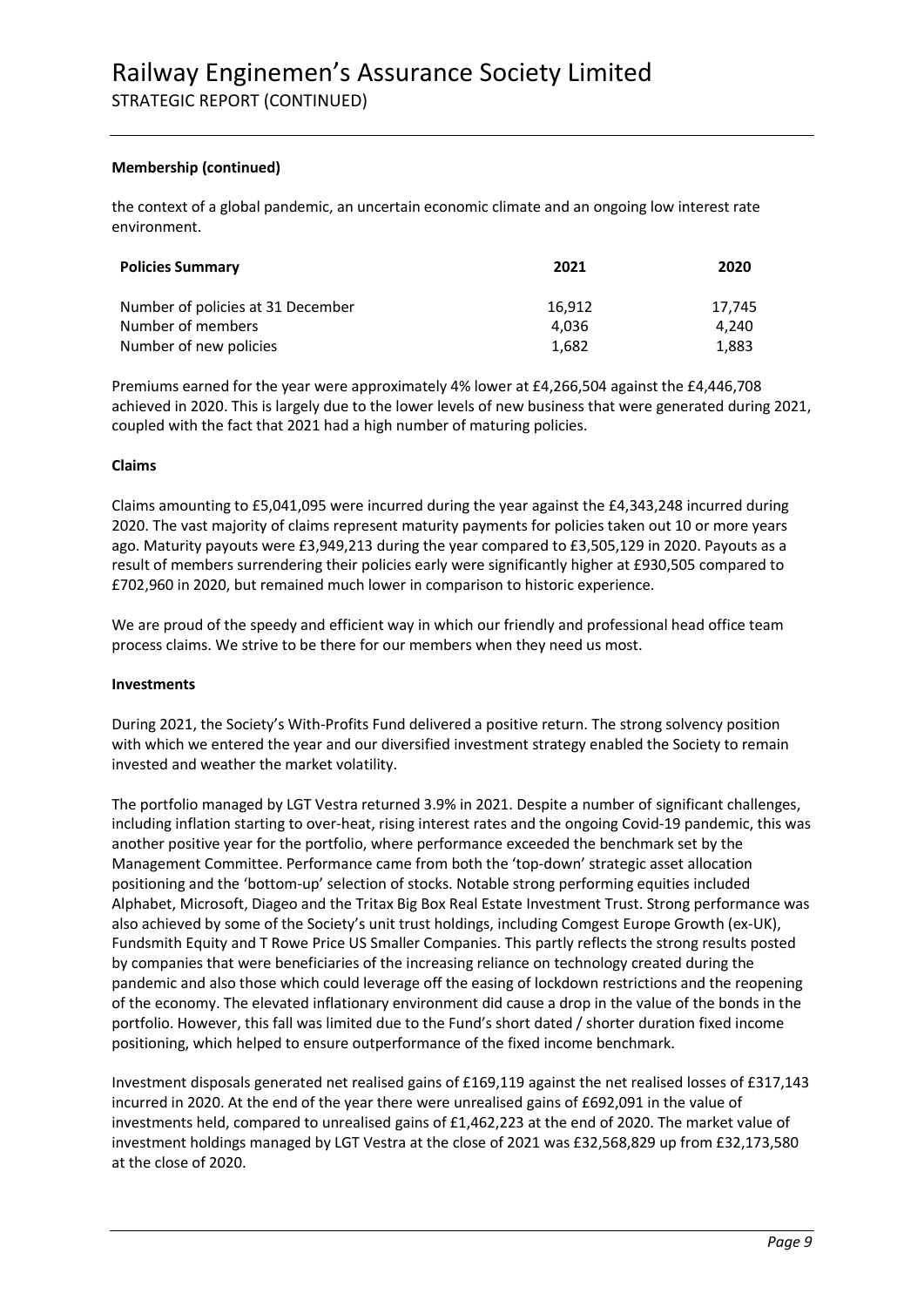#### **Investments (continued)**

The Society has also continued to work well with our property advisors, Walker Singleton of Halifax, in the management of our commercial property portfolio. Despite the widely-reported challenges faced by the commercial property sector during the pandemic, the Society's portfolio held up very well. During the year, an unoccupied flat above the head office was refurbished and is now generating rental income for the Society. Total rents from all properties were slightly higher at £209,982 in 2021 compared to £203,397 in 2020. The combined value of the Society's commercial property holdings, along with the head office at Birmingham, totalled £3,080,000 compared to the 2020 valuation of £2,940,000. The Society is in the process of buying a further investment property. This consists of two industrial units in Elland, West Yorkshire, which are let to long-established businesses. Contracts were exchanged on 10 February 2022. The agreed purchase price is £550,000.

Looking forward to 2022; inflation, interest rates, Covid-19 and the consequences of the Russian invasion of Ukraine are likely to remain the major drivers of financial markets and the global economy. Record high energy prices and disruption to markets and supply chains means that we expect significant volatility during 2022. However, whilst we anticipate this further turbulence, we are of the firm view that it is in the members' interests to continue with our Investment Strategy by managing the Fund through shortterm volatility and focusing on the long-term picture. We will continue to work closely with our Chief Actuary and our investment and property managers in navigating the ongoing volatility and safeguarding members' funds whilst generating a reasonable return on their investments. Our strategy remains clear: diversification and quality are the pillars of our investment approach. The former dampens sensitivity to fluctuations in single markets, while the latter reduces risk and increases returns over the long term.

**Asset Class 2021 % 2020 %** Property and the set of the set of the set of the set of the set of the set of the set of the set of the set o British Government and Local Authority **Stocks** 28.7 27.0 UK and Overseas Equities 17.1 18.0 Unit Trusts and Investment Trusts 17.8 15.2 UK and Overseas Fixed Interest Securities 26.1 29.4 Loans secured by mortgages and the control of the control of the control of the control of the control of the control of the control of the control of the control of the control of the control of the control of the control Policy loans 1.8 2.1 **Total 100.00 100.00**

A breakdown of the Society's investments by asset class based on year-end values is shown below:

#### **Net Operating Expenses**

Keeping the costs of running the Society to a minimum remains a priority as part of our overall objective to improve the returns that our members receive on their policies. 2021 saw the full-year impact of a wide-ranging cost reduction exercise that took place in the latter half of 2020. Net Operating Expenses fell from £1,094k in 2020 to £912k in 2021. Exceptional costs of approximately £96.8k were incurred in 2020 as a result of the staff restructure, whilst a one-off cost of approximately £21.6k was incurred in 2021 for the refurbishment of the flat above the office. Therefore, on a like for like basis, net operating expenses fell by approximately £107k from 2020 to 2021. The most significant area of saving was on staff salaries. Smaller savings were also achieved in the areas of Management Committee fees, statutory audit fees, actuarial fees, advertising, postage, printing, stationery and ICT costs.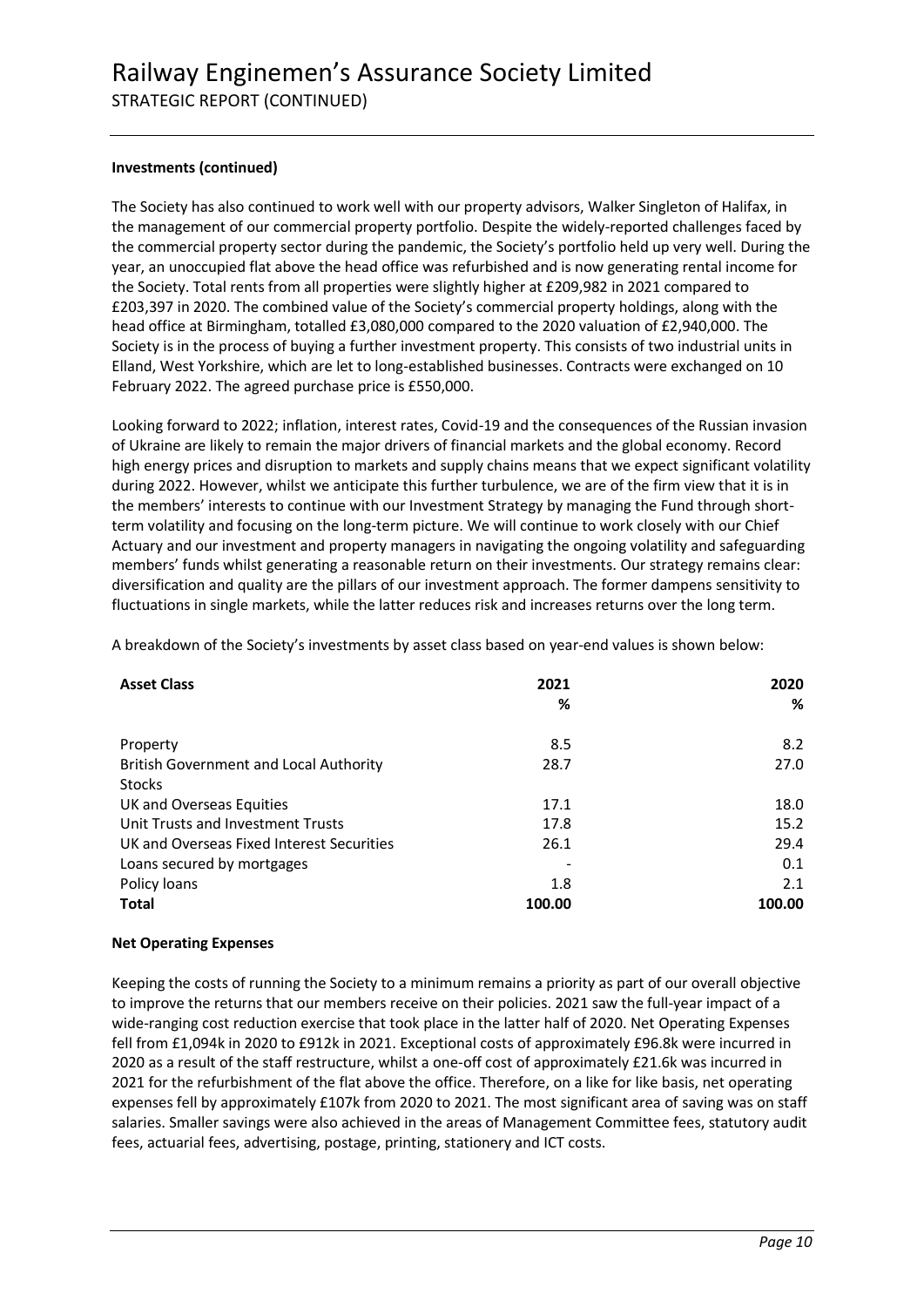#### **Risk**

The Management Committee is satisfied that strong risk management arrangements are in place and there is sufficient capital to mitigate the risks that the Society currently faces or may face in the future.

The principal risks facing the Society and the procedures developed to manage them are as follows:

Counterparty risk – this is the risk that investment counterparties will not meet their obligations to the Society as they fall due. This risk is minimised by dealing only with counterparties having strong credit ratings, restrictions on the types of assets held and spreading the investments over a diverse portfolio. This acts to dilute the impact of any single default occurrence.

Liquidity risk – is where there are insufficient readily available assets to meet liabilities to policyholders as they fall due. The nature of the Society's claims is such that we are able to plan for when policies mature and the cashflows of premium collections through the train operating companies are monitored closely. Additionally, the Society maintains holdings of cash and other easily realisable assets. It is considered that this risk is minimal.

Market risk - can stem from fluctuations in the valuations of assets, income from assets or interest rates. The Society's investment strategy remains cautious and we work closely with our Chief Actuary and investment managers to maximise income streams whilst managing our exposure to sectors, asset classes and maturity spreads. The Society is able to map policy maturity profiles and where appropriate match investment maturities to suit.

Life Underwriting risk – is where the actual claims experience might be different to what had been predicted. This could be in respect of death or disability claims, policy surrenders or lapses. Claims experience is reported to the Management Committee and deviation from expectations and adverse trends is monitored. The Society's Chief Actuary uses claims data when undertaking the actuarial valuations as does the With-Profits Actuary when making recommendations on bonus rates and surrender value factors.

Operational risk – this refers to potential loss arising from inadequate or failed internal processes, people, systems or external events. It also encompasses legal, information systems and regulatory risks. The Society's Chief Executive and Finance Manager have a responsibility to understand how operational risks can impact all areas of the business and to put in place measures to mitigate these risks. It also applies to weaknesses, both perceived or real, in the business model and the effectiveness of the distribution channels. Given that the Society has stable systems that it has operated for many years, this is considered to be a low risk.

Investment performance – this is particularly relevant during a prolonged period of low interest rates and market volatility. Weak investment performance can lead to a reduction in the value of assets and a reduced solvency position. To mitigate these risks professional investment managers are engaged to manage the Society's investment portfolio. They work within the asset allocation parameters agreed with the Management Committee and the Chief Actuary and on a regular basis provide data to the Society's management. The Management Committee reviews the fund performance on a regular basis. In recent years, the Society has taken additional measures to bring diversity to the balance sheet by allocating funds to invest in commercial property. Again, this has been undertaken with suitable expert guidance and with actuarial input to quantify capital requirements. The Society performs stress tests and has detailed plans in place to deal with any unexpected adverse market movements.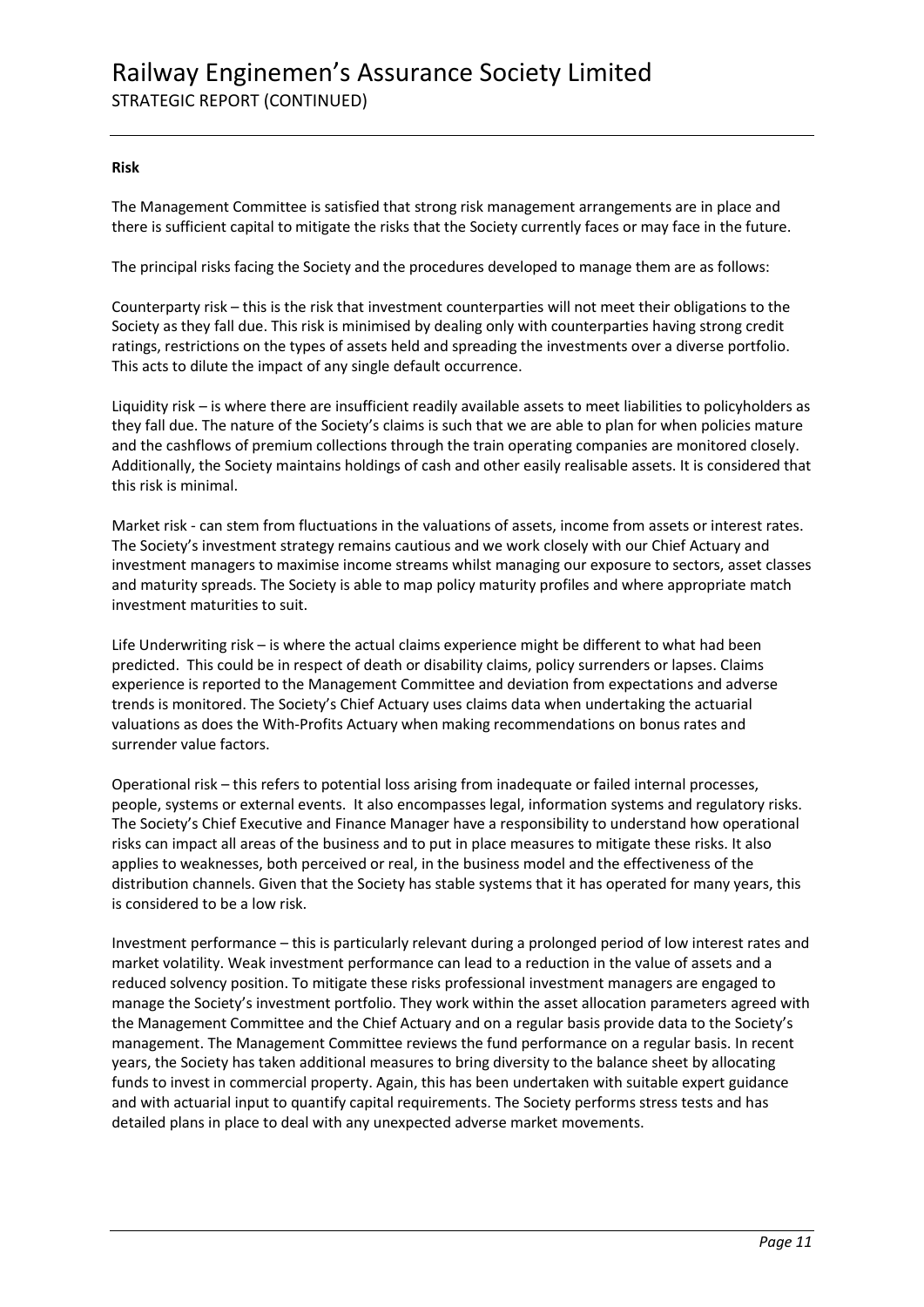#### **Climate Change**

#### Governance

The Management Committee, with input from the Audit and Risk Management sub-Committee, has responsibility for oversight and challenge of the overall strategy of the Society, including considering climate-related issues and exposure to risks. The Management Committee recognises that climate change is a fast-moving issue that will require ever greater attention, particularly following the United Nations Climate Change Conference held in Glasgow in November 2021.

The Society can confirm that climate change has been regularly discussed at Management Committee level. The Chief Executive has assumed overall regulatory responsibility for managing the financial risks of climate change as a Senior Management Function holder and this has been reflected within the regulatory Statement of Responsibilities, in line with the expectations of the Prudential Regulation Authority. The Chief Executive has developed his understanding of climate change by attending industrywide talks and discussion forums organised through the Association of Financial Mutuals.

#### **Strategy**

Climate change issues are very important to the Society, because of the impact on the lives of our members and their families as well as humanity as a whole. We are also conscious of the potential impact on the railway industry and the financial risks that we may encounter as a business.

As a responsible, member-owned business, we are firmly committed to playing our part, however small, in helping to tackle climate change. We have reviewed the Society's operating model to identify changes to working practices which will lower our carbon footprint. We have made increasing use of electronic communications with both our members and train operating companies to reduce postage and paper usage. We have also invested in new technology to enable meetings to be held remotely and reduce our business travel. We are looking to engage with our suppliers to further reduce our carbon footprint.

At the present time, the Management Committee does not believe that the potential impacts of climaterelated risks will have any material impact on the Society's overall strategy. However, this position will be kept under regular review.

#### Risk Management

The Society has considered both physical risks and transition risks in relation to climate change. Physical risks could arise as a result of weather-related incidents such as heatwaves, droughts, floods, storms and rising sea levels. These climate-related events could result in the reduction of asset values within the Society's portfolio as well as impairment of the Society's own physical assets and properties. Transition risks could arise as a result of the move to a low-carbon economy. These may include stranded assets, business model disruption, policy changes or reputational impact. They could affect the overall economic environment and create a variety of market, regulatory and insurance risks and could also result in the weakening of the Society's solvency.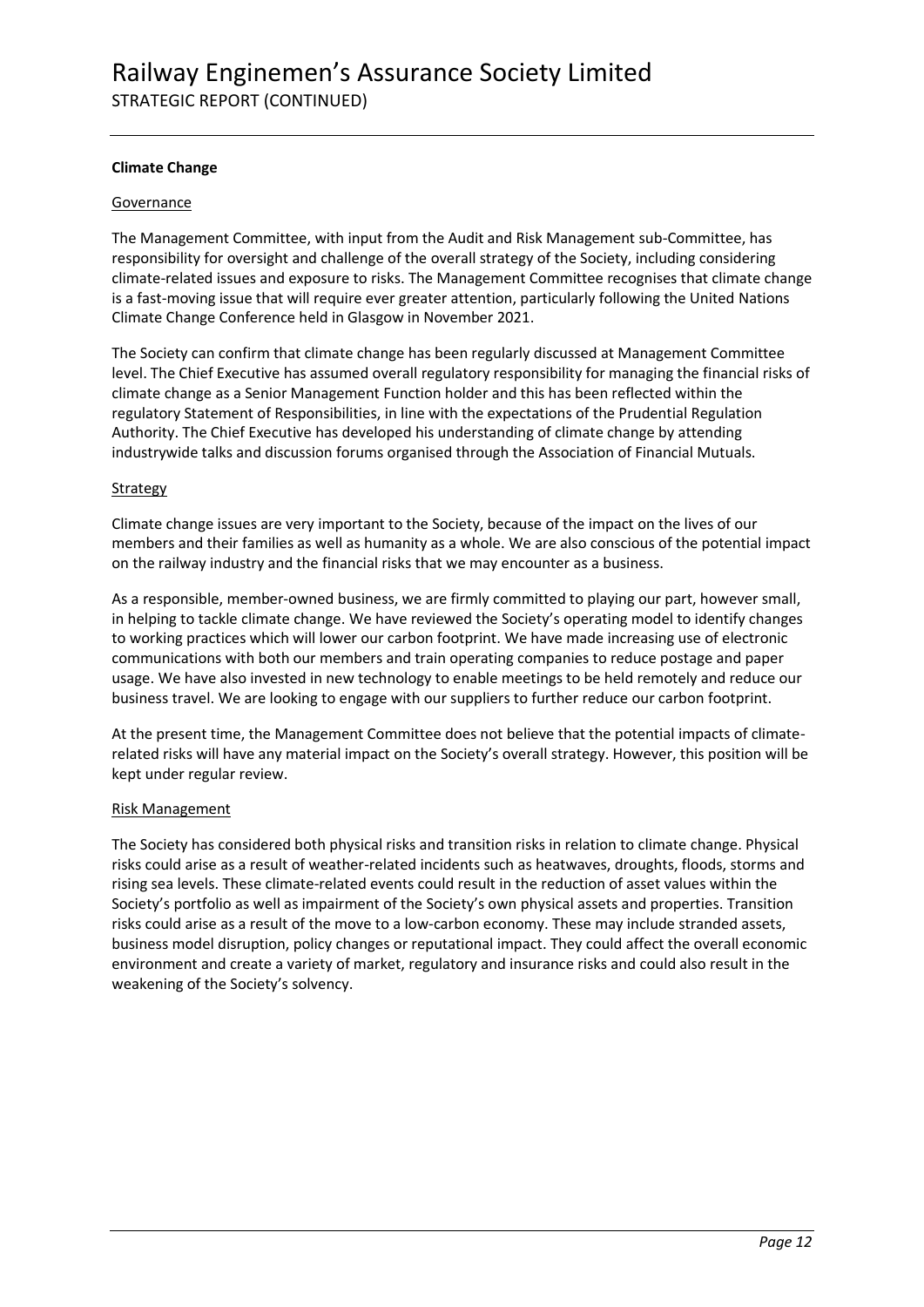#### **Climate Change (continued)**

The Society has identified the climate change related risks and opportunities shown in the table below, together with actions being taken or considered to mitigate these risks:

| <b>Risks and opportunities</b>                                                                                                                                                                                                                                                                                                                      | <b>Mitigating actions</b>                                                                                                                                                                                                                                                                                                                                                                                                                                                                             |
|-----------------------------------------------------------------------------------------------------------------------------------------------------------------------------------------------------------------------------------------------------------------------------------------------------------------------------------------------------|-------------------------------------------------------------------------------------------------------------------------------------------------------------------------------------------------------------------------------------------------------------------------------------------------------------------------------------------------------------------------------------------------------------------------------------------------------------------------------------------------------|
| The physical impact of climate change could cause<br>changes to mortality and/or morbidity rates. This<br>could lead to increased death and disability claims<br>and an increase of the Society's technical<br>provisions.                                                                                                                          | The Forward-Looking Assessment of Solvency<br>considers the potential impact on solvency.                                                                                                                                                                                                                                                                                                                                                                                                             |
| Equity and corporate bond values could fall due<br>to lower economic growth arising from the<br>transition to a low carbon economy. Certain<br>stocks could suffer disproportionately e.g.<br>extractors of fossil fuels. Property values could fall<br>due to physical risks or the weakening of tenant<br>covenants. Bond yields could also fall. | The Forward-Looking Assessment of Solvency and<br>Reverse Stress Testing exercise consider the<br>potential impact on solvency.<br>The Society has regular engagement with both its<br>investment fund manager and its property<br>advisers on all aspects of investment risk,<br>including those arising from climate change.<br>Actions to protect the With-Profits Fund could be<br>taken in accordance with the Risk and Capital<br>Management Policy and the Solvency<br>Management Action Plan. |
| New business levels and/or expenses levels could<br>change as a result of climate change. This could<br>lead to a change in the expense assumption and<br>therefore the Society's technical provisions.                                                                                                                                             | The Forward-Looking Assessment of Solvency and<br>Reverse Stress Testing exercise consider the<br>potential impact on solvency.                                                                                                                                                                                                                                                                                                                                                                       |
| The physical impacts of climate change could<br>result in disruption to our distribution channels<br>and business critical supplies.                                                                                                                                                                                                                | These risks are considered as part of business<br>continuity / disaster recovery arrangements.                                                                                                                                                                                                                                                                                                                                                                                                        |

#### Scenario Analysis

The Society has undertaken scenario analysis to examine the impact of the financial risks of climate change on its risk profile and business strategy, as part of the Forward-Looking Assessment of Solvency and Reverse Stress Testing exercises.

#### Investment Management

We have worked closely with our investment manager, LGT Vestra, to develop our understanding of both Climate Change and Environmental, Social and Governance (ESG) factors. We are proud of our relationship with LGT Vestra, which is a signatory to the United Nations Environment Programme Finance Initiative Principles for Responsible Banking. The impact of all investments managed by them, including those in the Railway Enginemens' portfolio, is measured against the UN Sustainable Development Goals and the Paris Climate Change Agreement. The Society receives regular ESG information on its portfolio from LGT Vestra.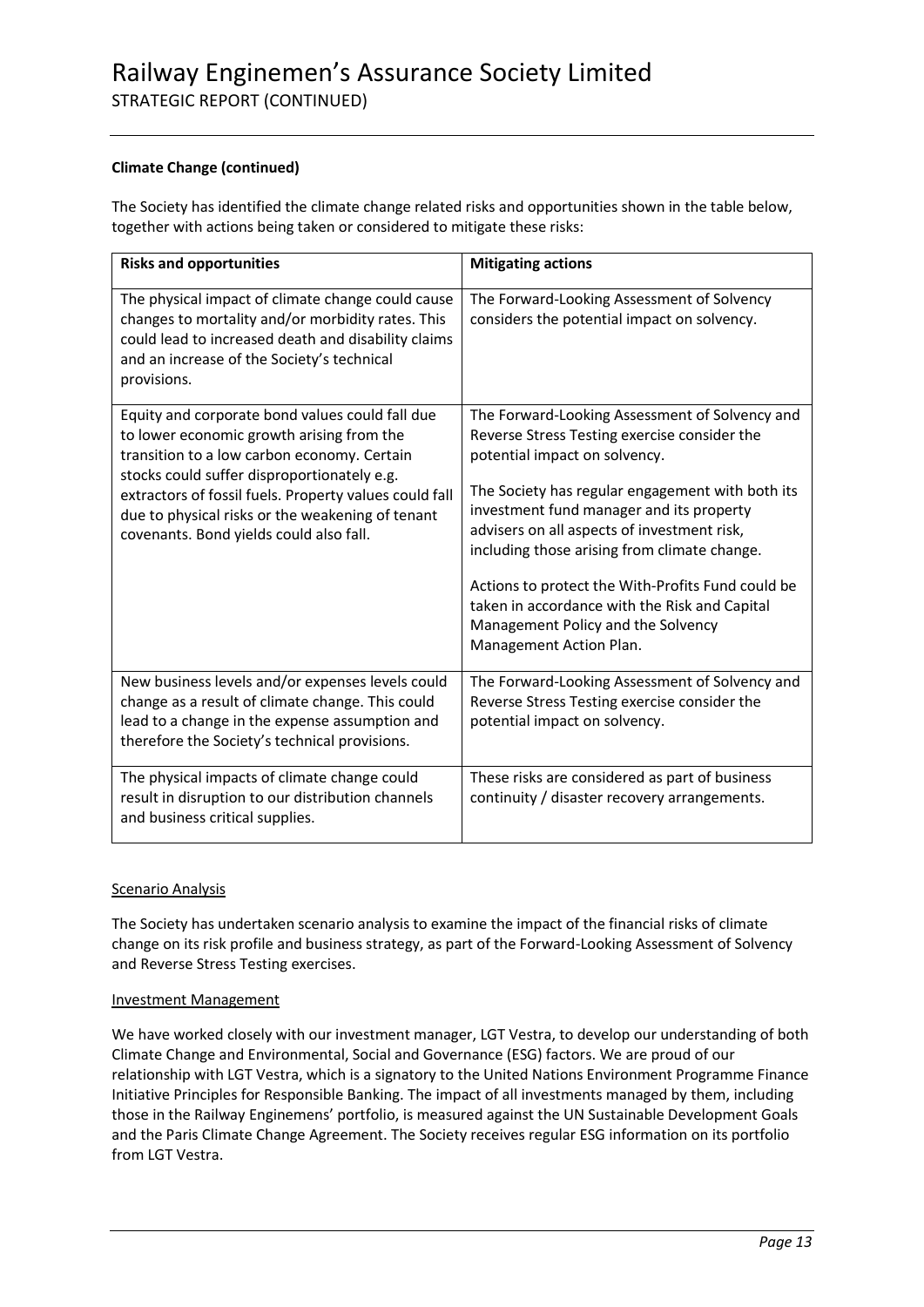#### **Climate Change (continued)**

The primary duty of the investment manager is to maximise the financial return of the Fund whilst operating in accordance with the Society's Investment Strategy and risk appetite. This is achieved through a rigorous approach to identifying suitable investment opportunities. Comprehensive analysis of all relevant factors is undertaken, including corporate governance, strategy, financial performance, nonfinancial performance, risk, capital structure and social and environmental impact.

LGT Vestra provides the Society with periodic updates on the Sustainability Rating of our portfolio. This Rating considers the exposure, management and risks of issues relating to the environment, society and corporate governance. These factors are then aggregated into an overall rating, which for the calendar year to 31 December 2021 resulted in an Above Average rating of 6.75. This framework takes into account the United Nations Sustainable Development Goals.

#### **Future Developments**

An ability to adapt to market conditions and changing customer expectations is vital for survival and growth, but this does not mean a change of ethos or belief. The solid platform we have established over a number of years is important to our members and we shall continue to work to expand our Depot Introducer network and increase the number of Area Representatives.

The new distribution channels that were developed towards the end of 2019 brought in encouraging levels of new business in 2020 and have grown further in 2021. We are confident of being able to deliver our growth plans without placing undue pressure on our capital resources. The strategy will continue to be to grow the business organically at a controlled, manageable rate, whilst keeping a tight control on costs with the overall objective of generating good financial returns for our members.

We are very positive about the outlook for Railway Enginemen's. Our Society is only as good as our people, and we would like to thank our staff for their continued dedication in supporting the membership. Finally, we would like to thank you, our members for your ongoing loyalty and support.

Approved by the Management Committee on 30 March 2022 and signed on its behalf.

MGoslavie

J W Goolamier Chair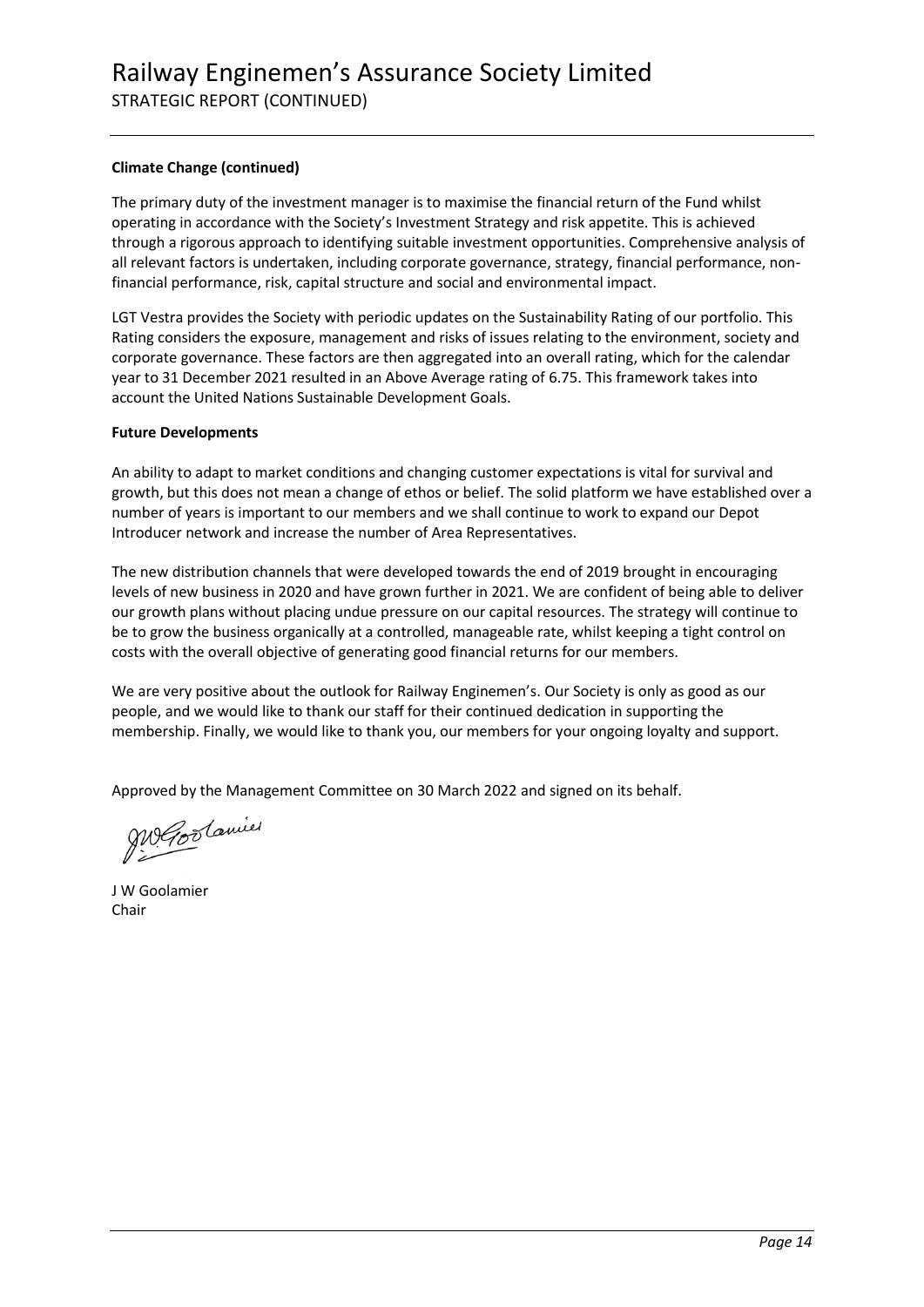CORPORATE GOVERNANCE REPORT

#### **CORPORATE GOVERNANCE REPORT**

The Society is committed to adopting best practice in Corporate Governance. As a member of the Association of Financial Mutuals (AFM) it uses the AFM's Corporate Governance Code to demonstrate this. The Code comprises six Principles:

- Purpose and Leadership
- Board Composition
- Director Responsibilities
- Opportunity and Risk
- **Remuneration**
- Stakeholder Relationships and Engagement.

The Management Committee confirms that the Society has applied the AFM Code throughout the year ended 31 December 2021.

The Principles of the AFM Code are not designed to override or be intended to interpret directors' duties as set out in the Companies Act 2006; rather they are there to support directors in meeting the requirements in section 172 of the Companies Act which applies to all directors regardless of ownership or size of organisation. The Principles themselves are designed to provide a tool to help the Society to raise its corporate governance standards to a higher level and help improve engagement with stakeholders.

This report sets out how the Principles of the Code were adopted by the Society during 2021.

#### **PRINCIPLE ONE: PURPOSE AND LEADERSHIP**

#### *"An effective board develops and promotes the purpose of an organisation and ensures that its values, strategy and culture align with that purpose."*

#### **Purpose**

The Society was founded in 1865 when its sole purpose was to provide support to railway workers. At a time when the country did not operate as a welfare state and when railway companies offered little or no financial support in times of loss or distress this is where the Society could lend a hand. The initial aim was to provide financial support to its members and their families in situations of death or of permanent incapacitation from carrying out their normal duties.

Although we have seen the subsequent introduction of the welfare state, provision of employer schemes and the abundance of other private financial planning opportunities, "the Enginemen's" has continued to this day to remain true to the philosophy of its original concept, aims and purpose. The Society remains committed to providing competitive products that work for its members. This is achieved by straightforward and friendly service in addition to the savings and life and disablement cover benefits provided by its policies.

The Management Committee is responsible for the promotion of a clear and collective vision for the Society. It is firmly committed to ongoing dialogue with members, employees and other stakeholders about the Society's purpose.

#### **Values and Culture**

The Society is committed to the mutual model of doing business. The Society's values and culture place members at the heart of everything we do. The Management Committee firmly believes that this culture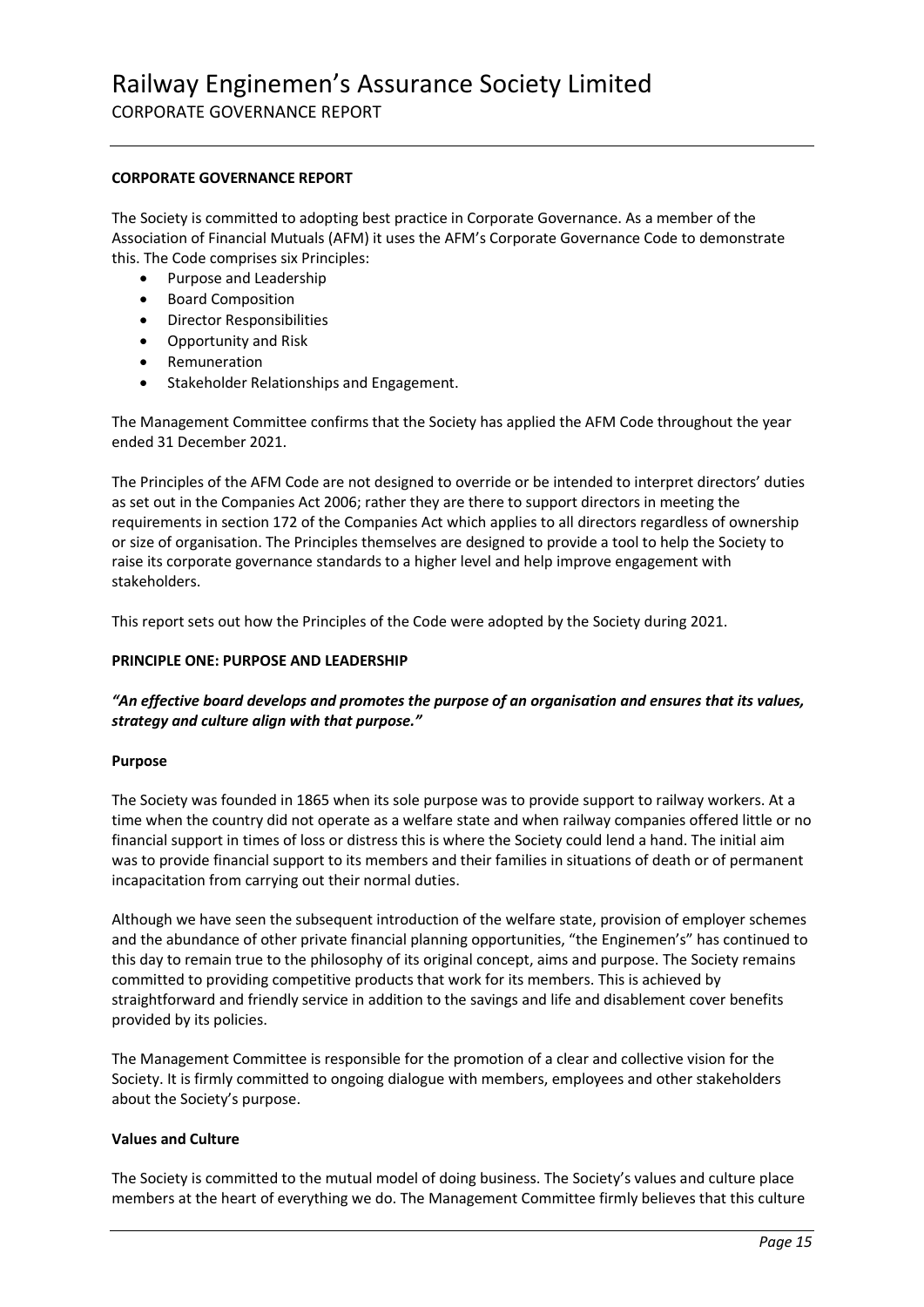#### **Values and Culture (continued)**

is critical to the Society's competitive advantage and the creation and protection of long-term value. It aims to ensure that the culture and values are demonstrated throughout the Society, including by staff, Area Representatives and Depot Introducers.

A healthy culture is critical to the success of any business, especially for a friendly society. The Management Committee monitors indicators of a healthy culture throughout the year including feedback from members. The very positive feedback that the Society receives from its members reflects the loyalty, professionalism and dedication of our staff.

#### **Strategy**

The overall aims of the Society are to:

- meet its contractual obligations to members,
- add value to its members through competitive products that meet their needs,
- maintain a strong financial position to protect members from changes in investment conditions,
- provide first-class customer service.

Further information on the Society's strategy, objectives and performance can be found in the Strategic Report.

#### **PRINCIPLE TWO: BOARD COMPOSITION**

*"Effective board composition requires an effective chair and a balance of skills, backgrounds, experience and knowledge, with individual directors having sufficient capacity to make a valuable contribution. The size of a board should be guided by the scale and complexity of the organisation."*

#### **Balance and Diversity**

The function of the Management Committee is to oversee the business of the Society in accordance with its Rules, statute and regulatory requirements.

The Management Committee currently comprises a Chair, Chief Executive, two Non-Executive Professional Directors and four Non-Executive Member Directors. A 'Professional Director' is classed as one who possesses an appropriate professional qualification or who has recent and relevant experience within the financial services industry. A 'Member Director' is classed as one who is drawn directly from the membership and has a knowledge of the railway industry in which the Society mainly operates. The Management Committee believes that the balance of knowledge, experience, skills and independence is appropriate although it continues to monitor the situation to comply with regulatory requirements and to reflect the Society's strategy.

As the membership of the Society is largely based on a specific industry occupation, this is reflected in the composition of the Management Committee with the majority of Non-Executive Directors being male. There is one female Director, who is an actuary. The Management Committee has adopted a Diversity Policy and recognises that greater diversity in gender and ethnic background would benefit the Society. However, competence relevant to the needs of the business remains the overriding criterion for appointment.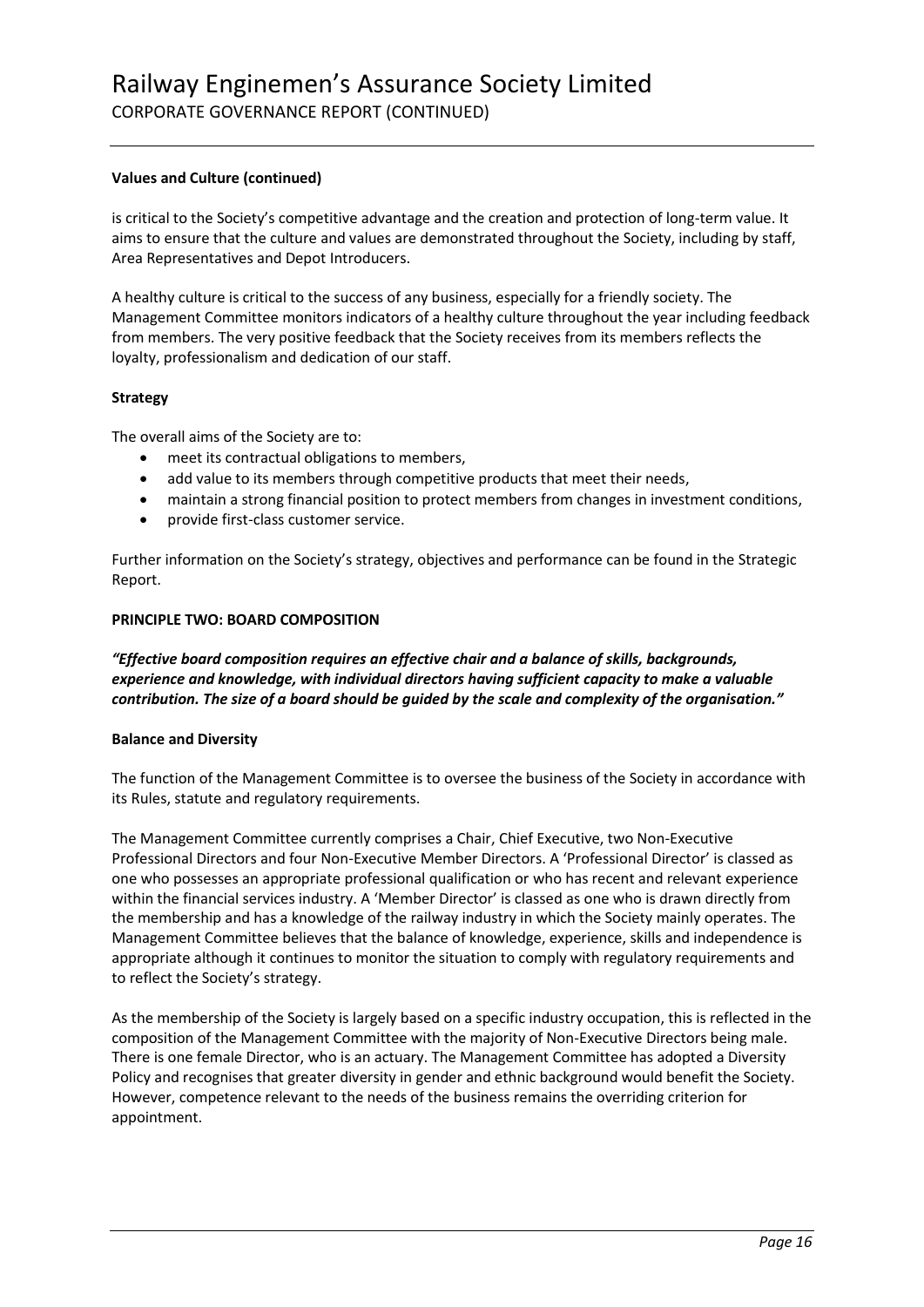#### **Size and Structure**

Non-Executive Directors of the Management Committee are elected by the membership at Annual General Meetings. In addition, between Annual General Meetings the Committee has the power to coopt other Non-Executive Directors. All members of the Management Committee are required to hold a policy with the Society. The size of the Committee is determined by the Society's Rules and is currently within the range of a minimum of 6 and a maximum of 12.

Members co-opted to the Management Committee are required to put themselves forward for election at the Annual General Meeting following their co-option. Appointments, initially for a three-year period, are based on objective criteria and aimed at providing the overall balance of skills and experience necessary for an effective Committee. Each Non-Executive Director is required to seek re-election at regular intervals and at least once every three years.

The Management Committee does not consider that the use of external recruitment consultants is essential in the identification and selection of Non-Executive Directors.

#### **Independence**

The Management Committee considers that its Non-Executive Directors are independent. There are two Non-Executive Directors who have served for terms of nine consecutive years or more; in both cases it is considered that this has not adversely influenced their judgement, integrity or independence of mind. Both were re-elected to the Management Committee by the membership at the Annual General Meeting in June 2021. The specific railway industry experience and knowledge acquired by each of them are believed to enhance the contribution they are able to make to the Society and to the membership. The nature and scale of the Society's operations are such that the loss of such experience would be to the detriment of the membership.

In order to open the matter for decision by the Society's members, any Non-Executive Directors who have served for more than nine years will put themselves forward annually for re-election.

#### **Succession Planning**

The Management Committee considers succession planning on a regular basis and there is a succession plan in place. Moira Casey took over the role of Deputy Chair from Joe McKenna on 1 January 2021.

#### **Effectiveness**

The Management Committee undertakes regular evaluations of its performance as a Committee. The results of this exercise help to inform the training requirements of Committee members and skills gaps that need to be addressed through succession planning.

Members of the Management Committee participate in training which is designed to address, amongst other issues, regulatory developments, product awareness, money laundering, data protection, corporate governance, actuarial concepts and the Society's Financial Statements. Members of the Management Committee are able to participate in training organised through the Association of Financial Mutuals, as deemed appropriate to their needs and Committee responsibilities. Additionally, presentations made by the Society's Actuary and by the Fund Managers are designed to further enhance Committee skills. The Society also participates in the Association of Financial Mutuals online training program, which is provided by Skillcast.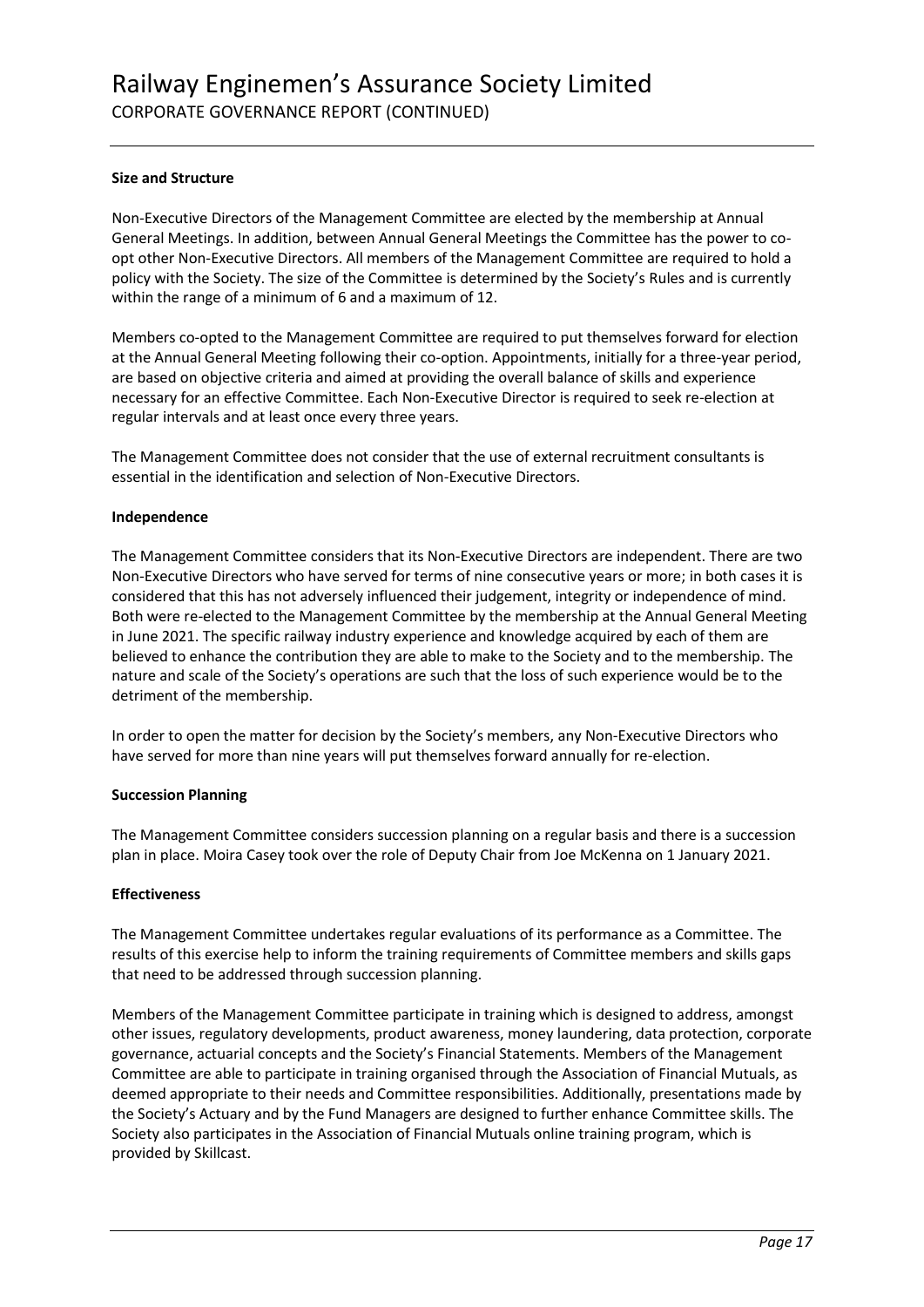#### **Effectiveness (continued)**

The Society carries insurance that indemnifies members of the Management Committee and Officers to the extent permitted by law in respect of liabilities incurred as a result of their office.

#### **Chair**

The Chair is responsible for the leadership of the Management Committee, the conduct of its meetings and for ensuring that it acts effectively in the discharge of its duties. The Chair is responsible for creating a culture of mutual respect and openness so that all Committee members are able to make an effective contribution. Ethical leadership and the promotion of the highest standards of integrity, probity and governance are key duties of the Chair.

The Chair is Non-Executive and there is a clear division of responsibilities between the Chair leading the Management Committee and the Chief Executive being responsible for running the Society's business.

The Code indicates that the Chair on appointment should meet specific independence criteria. In 2013 Joe Goolamier was elected as Chair, having been appointed to the Committee in 2002. Although his length of service exceeds nine years, he is considered independent in both his judgement and integrity.

#### **Senior Independent Director**

The Management Committee has appointed one of the independent Non-Executive Directors as a Senior Independent Director. One aspect of this role, in line with the requirements of the Code, is to provide members with a point of contact other than the Chair or Chief Executive. Members having concerns about the Society's business are encouraged to write to the Senior Independent Director, care of the Society's head office. The correspondence will be passed unopened to him.

#### **Combination of Society Secretary and Chief Executive Roles**

The Chief Executive and Secretary is Marc Bicknell. The Management Committee remains satisfied, based on the scale and nature of the business, that this combination of the Chief Executive and Secretary roles is appropriate.

#### **Society Secretary**

Members of the Management Committee have access to the Society Secretary who is responsible for ensuring that the Committee follows proper corporate governance processes. Independent external professional advice is also available to all Committee members, at the Society's expense, where it is deemed to be appropriate in the discharge of their duties and responsibilities as Committee members. The Secretary is responsible for advising the Chair and the Management Committee on all governance matters, ensuring that meetings are properly minuted, procedures are followed and that there is a good flow of information.

#### **Chief Executive**

The Chief Executive is responsible for the day-to-day management of the Society and implementing the strategies and policies agreed by the Management Committee. He is accountable to the Management Committee for the Society's financial and operational performance and is responsible for the appointment and dismissal of staff.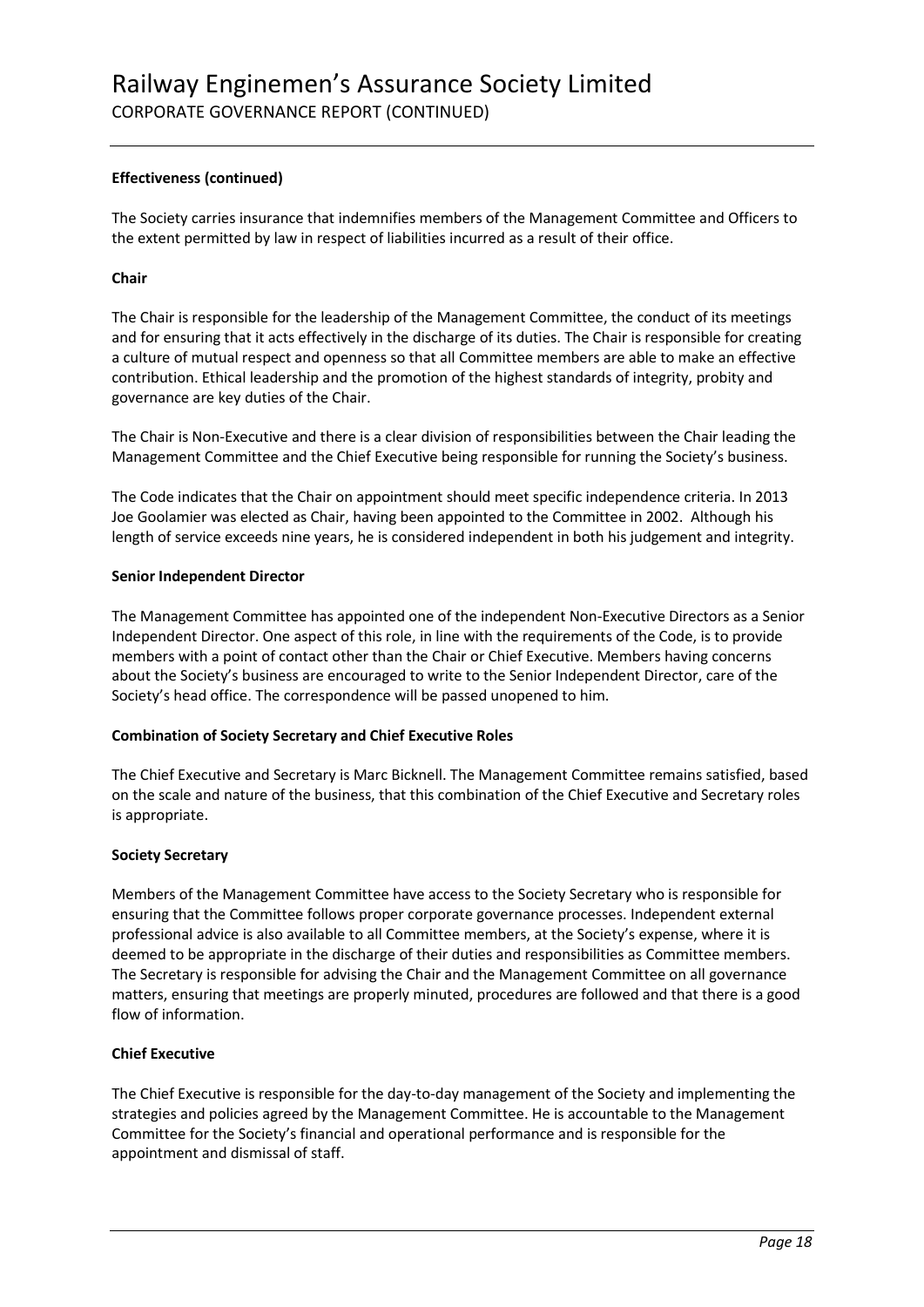#### **PRINCIPLE THREE: DIRECTOR RESPONSIBILITIES**

**"***The board and individual directors should have a clear understanding of their accountability and responsibilities. The board's policies and procedures should support effective decision making and independent challenge."*

#### **Accountability**

Good governance ensures that the Society has the right safeguards in place and enables every decision it takes to be underpinned by relevant considerations. The Society's Corporate Control Manual and governance maps provide clear lines of accountability and responsibility. The Society's Rules include matters relating to the authority, role and conduct of Management Committee members and the principal rights and responsibilities of members of the Society.

The Society operates under the direction of the Management Committee, with day-to-day operational responsibility for the business delegated to the Chief Executive. The strategic direction of the Society, performance against annual and long-term plans and targets, monitoring of the business and reviewing the Terms of Reference of sub-committees remain within the remit of the Management Committee. The Management Committee has ultimate responsibility for ensuring that the Society is run efficiently for the benefit of its members and that all its members are treated fairly.

There are certain decision-making powers that are reserved for the Management Committee. These include:

- Declaration of bonus rates
- Approval of the Annual Report and Financial Statements
- Approval of the Own Risk and Solvency Assessment
- **Remuneration**
- Appointment and dismissal of the Chief Executive
- Approval of the Business Plan and budgets
- Acquisition / disposal of significant assets

All Directors declare their interests at least annually and any potential conflicts of interests are openly documented and managed. They also complete a declaration of fitness and propriety on an annual basis.

#### **Integrity of Information**

The Management Committee receives regular and timely information on all key aspects of the business, including financial performance, strategy, operations, risks, market conditions and compliance. There are formal and robust internal processes to ensure that systems and controls are operating effectively.

Management Committee papers are expected to be high quality and are used to generate appropriate discussion and challenge, leading ultimately to well-documented and effective decision making.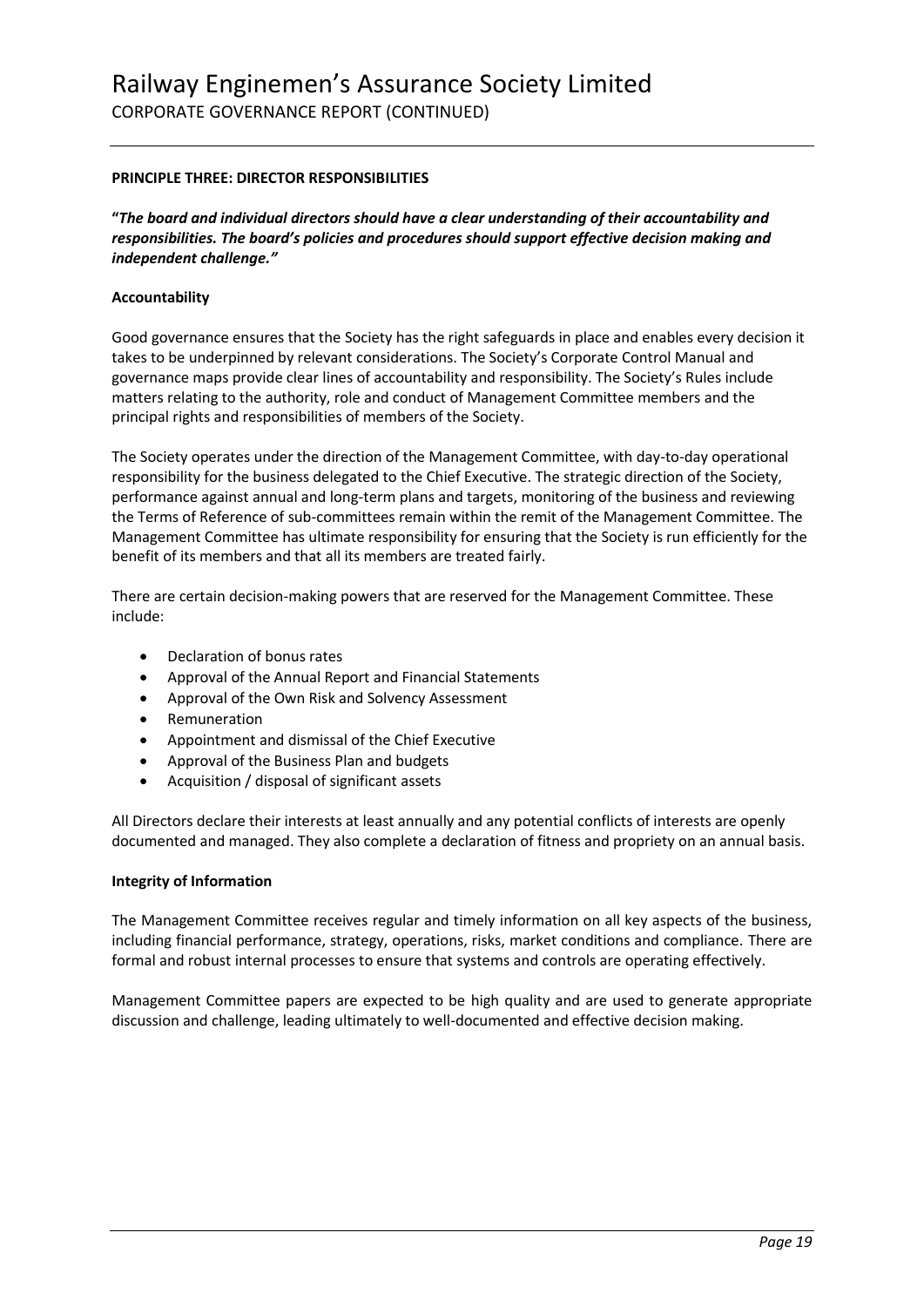#### **Members of Management Committee**

Details of the members of the Management Committee of the Society who have served during the year are as follows:

| Joe Goolamier | Joe joined the Management Committee in 2002 and currently serves as Chair.<br>He is retired from his role as Duty Resources Manager with WAGN operating at<br>Kings Cross. Joe holds the full FPC qualification and previously chaired the Audit<br>& Risk Management sub-Committee. He stood down from this role when he was<br>elected as Chair of the Society in June 2013.                                                                                                                                                   |
|---------------|----------------------------------------------------------------------------------------------------------------------------------------------------------------------------------------------------------------------------------------------------------------------------------------------------------------------------------------------------------------------------------------------------------------------------------------------------------------------------------------------------------------------------------|
| Joe McKenna   | Joe joined the Management Committee in 2006. He serves as Chair of the With-<br>Profits Advisory Arrangement and as a member of the Audit and Risk<br>Management sub-Committee. A driver with Cross Country Trains operating out<br>of Manchester, Joe is a law graduate and a qualified solicitor. He is also a<br>Director of Chimney Pot Park Management Company Limited.                                                                                                                                                     |
| Marc Bicknell | Marc joined the Management Committee in 2017 following the granting of<br>regulatory approval for his appointment as Chief Executive. Marc, a graduate<br>and Chartered Accountant, has substantial management and Board level<br>experience, including non-executive experience within the friendly society<br>sector. In October 2018, he was appointed to the Board of Directors of the<br>Association of Financial Mutuals. He also serves as a Non-Executive Director<br>with Central England Co-operative Society Limited. |
|               | Terry Brushfield-Hodges Terry rejoined the Management Committee in 2014, having served previously<br>between 2006 and 2010. Terry serves as a member of the With-Profits Advisory<br>Arrangement. He is a retired financial adviser and served for many years as a<br>Superintendent with Provident Mutual where he was closely involved with the<br>British Rail Pension Schemes and the BRASS AVC Scheme.                                                                                                                      |
| Moira Casey   | Moira joined the Management Committee in 2016 and currently serves as<br>Deputy Chair. She is a member of the With-Profits Advisory Arrangement and<br>the Audit and Risk Management sub-Committee. Moira is a qualified Actuary<br>and brings substantial experience of life and pensions office operations and<br>Solvency II project work to the Society. She is employed as a consultant actuary<br>by OAC PLC.                                                                                                              |
| Lee Davies    | Lee joined the Management Committee in 2013. Lee has served as the Society's<br>Senior Independent Director since 1 August 2019 and is also a member of the<br>With-Profits Advisory Arrangement. He is qualified to FPC 1 level and is a driver<br>with Cross Country Trains operating out of Newcastle. He has also previously<br>served as a school governor.                                                                                                                                                                 |
| David Storrie | David joined the Management Committee in 2017 and serves on the Audit and<br>Risk Management sub-Committee. An operational driver trainer with Arriva Rail<br>North based at Leeds, David has also previously served as a national list football<br>assistant referee.                                                                                                                                                                                                                                                           |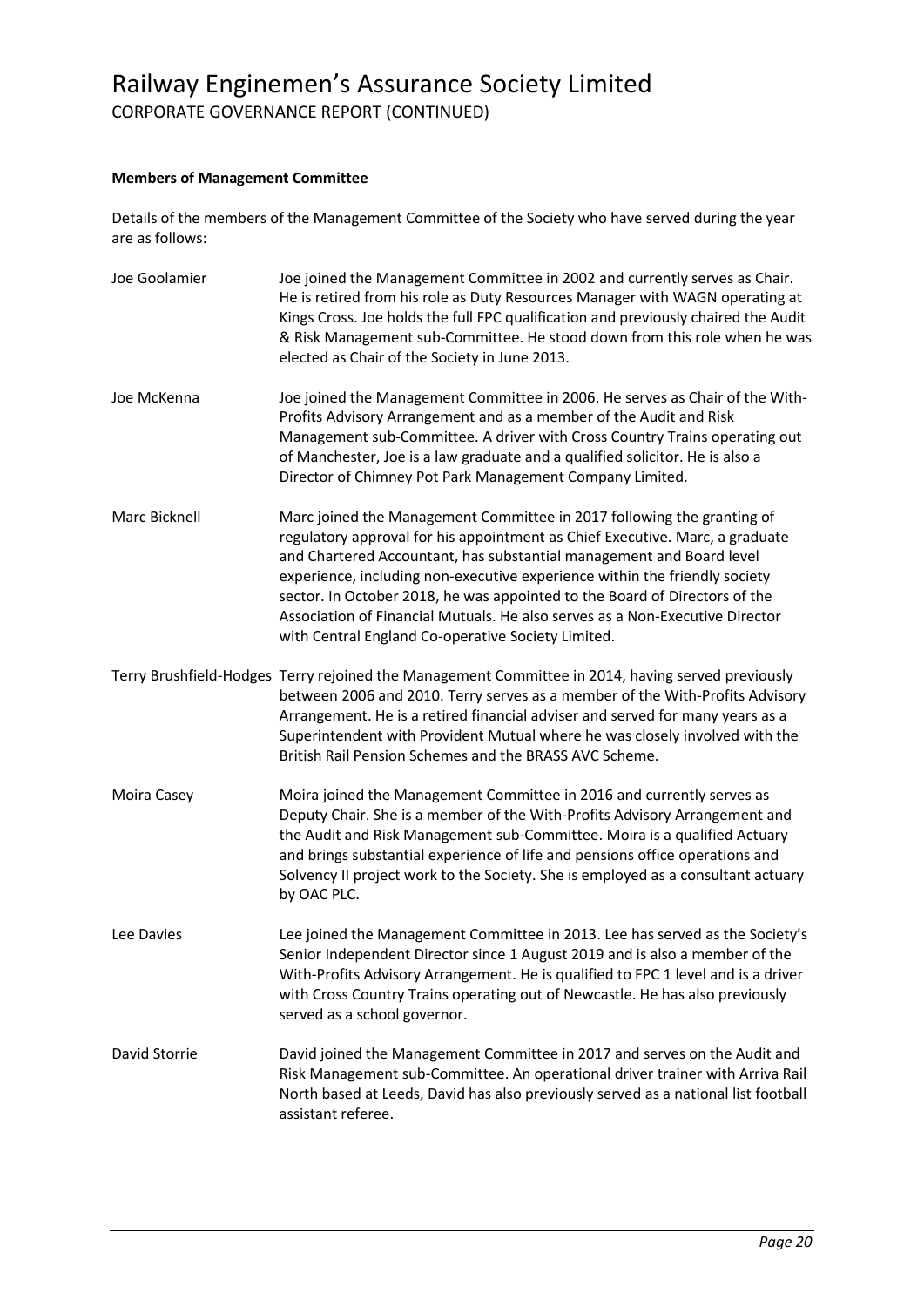CORPORATE GOVERNANCE REPORT (CONTINUED)

#### **Members of Management Committee (continued)**

| Andrew Townsley | Andrew joined the Management Committee in April 2019 and currently serves<br>as Chair of the Audit and Risk Management sub-Committee. Andrew has over 40<br>years' experience in the financial services industry, most of which have been |
|-----------------|-------------------------------------------------------------------------------------------------------------------------------------------------------------------------------------------------------------------------------------------|
|                 | spent in the mutual sector. In 2016 he retired as Chief Executive of Kingston                                                                                                                                                             |
|                 | Unity Friendly Society Limited. During his career he also served as Chief                                                                                                                                                                 |
|                 | Executive of Sheffield Mutual Friendly Society, Deputy Chief Executive of Vernon                                                                                                                                                          |
|                 | Building Society and General Manager of Barnsley Building Society. He was also<br>previously involved in the mutual sector's trade body as a Non-Executive                                                                                |
|                 | Director of the Association of Financial Mutuals and Association of Friendly                                                                                                                                                              |
|                 | Societies (AFS) and served as Chair of the AFS in 2007/08.                                                                                                                                                                                |

#### **Senior Management**

Chief Executive & Secretary:

Marc Bicknell Appointed 2017. Chartered Accountant and graduate.

Finance Manager:

Lynsey Inglis Appointed 2012. Chartered Accountant and Finance graduate.

#### **Attendance at Meetings**

Individual attendances at meetings during the year were as follows:

|                       | Management<br>Committee | Audit & Risk<br>Management<br>sub-Committee | With-Profits<br>Advisory<br>Arrangement |  |
|-----------------------|-------------------------|---------------------------------------------|-----------------------------------------|--|
|                       |                         |                                             |                                         |  |
| J W Goolamier         | 4/6                     | n/a                                         | n/a                                     |  |
| J McKenna             | 6/6                     | 4/4                                         | 4/4                                     |  |
| M A Bicknell *        | 6/6                     | 4/4                                         | 4/4                                     |  |
| R T Brushfield-Hodges | 5/6                     | n/a                                         | 3/4                                     |  |
| M A Casey             | 6/6                     | 4/4                                         | 4/4                                     |  |
| L P Davies            | 5/6                     | n/a                                         | 4/4                                     |  |
| D I Storrie           | 6/6                     | 4/4                                         | n/a                                     |  |
| R A J Townsley        | 6/6                     | 4/4                                         | n/a                                     |  |

\* Marc Bicknell, the Chief Executive, is not a member of the Audit and Risk Management sub-Committee or the With-Profits Advisory Arrangement, but participated in meetings as Secretary.

#### **Audit & Risk Management sub-Committee**

The main responsibilities of the Audit & Risk Management sub-Committee are to:

- review the effectiveness of the Society's financial and regulatory reporting;
- review the system of internal control;
- review the arrangements for identifying and evaluating risks in relation to the Society's current and future activity in accordance with the Business Plan;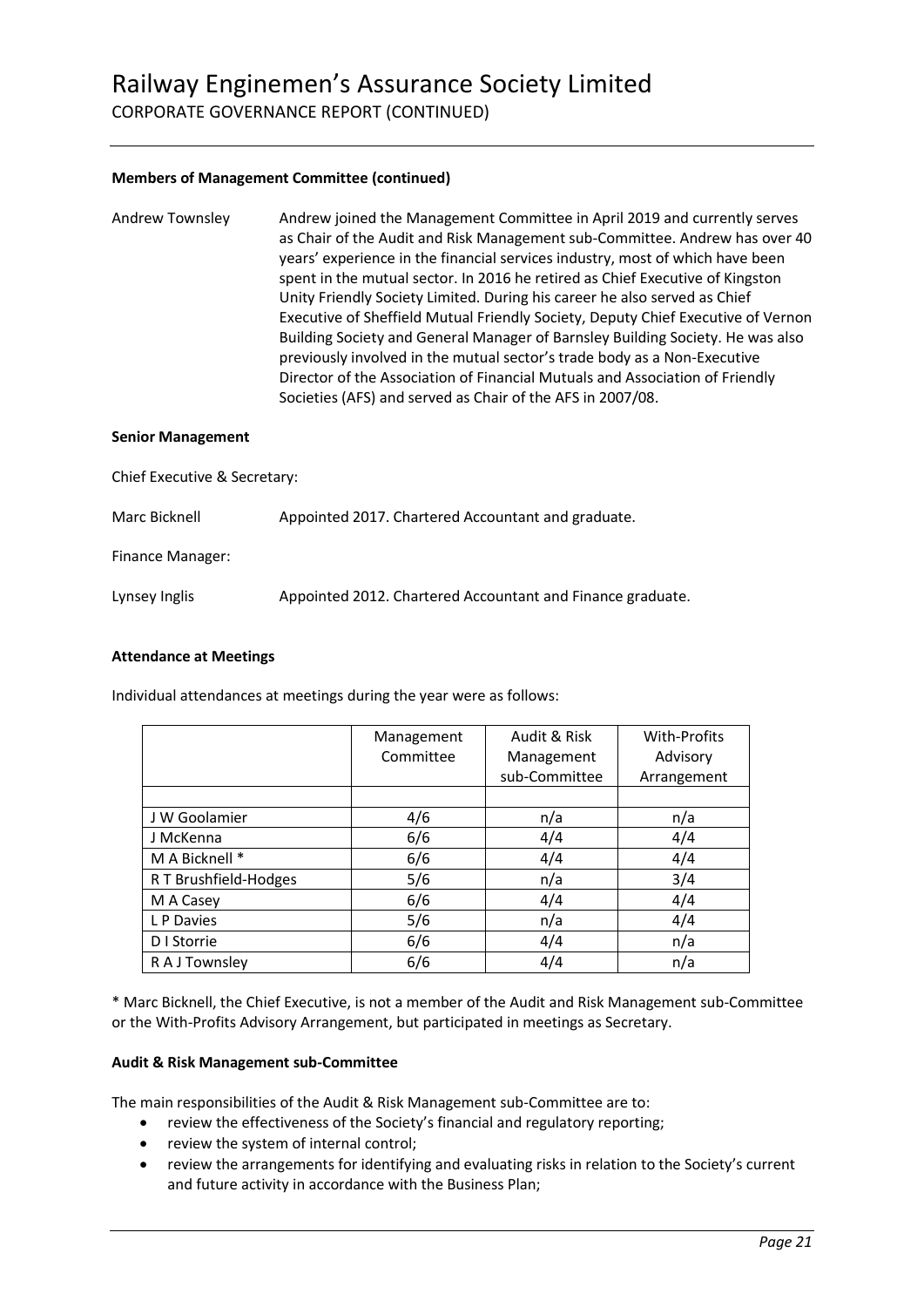CORPORATE GOVERNANCE REPORT (CONTINUED)

#### **Audit & Risk Management sub-Committee (continued)**

- monitor the role and effectiveness of the external audit process including a review of the external auditor's appointment, fees and independence;
- monitor the role and effectiveness of the internal audit function including a review of the internal auditor's appointment, fees and independence.

The Audit & Risk Management sub-Committee met four times during the year. The sub-Committee has unfettered access to both the internal and external auditors and, equally, the audit firms have open access to the sub-Committee and to the Management Committee as deemed appropriate.

In addition to monitoring the external audit from the outset of the planning stage the sub-Committee also considers the significant findings and recommendations arising from the audit of the Society's Annual Report and Financial Statements.

It is considered that the members of the sub-Committee possess the necessary mix of skills and knowledge of the Society that enables them to exercise appropriate judgements and bring challenge and debate to issues as appropriate. The Terms of Reference of the Audit & Risk Management sub-Committee are available on the Society's website.

#### **With-Profits Advisory Arrangement**

The purpose of the With-Profits Advisory Arrangement (WPAA) is to protect the interests of With-Profits policyholders and ensure that the With-Profits Fund is managed in accordance with the Principles and Practices of Financial Management (PPFM). The WPAA is advisory in nature i.e. it is not a decision-making body; instead its role is to inform the decision-making of the Management Committee. The WPAA is made up of four members of the Management Committee, including a qualified actuary. It is supported by the With-Profits Actuary.

The main responsibilities of the WPAA are to:

- assess, report on and provide advice to the Management Committee on the manner in which the With-Profits business is administered in accordance with the PPFM;
- review the way in which the Management Committee exercises its discretion in the administration of the With-Profits Fund including matters relating to the calculation and application of asset shares, smoothing and bonus calculations;
- challenge any significant changes to the risk profile or investment strategy of the Society;
- assess the performance of the With-Profits Actuary.

The WPAA met four times during the year. The WPAA has unfettered access to the With-Profits Actuary and, equally, the With-Profits Actuary has open access to the WPAA and Management Committee as deemed appropriate. The Terms of Reference of the WPAA and the PPFM are available on the Society's website.

#### **Remuneration Committee**

The Society does not have a separate Remuneration Committee. The functions of a Remuneration Committee are carried out by the Management Committee. This arrangement is considered appropriate given the scale and nature of the business.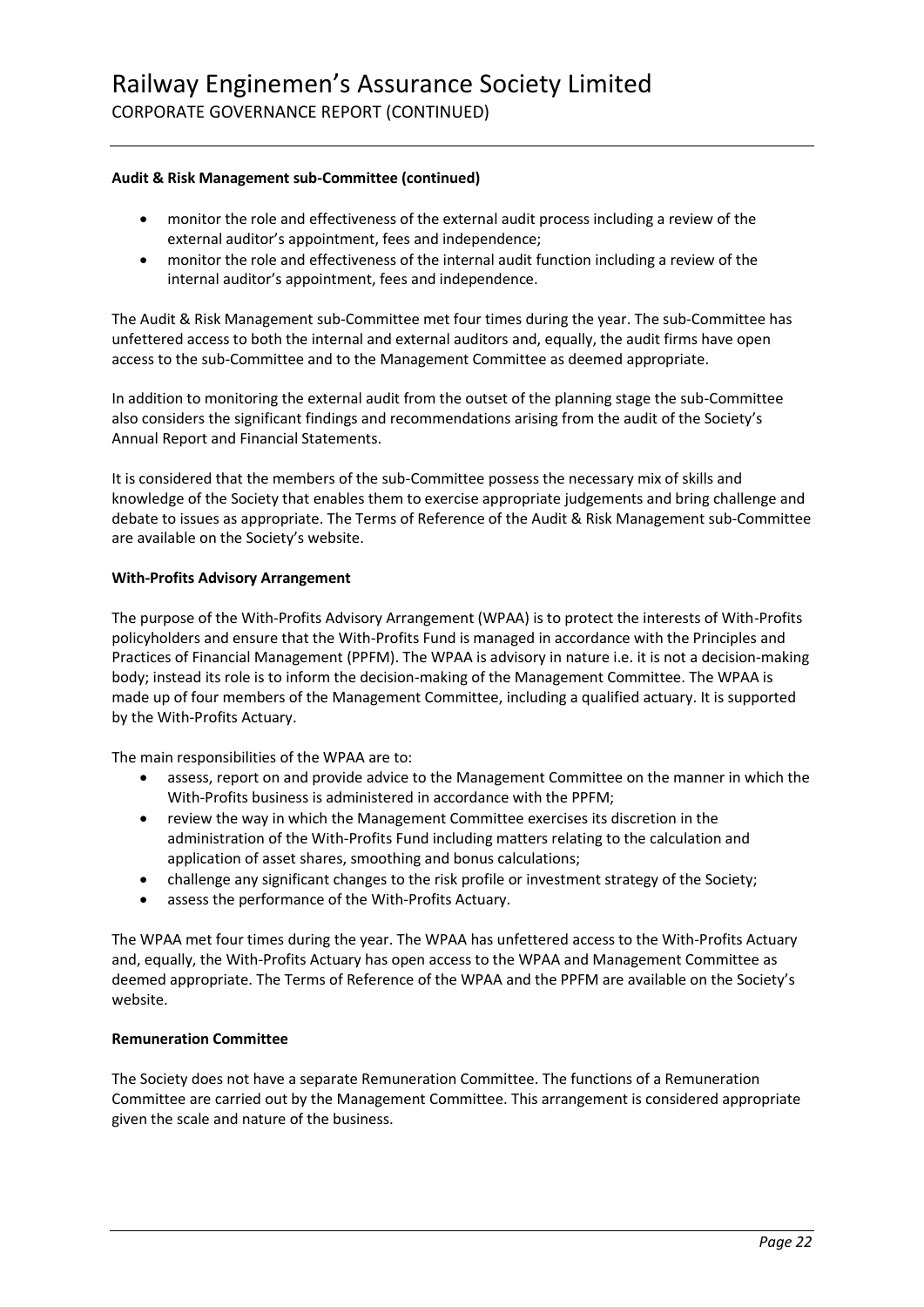#### **Nominations Committee**

The Society does not have a separate Nominations Committee. The functions of a Nominations Committee are carried out by the Management Committee. This arrangement is considered appropriate given the scale and nature of the business.

#### **PRINCIPLE FOUR: OPPORTUNITY AND RISK**

**"***A board should promote the long-term sustainable success of the organisation by identifying opportunities to create and preserve value and establishing oversight for the identification and mitigation of risks."*

#### **Opportunity**

Through clear definition of the Society's purpose and values, the Management Committee's decisions are focused on promoting and delivering long-term value for the membership. This is achieved through maintaining an appropriate level of Own Funds and sharing the Society's surpluses with the membership through the addition of reversionary and final bonuses to their policies.

#### **Risk**

Effective risk management is fundamental to the Society's strategy as it protects members' funds, ensures the efficient use of capital and helps to deliver the Business Plan. The Society manages its risks within a defined framework. The framework comprises the Risk Appetite Statement, the Capital Assessment of Risks and the Key Risks Summary.

The Society assesses its risks on an ongoing basis throughout the financial year. Key risks, and the mitigating actions and controls in place to manage them, are recorded in the Key Risks Summary. The Society's Risk Appetite is reviewed on a regular basis as new risks emerge, or at least annually. The Risk Appetite Statement is translated into risk thresholds and risk trigger points, which are used to manage the Society's solvency.

The Society's Own Risk and Solvency Assessment (ORSA) is a rolling process that provides a detailed analysis of the Society's capital adequacy, risk management and forward-looking perspective. This is achieved using a combination of internal, actuarial and regulatory documents and information to report appropriately on the Society's financial position. The ORSA is carried out in accordance with the Society's ORSA Policy. The intention of the ORSA is to develop an understanding of the risks that the Society is exposed to and the associated capital requirements, thereby improving business decision-making processes.

The Society's systems and controls are designed to manage, rather than to entirely eliminate, the risk of failure to achieve business objectives and can only provide reasonable and not an absolute assurance against a risk materialising.

We are incorporating the financial risk from climate change into our risk management processes. We expect the identification and management of this risk to develop further over the next few years.

Further information on the principal risks facing the Society can be found in the Strategic Report on page 11.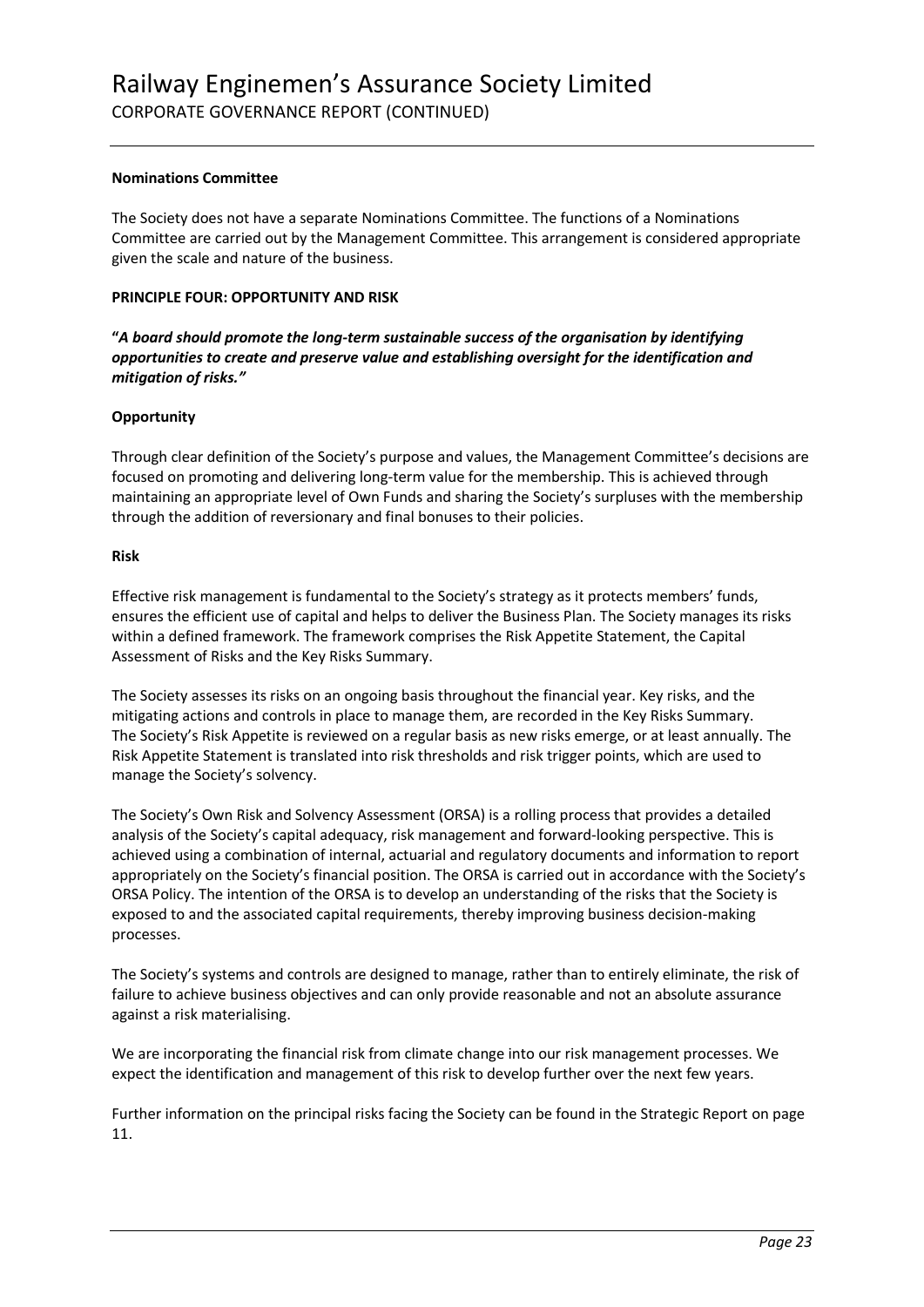#### **Responsibilities**

Ultimate responsibility for identifying and managing the risks faced by the Society rests with the Management Committee whilst the Audit and Risk Management sub-Committee has responsibility for the detailed scrutiny of risk management issues.

The Society has adopted Three Lines of Defence principles in its risk management framework. The First Line of Defence is the management activity, checking and validation carried out in accordance with established policies and procedures. The Chief Executive is responsible for the First Line of Defence. The Second Line of Defence is the Risk Management function, which seeks to ensure conformity with risk, actuarial and compliance policies and procedures. The Finance Manager, as Chief Risk Officer, is responsible for the Second Line of Defence and maintains the Key Risks Summary. The Third Line of Defence is the Internal Audit function, which provides an independent, objective and critical assessment of the design and effectiveness of the Society's internal control, risk management and governance arrangements. The Chair of the Audit and Risk Management sub-Committee has regulatory responsibility for ensuring the effectiveness and independence of Internal Audit. An independent firm of Chartered Accountants is engaged in providing Internal Audit services to the Society. Their programme of work is agreed in advance with the Audit and Risk Management sub-Committee to which they report their findings.

#### **Internal Control**

The Society is committed to a regime of high standards of internal control. The Management Committee is responsible for the Society's system of internal control and, through the Audit & Risk Management sub-Committee, reviews its effectiveness.

There is a clear organisational structure with defined authority limits and reporting mechanisms to the Management Committee, which supports a strong control environment. There is a monthly financial and operational reporting system that enables monitoring against annual and long-term budgets and business plans and the identification of variances which can be measured and reported upon. There are annual reports by the Chief Actuary, who is independent of the Society, on the Society's technical provisions, capital requirements and solvency position.

#### **PRINCIPLE FIVE: REMUNERATION**

#### *"A board should promote executive remuneration structures aligned to the long-term sustainable success of an organisation, taking into account pay and conditions elsewhere in the organisation."*

#### **Remuneration Policy**

The principles underlying the remuneration policy of the Society apply to all employees. These include the following:

- the total remuneration package needs to be sufficient to attract and retain high-calibre individuals, whilst demonstrating value for money for the Society,
- the remuneration package should be appropriately constructed so that it contributes to the retention and motivation of key individuals,
- remuneration packages should reflect the individual's role and responsibilities.

All employees receive a fixed salary that is appropriate to their role. In addition, employees may be awarded small bonus payments to reflect their performance and contribution to the Society's objectives.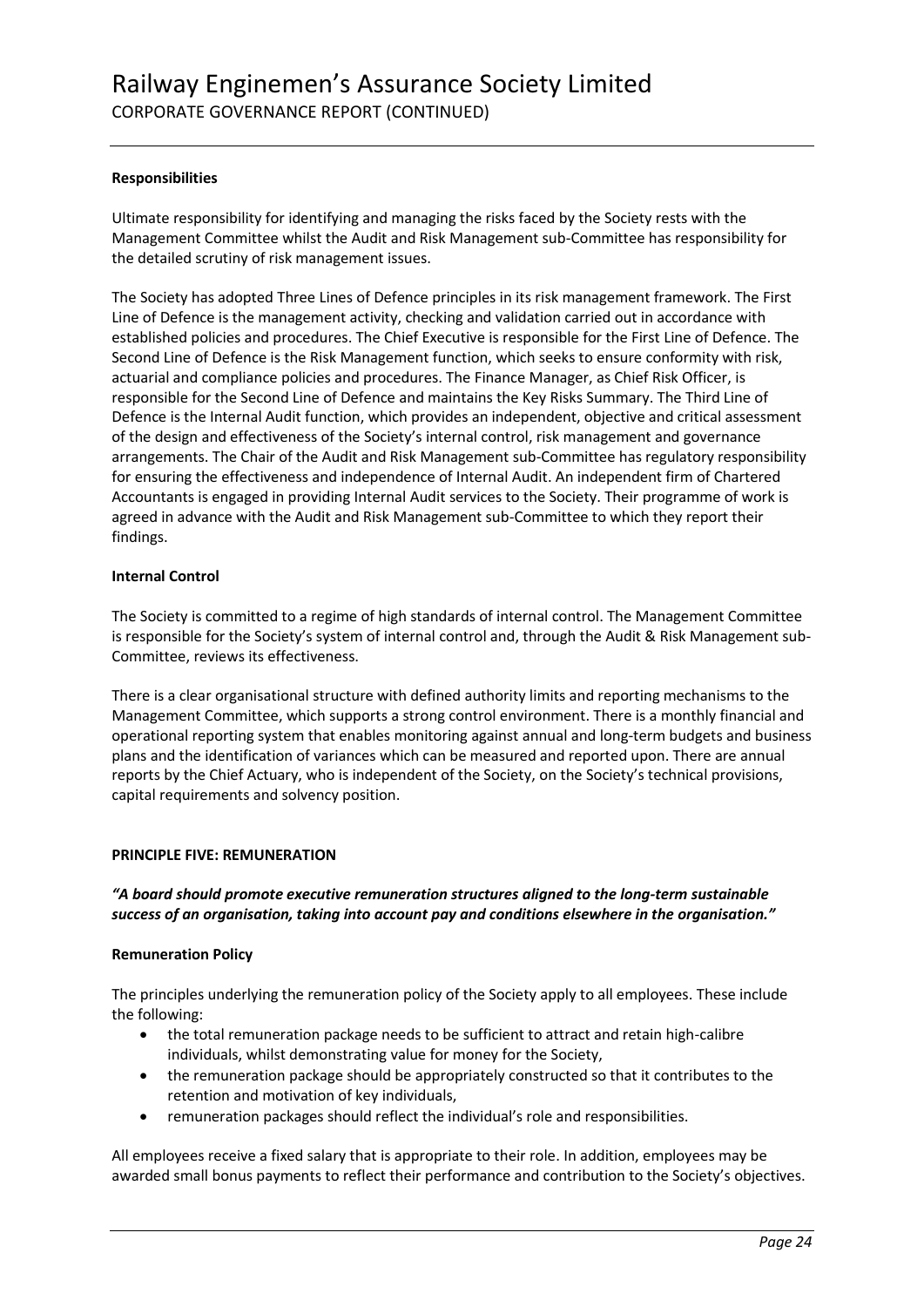#### **Remuneration Policy (continued)**

All employees are eligible to join the Society's Group Personal Pension Scheme. The Society does not operate supplementary pension or enhanced early retirement arrangements.

Non-Executive Directors of the Management Committee are remunerated by way of an annual fee and a meeting attendance allowance. In addition, reasonable expenses e.g. travel and subsistence incurred in the course of Society business are reimbursed. Non-Executive Directors are not entitled to join the Pension Scheme.

Further information on the remuneration of the Management Committee and the Chief Executive is set out in the Remuneration Report.

#### **PRINCIPLE SIX: STAKEHOLDER RELATIONSHIPS AND ENGAGEMENT**

*"Directors should foster effective stakeholder relationships aligned to the organisation's purpose. The board is responsible for overseeing meaningful engagement with stakeholders, including the workforce, and having regard to their views when taking decisions."*

#### **General**

The Management Committee is clear that stakeholder engagement is central to good governance. It is vital to the delivery of the Society's purpose and to protect its brand, reputation and relationships with all our stakeholders, including members, employees, suppliers and the railway industry in which we operate.

#### **Members**

The Society is fully committed to maintaining a strong relationship with its entire membership and encourages feedback and comment on the way it conducts its business. Several of the Non-Executive Directors on the Management Committee are based in the workplace from which the majority of the membership is drawn and have regular contact with them. They are directly aware of the issues affecting the membership, particularly with regard to employment issues and train operating company franchises. They actively seek members' comments, feedback and participation.

Members can attend the Annual General Meeting and notice is provided at least 20 working days in advance of the Meeting, in accordance with the Society's Rules. Members of the Management Committee and the Society's senior managers are available to answer questions at the Meeting. It is the Society's policy that each substantive issue is the subject of a separate resolution at the Annual General Meeting.

The Society is keenly focused on the concept of Treating Customers Fairly and remains committed to dealing with its members fairly and appropriately. The Society firmly believes that all customers, including those in vulnerable circumstances, should receive fair treatment from financial services providers. The Society operates in accordance with its Vulnerable Customers Policy.

We are proud of the strength of the relationship we have built up with the membership, which we recognise as fundamental to the Society's future success.

The Society is active in the friendly society movement and is proud of its membership of the Association of Financial Mutuals (AFM). The Society derives enormous benefit from the AFM, particularly in the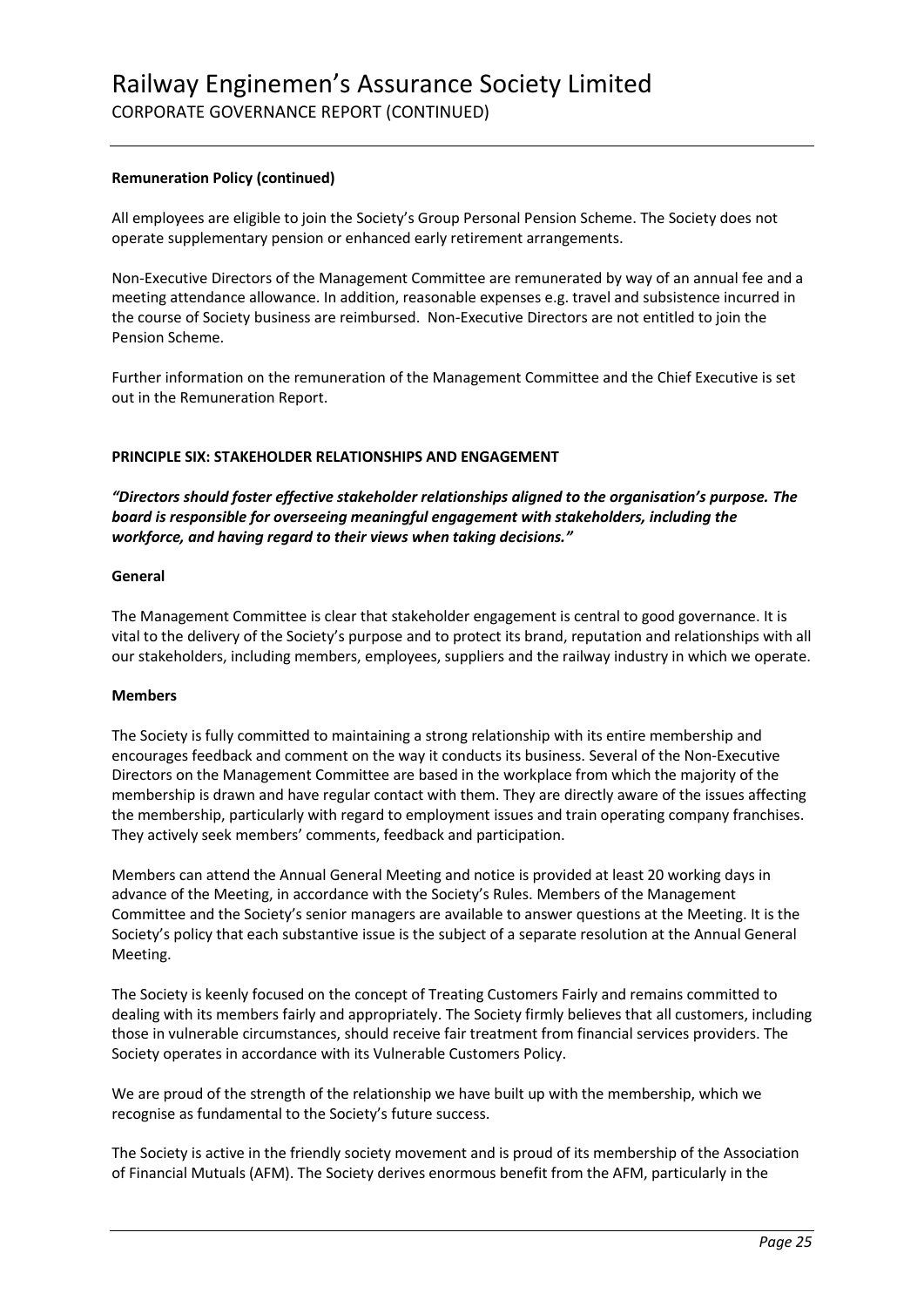#### **Members (continued)**

implementation of regulatory requirements and corporate governance best practice. The Society is supportive of the work of its Chief Executive as a Non-Executive Director of the AFM.

#### **Employees**

Our employees are vital to the ongoing success of the Society. We have a policy of being as flexible as we can with working arrangements, both to ensure we fulfil member expectations and to help maximise opportunities for staff. The Society recognises the importance of diversity in creating an inclusive culture amongst the workforce and the Management Committee is committed to promoting the inclusion of a range of perspectives, ideas and talents.

The Finance Manager is routinely invited to meetings of the Management Committee. The Chief Executive is responsible for ensuring effective communication between the Management Committee and staff. Team meetings take place to ensure that staff are aware of key strategic developments in the Society.

#### **Suppliers**

The policy of the Society is that its core policy administration, information systems and finance functions are managed in-house. Outsourcing is generally restricted to key areas where either professional expertise is not available from within the Society's own resources or where the third-party provision of a service or function is preferable, for example to help demonstrate independence.

The key areas where management functions are currently outsourced are:

- Internal Audit
- Actuarial Functions
- Investment Fund Management
- Investment Property Management

All outsourced providers are based in the United Kingdom. In determining the award of an outsourced contract, the Society undertakes due diligence to establish a provider's financial stability and track record in providing similar services. In this regard, background endorsements are sought from amongst the Society's friendly society peer group. When the Society enters into outsourced arrangements, contracts for services, except in exceptional circumstances, do not extend beyond one year. All outsourced services are reviewed periodically and, when considered appropriate, are re-tendered or re-negotiated.

#### **Community**

We are proud of the railway community in which we operate and maintain good relationships with the train operating companies and with the drivers' trade union, ASLEF.

Approved by the Management Committee on 30 March 2022 and signed on its behalf

Megoolamier

J W Goolamier Chair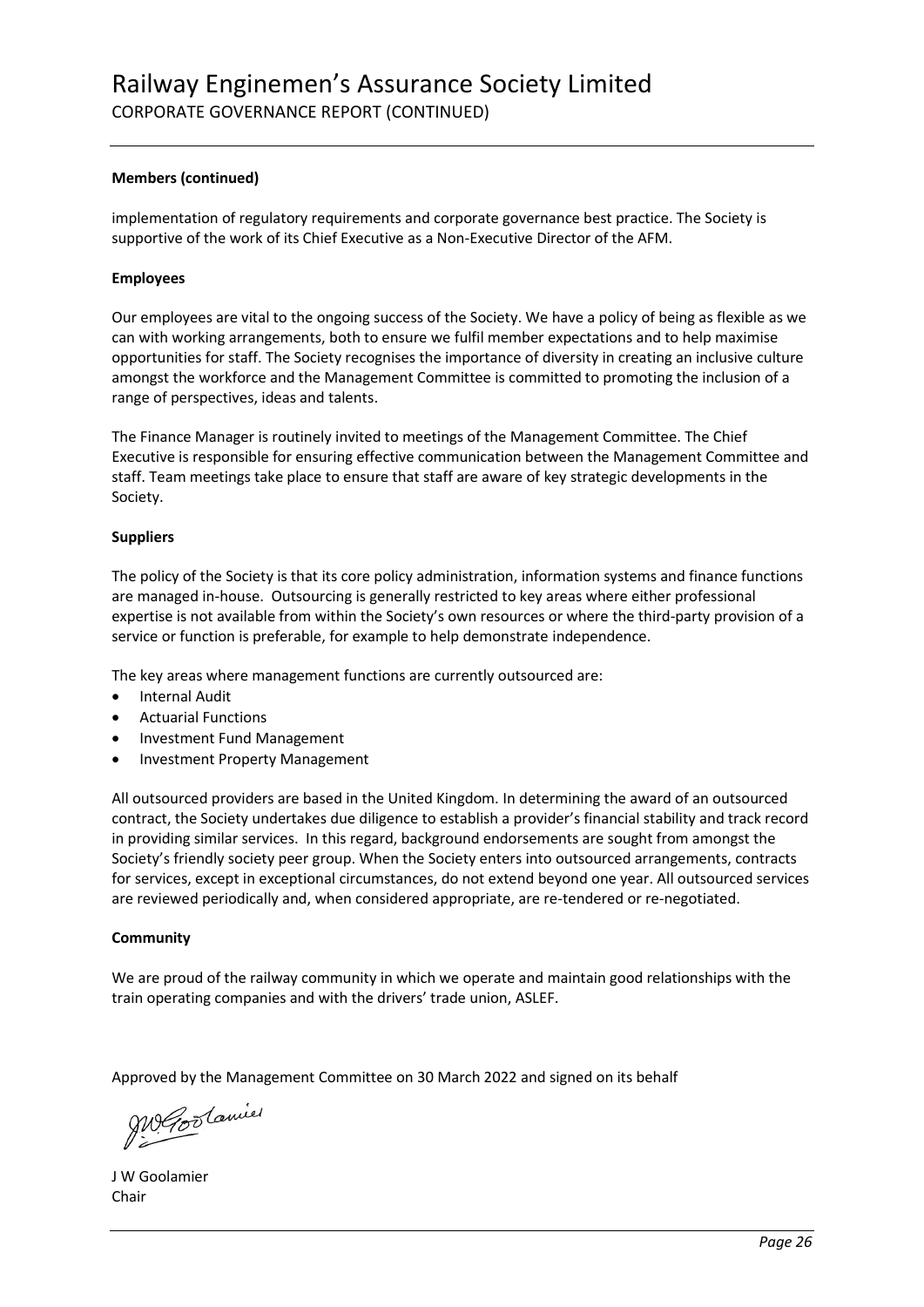#### **REMUNERATION REPORT**

Membership of the Management Committee is a full-time responsibility. It requires the individuals to undertake research and training in order to ensure compliance with regulatory standards and to maintain the skills and experience necessary for safeguarding the interests of the Society's members. The remuneration of Management Committee members and the Society's staff is determined annually by the Committee and is subject to the approval of the Committee as a whole. Non-Executive Directors on the Management Committee are provided with a daily allowance for attending Committee meetings. In addition, they are paid an annual retainer fee. Travel and subsistence expenses are also paid where appropriate.

The daily allowance for 2021 was £314. The annual retainer fees for 2021 were as follows: Chair: £9,410; Non-Executive Professional Directors: £6,273; Non-Executive Member Directors: £3,137. Additional annual fees of £1,046 were paid to the Chair of the Audit and Risk Management sub-Committee, the Chair of the With-Profits Advisory Arrangement and the Senior Independent Director. An additional annual fee of £510 was paid to the Deputy Chair.

Senior Management salaries are maintained at levels to enable the Society to attract, motivate and retain suitably qualified and committed staff. The Society does not operate long-term incentive schemes.

| Fees and<br>allowances<br>£ | Introducer<br>Payments<br>£ | Salary<br>£                  | Pension<br>cost<br>£ | Total<br>2021<br>£ | Total<br>2020<br>£ |
|-----------------------------|-----------------------------|------------------------------|----------------------|--------------------|--------------------|
| 10,382                      |                             |                              |                      | 10,382             | 11,451             |
| 8,423                       |                             |                              |                      | 8,423              | 8,972              |
| 4,393                       |                             |                              |                      | 4,393              | 4,742              |
| 5,574                       | 973                         |                              |                      | 6,547              | 7,123              |
| 5,783                       |                             |                              |                      | 5,783              | 6,577              |
| 4,737                       | 520                         | $\qquad \qquad \blacksquare$ |                      | 5,257              | 5,421              |
| 9,233                       |                             |                              |                      | 9,233              | 8,388              |
|                             |                             | 128,762                      | 20,502               | 149,264            | 150,263            |
| 48,525                      | 1,493                       | 128,762                      | 20,502               | 199,282            | 206,387            |
|                             |                             |                              |                      |                    |                    |

Fees, allowances, introducer payments, salary, benefits and pension costs for 2021 were as follows:

Some members of the Management Committee are also Depot Introducers for the Society and receive a payment for each policy introduced by them. It is considered that the relatively small value of these payments does not impact the independence of the individual Committee members.

Terry Brushfield-Hodges undertakes consultancy work for the Society. In 2021 the total paid in respect of these services amounted to £190 (2020: £1,339). It is considered that provision of these services does not impact either his independence or judgement as a Management Committee member.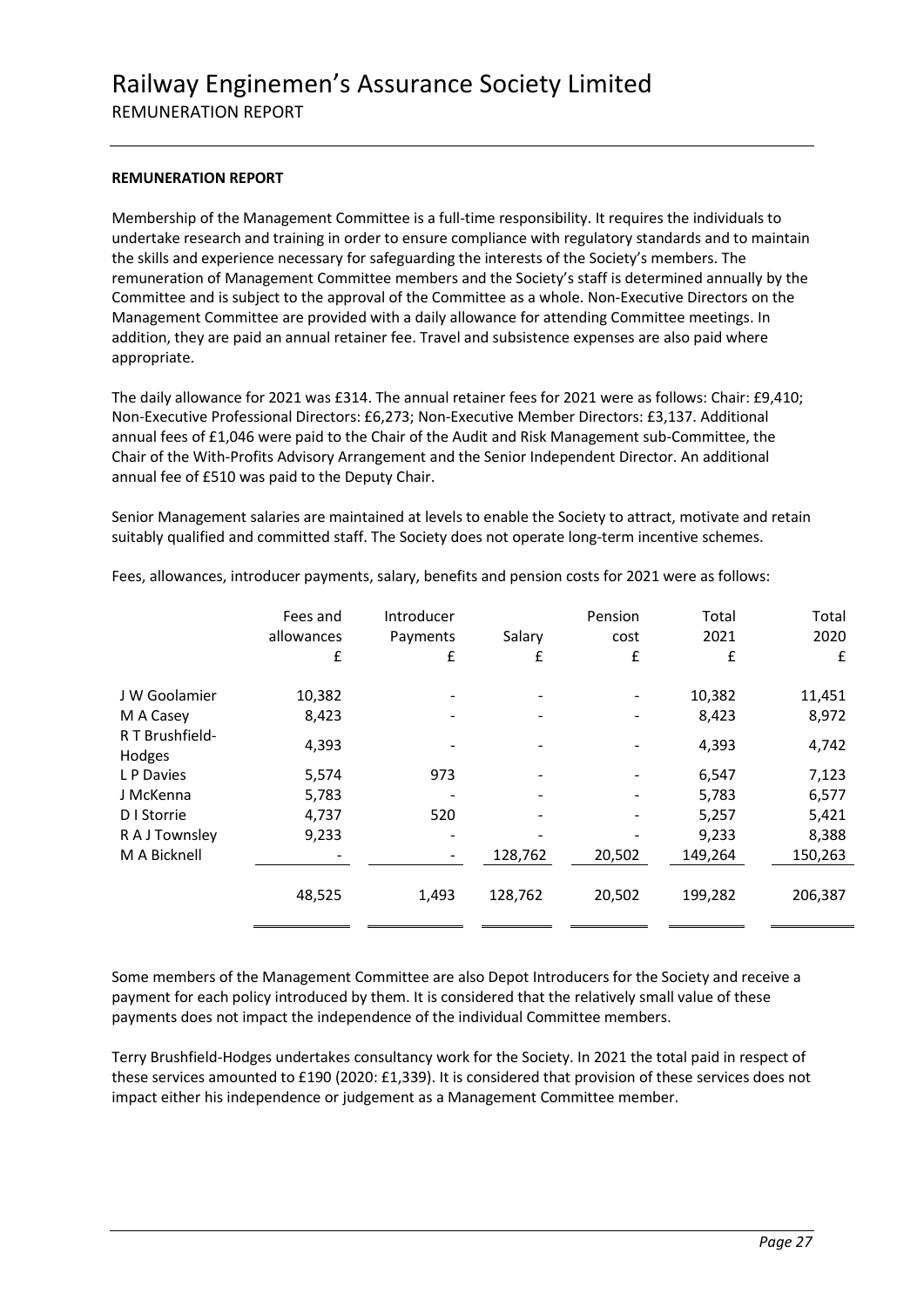### Railway Enginemen's Assurance Society Limited REMUNERATION REPORT (CONTINUED)

#### **REMUNERATION REPORT (CONTINUED)**

A separate resolution to accept this Remuneration Report will be put to the Society's members at the 2022 Annual General Meeting.

Approved by the Management Committee on 30 March 2022 and signed on its behalf.

Me Coolamier

J W Goolamier Chair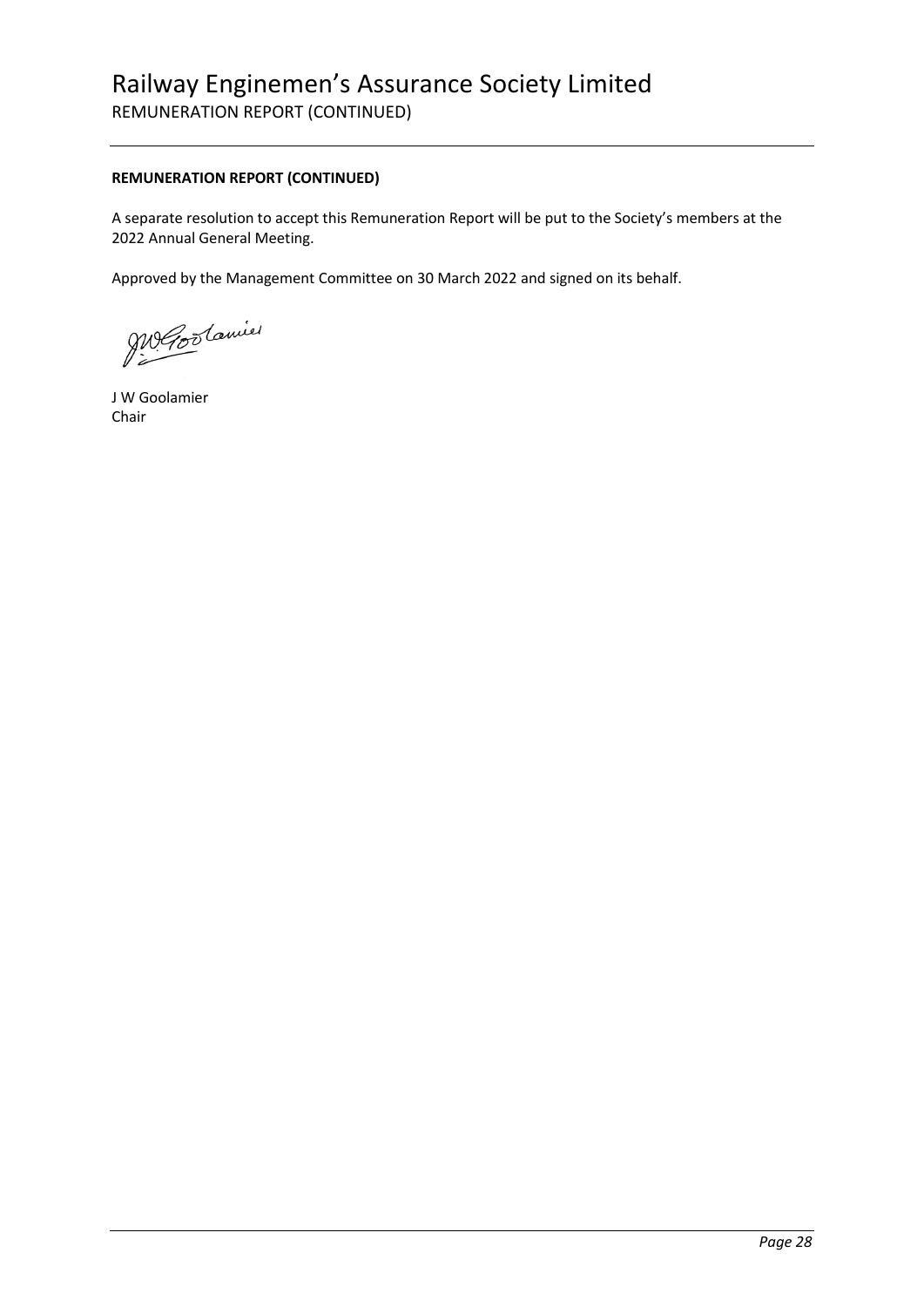#### **Opinion on the financial statements of the Railway Enginemen's Assurance Society Limited**

We have audited the financial statements of the Railway Enginemen's Assurance Society Limited for the year ended 31 December 2021, which comprise the Statement of Comprehensive Income, the Statement of Financial Position and the related notes. The financial reporting framework that has been applied in their preparation is applicable law and Financial Reporting Standard FRS 102 and 103.

In our opinion the financial statements:

- give a true and fair view of the state of the Society's affairs as at 31 December 2021 and of its income and expenditure for the year then ended; and
- have been properly prepared in accordance with United Kingdom Generally Accepted Accounting Practice;
- have been properly prepared in accordance with the Friendly Societies Act 1992 and the regulations made under it.

#### **Basis for opinion**

We conducted our audit in accordance with International Standards on Auditing (UK) (ISAs (UK)) and applicable law. Our responsibilities under those standards are further described in the Auditor's responsibilities for the audit of the financial statements section of our report.

We are independent of the Society in accordance with the ethical requirements that are relevant to our audit of the financial statements in the UK, including the FRC's Ethical Standard as applied to public interest entities, and we have fulfilled our ethical responsibilities in accordance with these requirements.

We believe that the audit evidence we have obtained is sufficient and appropriate to provide a basis for our opinion.

#### **Conclusions relating to going concern**

In auditing the financial statements, we have concluded that the Management Committee's use of the going concern basis of accounting in the preparation of the financial statements is appropriate. Our evaluation of the Management Committee's assessment of the Society's ability to continue to adopt the going concern basis of accounting included:

- Reviewing budget financial information for the financial year ending 31 December 2022, and up to date post year end management accounts;
- Reviewing the Society's 5-year business plan 2021-2026;
- Reviewing the Society's Own Risk and Solvency Assessment and Forward-Looking Assessment of Solvency reports;
- Reviewing Management Committee and subcommittee minutes;
- Discussing with our Reviewing Actuary the appropriateness of assumptions and potential sensitivities in the Technical Provision and Solvency Capital Requirement calculations;
- Discussing such matters and post balance sheet events which may impact the going concern status with management and the Management Committee; and
- Considering post year end movements in equity markets and bond yields to assess the need for updated Solvency Capital Requirement calculations

From the work undertaken, we noted that the Society's solvency position at the year end was in excess of 200% and well above the risk thresholds management has set to initiate a responsive action. The Society is also projected to remain solvent over the 5-year business planning period, taking into account several potential downside scenarios. However, like many other societies, the Society's solvency position is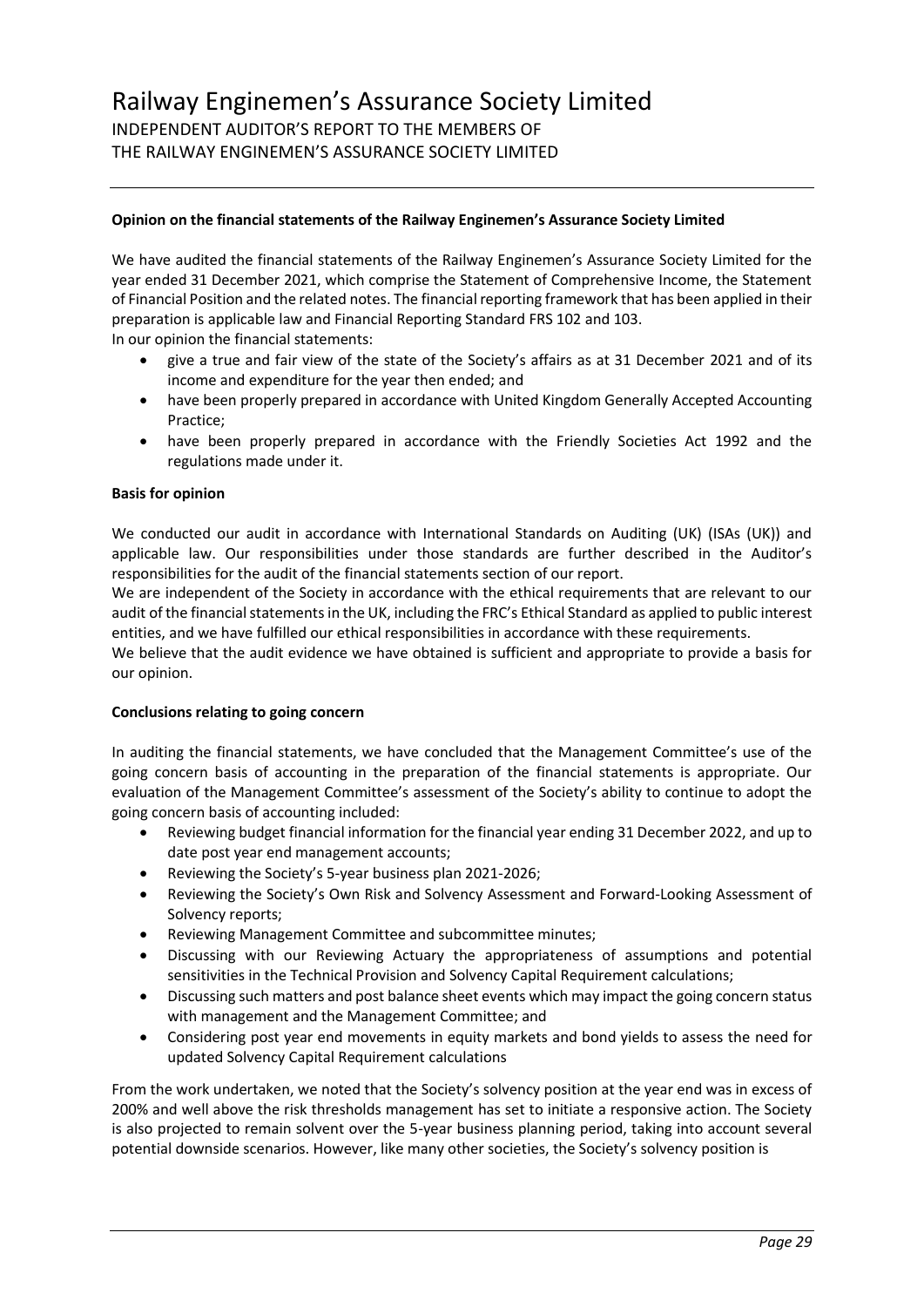### Railway Enginemen's Assurance Society Limited INDEPENDENT AUDITOR'S REPORT TO THE MEMBERS OF THE RAILWAY ENGINEMEN'S ASSURANCE SOCIETY LIMITED (CONTINUED)

sensitive to movements in the risk-free rates and changes in the investment market which are largely outside their control.

Based on the work we have performed, we have not identified any material uncertainties relating to events or conditions that, individually or collectively, may cast significant doubt on the Society's ability to continue as a going concern for a period of at least twelve months from when the financial statements are authorised for issue.

Our responsibilities and the responsibilities of the Management Committee with respect to going concern are described in the relevant sections of this report.

#### **Our approach to the audit**

The scope of the audit for the financial statements has been determined by our application of our materiality to the financial statements in association to the risks of the Society when determining the level of work to be performed. All audit work was performed directly by the audit engagement team with the assistance of appointed external actuarial experts ('reviewing actuary').

As part of designing our audit, we determined materiality and assessed the risk of material misstatement in the financial statements. In particular, we looked at where the Management Committee made subjective judgements, for example in respect of the valuation of the technical provisions which are subject to management judgement and estimation.

#### **Our application of materiality**

We apply the concept of materiality both in planning and performing our audit, and in evaluating the effect of misstatement on our audit and the financial statements. For the purposes of determining whether the financial statements are free from material misstatement, we define materiality as the magnitude of misstatement that makes it probable that the economic decisions of a reasonably knowledgeable person, relying on the financial statements, would be changed or influenced.

We also determine a level of performance materiality which we use to determine the extent of testing needed to reduce to an appropriately low level, the probability that the aggregate of uncorrected and undetected misstatements exceeds materiality for the financial statements as a whole.

When establishing our overall audit strategy, we determined an overall level of uncorrected misstatement that we judged would be material for the financial statements as a whole. We determined planning materiality for the Society to be £175,000 which is approximately 2% of the prior year Own Funds.

On the basis of our risk assessment, together with our assessment of the Society's overall control environment, our judgement is that the Statement of Financial Position performance materiality level should be 75% of planning materiality, namely £131,000. We agreed with the Management Committee that we shall report to them misstatements in excess of £7,000 that we identify through the course of the audit, together with any qualitative matters that warrant reporting.

At the conclusion of the audit, we re-assess the materiality levels based on the audited financial statements and then compare this with the planning materiality. The result of this assessment showed there was no significant change to final materiality and we are satisfied with the levels set at the planning stage.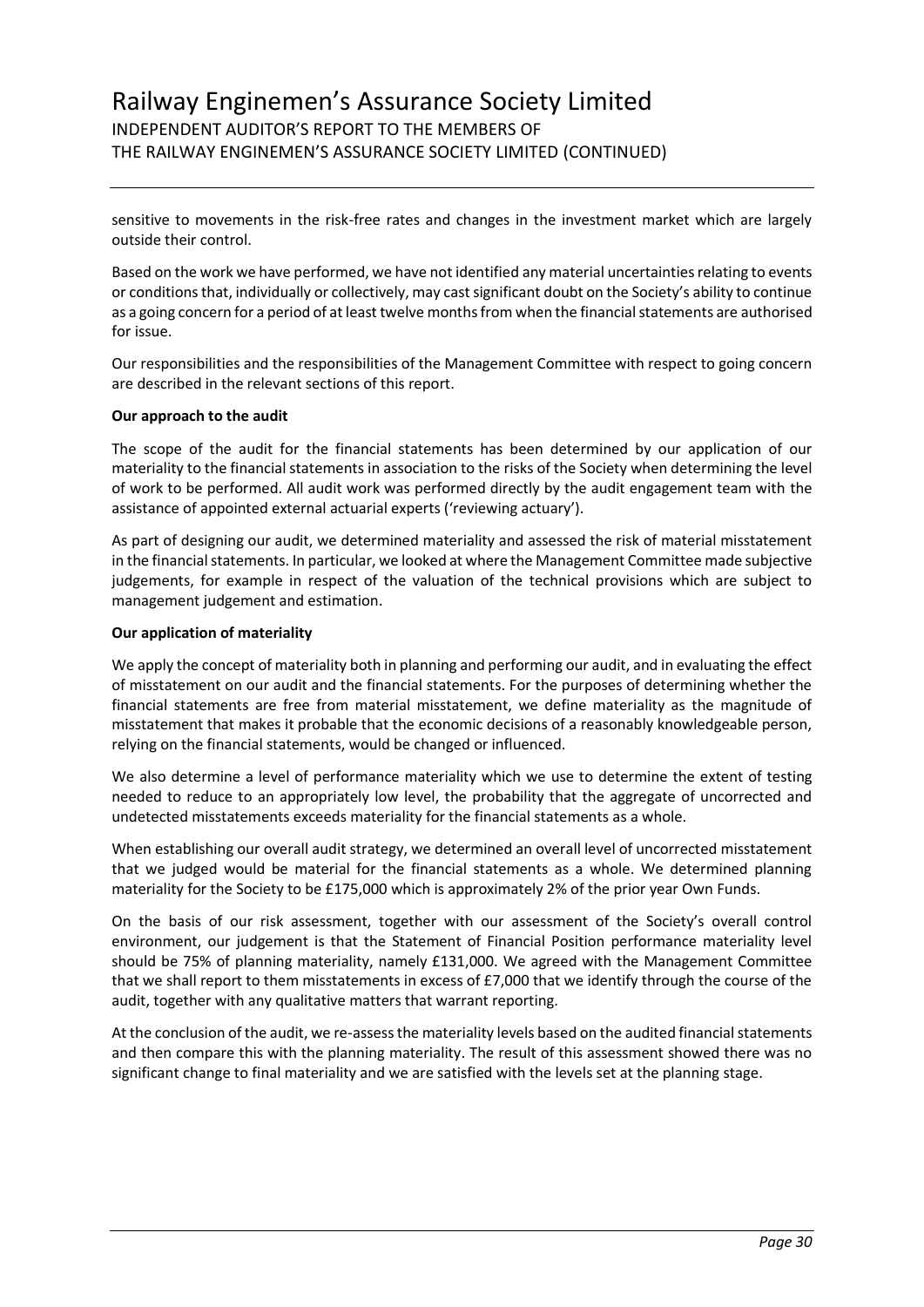#### **Key audit matters**

Key audit matters are those matters that, in our professional judgement, were of most significance in our audit of the financial statements of the current period and include the most significant assessed risks of material misstatement (whether or not due to fraud) we identified, including those which had the greatest effect on: the overall audit strategy, the allocation of resources in the audit; and directing the effects of the engagement team. These matters were addressed in the context of our audit of the financial statements as a whole, and in forming our opinion thereon, and we do not provide a separate opinion on these matters.

| Key audit matter                                                                                                                                                                                                                                                                                                                                                                                                                                                                                                                                                                                                                                                                                                                                                                                           | How our audit addressed the key audit matter                                                                                                                                                                                                                                                                                                                                                                                                                                                                                                                                                                                                                                                                                                                                                                                                                                                                                                                    |
|------------------------------------------------------------------------------------------------------------------------------------------------------------------------------------------------------------------------------------------------------------------------------------------------------------------------------------------------------------------------------------------------------------------------------------------------------------------------------------------------------------------------------------------------------------------------------------------------------------------------------------------------------------------------------------------------------------------------------------------------------------------------------------------------------------|-----------------------------------------------------------------------------------------------------------------------------------------------------------------------------------------------------------------------------------------------------------------------------------------------------------------------------------------------------------------------------------------------------------------------------------------------------------------------------------------------------------------------------------------------------------------------------------------------------------------------------------------------------------------------------------------------------------------------------------------------------------------------------------------------------------------------------------------------------------------------------------------------------------------------------------------------------------------|
| <b>Valuation of Technical Provision</b><br>As at 31 December 2021, the financial<br>statements include long term insurance<br>('Technical Provisions')<br>provisions<br>of<br>£25.6m (2020: £27.9m) that were<br>calculated in line with the Society's<br>accounting policies. Due to the size and<br>nature of the Technical Provisions, we<br>consider these to be material to the<br>financial statements.<br>The Technical Provisions are calculated<br>using policy data held on the Society's<br>administration system and assumptions<br>set using internal and external data as<br>inputs to the actuarial valuation model.<br>Through the selection of appropriate<br>assumptions,<br>the<br>Management<br>Committee is required to make significant<br>judgements in conjunction with the advice | In assessing the valuation of the Technical Provisions, we<br>performed the following procedures:<br>We engaged the services of a reviewing actuary<br>to review and report on the methodology and<br>applied by the Management<br>assumptions<br>Committee in the calculation of the Technical<br>Provisions, and on the accuracy of the calculation<br>itself.<br>We substantively tested the integrity of the<br>$\bullet$<br>Society's policy administration data to ensure the<br>data being used by the Chief Actuary was<br>accurate. The testing included sample checks on<br>premium income streams, claims paid, data<br>integrity checks on key fields and reconciliation<br>of policy numbers.<br>reviewed the reasonableness<br>We.<br>the<br>of<br>assumptions used in the calculation<br>and<br>considered the advice of the reviewing actuary as<br>to whether those assumptions were reasonable<br>and the impact they had on the calculation. |
| of the Chief Actuary. These judgements<br>considering<br>whether<br>involve<br>the                                                                                                                                                                                                                                                                                                                                                                                                                                                                                                                                                                                                                                                                                                                         | We also challenged the assumptions for the<br>$\bullet$<br>levels of projected new business and expenses                                                                                                                                                                                                                                                                                                                                                                                                                                                                                                                                                                                                                                                                                                                                                                                                                                                        |
| assumptions appropriately reflect<br>the<br>Society's experience, circumstances and<br>future expectations.                                                                                                                                                                                                                                                                                                                                                                                                                                                                                                                                                                                                                                                                                                | and, and compared previous budgets to actual<br>results to assess the reliability of the Society's<br>budgeting process. We also reviewed post year<br>end management information.                                                                                                                                                                                                                                                                                                                                                                                                                                                                                                                                                                                                                                                                                                                                                                              |
| Our conclusion                                                                                                                                                                                                                                                                                                                                                                                                                                                                                                                                                                                                                                                                                                                                                                                             |                                                                                                                                                                                                                                                                                                                                                                                                                                                                                                                                                                                                                                                                                                                                                                                                                                                                                                                                                                 |

### **Our conclusion**

Overall, based on the assumptions and methodology used at 31 December 2021, we consider the valuation of the Technical Provisions recognised in the financial statements to be reasonable.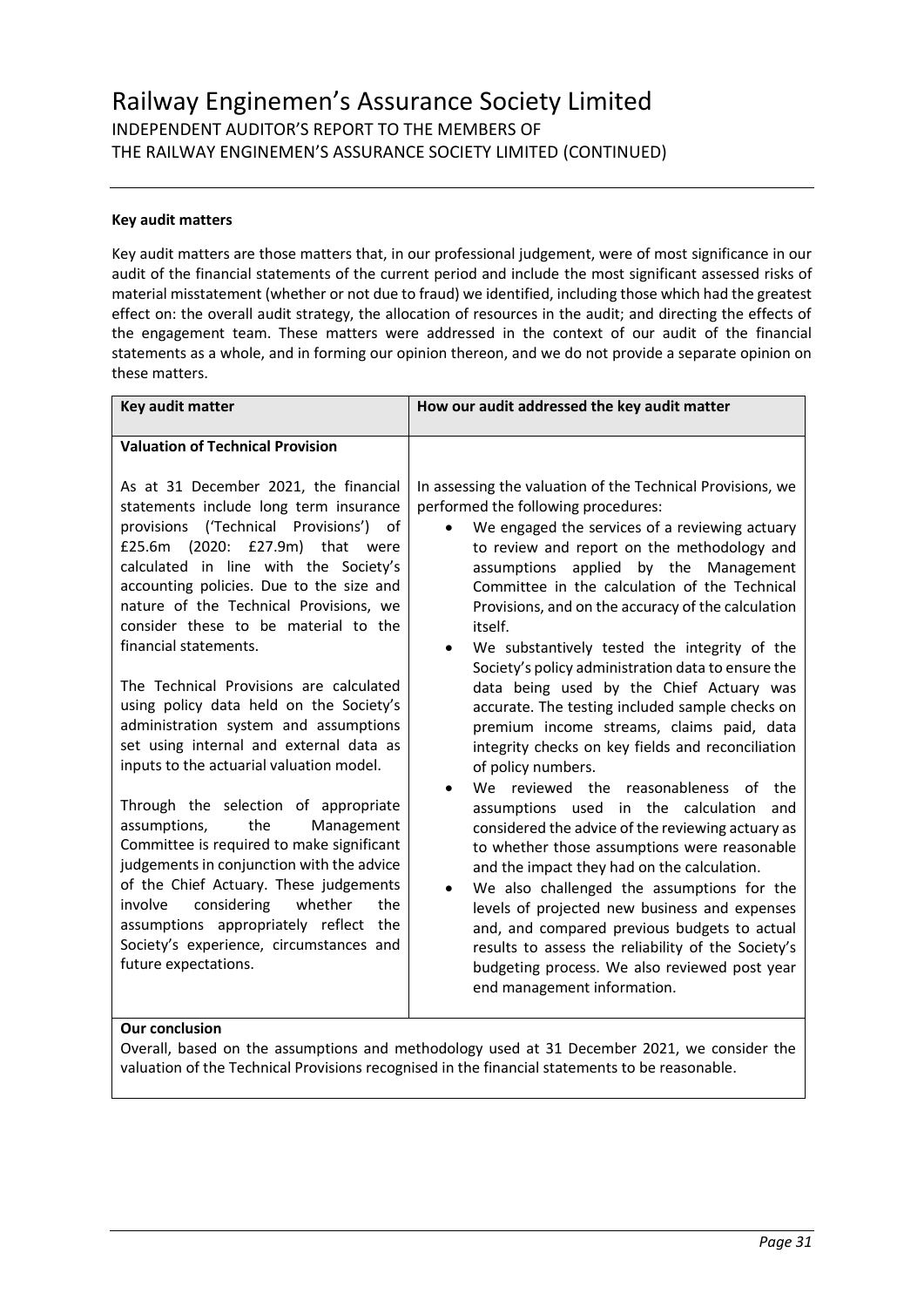### INDEPENDENT AUDITOR'S REPORT TO THE MEMBERS OF THE RAILWAY ENGINEMEN'S ASSURANCE SOCIETY LIMITED (CONTINUED)

| Key audit matter                                                                                                                                                                                                                                          | How our audit addressed the key audit matter                                                                                                                                                                                                                                                                                                                                                                                                                                                                                                                                                                                                                                        |  |  |
|-----------------------------------------------------------------------------------------------------------------------------------------------------------------------------------------------------------------------------------------------------------|-------------------------------------------------------------------------------------------------------------------------------------------------------------------------------------------------------------------------------------------------------------------------------------------------------------------------------------------------------------------------------------------------------------------------------------------------------------------------------------------------------------------------------------------------------------------------------------------------------------------------------------------------------------------------------------|--|--|
|                                                                                                                                                                                                                                                           |                                                                                                                                                                                                                                                                                                                                                                                                                                                                                                                                                                                                                                                                                     |  |  |
| <b>Management override of controls</b>                                                                                                                                                                                                                    |                                                                                                                                                                                                                                                                                                                                                                                                                                                                                                                                                                                                                                                                                     |  |  |
| Auditing Standards<br>reguire<br>us<br>to<br>fraud<br>the<br>risk from<br>communicate<br>management override of controls as<br>significant.                                                                                                               | In assessing the risk that accounting records and the<br>financial statements are materially misstated through<br>management overriding controls, we have performed the<br>following procedures:                                                                                                                                                                                                                                                                                                                                                                                                                                                                                    |  |  |
| Management is in a unique position to<br>perpetrate fraud because of its ability to<br>manipulate<br>accounting records<br>and<br>prepare fraudulent financial statements<br>by overriding controls that otherwise<br>appear to be operating effectively. | We reviewed bank transactions throughout the<br>year and since the year end for material and<br>round sum amounts and evidenced these back to<br>appropriate documentation and authorisation.<br>We reviewed journals and other transactions<br>$\bullet$<br>greater than performance materiality to identify<br>transactions of a higher risk nature and<br>substantiated these to appropriate evidence.<br>We reviewed the completeness of accounting<br>estimates (in conjunction with work performed<br>on the Technical Provisions noted earlier).<br>We checked the consistency and appropriateness<br>of accounting policies and disclosures in the<br>financial statements. |  |  |
|                                                                                                                                                                                                                                                           |                                                                                                                                                                                                                                                                                                                                                                                                                                                                                                                                                                                                                                                                                     |  |  |

#### **Our conclusion**

Overall, we are satisfied that the accounting records and financial statements are free from material misstatement in this respect.

#### **Other information**

The Management Committee is responsible for the other information. The other information comprises the information included in the Annual Report, other than the financial statements and our auditor's report thereon. Our opinion on the financial statements does not cover the other information and, except to the extent otherwise explicitly stated in our report, we do not express any form of assurance conclusion thereon.

In connection with our audit of the financial statements, our responsibility is to read the other information and, in doing so, consider whether the other information is materially inconsistent with the financial statements or our knowledge obtained in the audit or otherwise appears to be materially misstated. If we identify such material inconsistencies or apparent material misstatements, we are required to determine whether there is a material misstatement in the financial statements or a material misstatement of other information. If, based on the work we have performed, we conclude that there is a material misstatement of this other information, we are required to report that fact.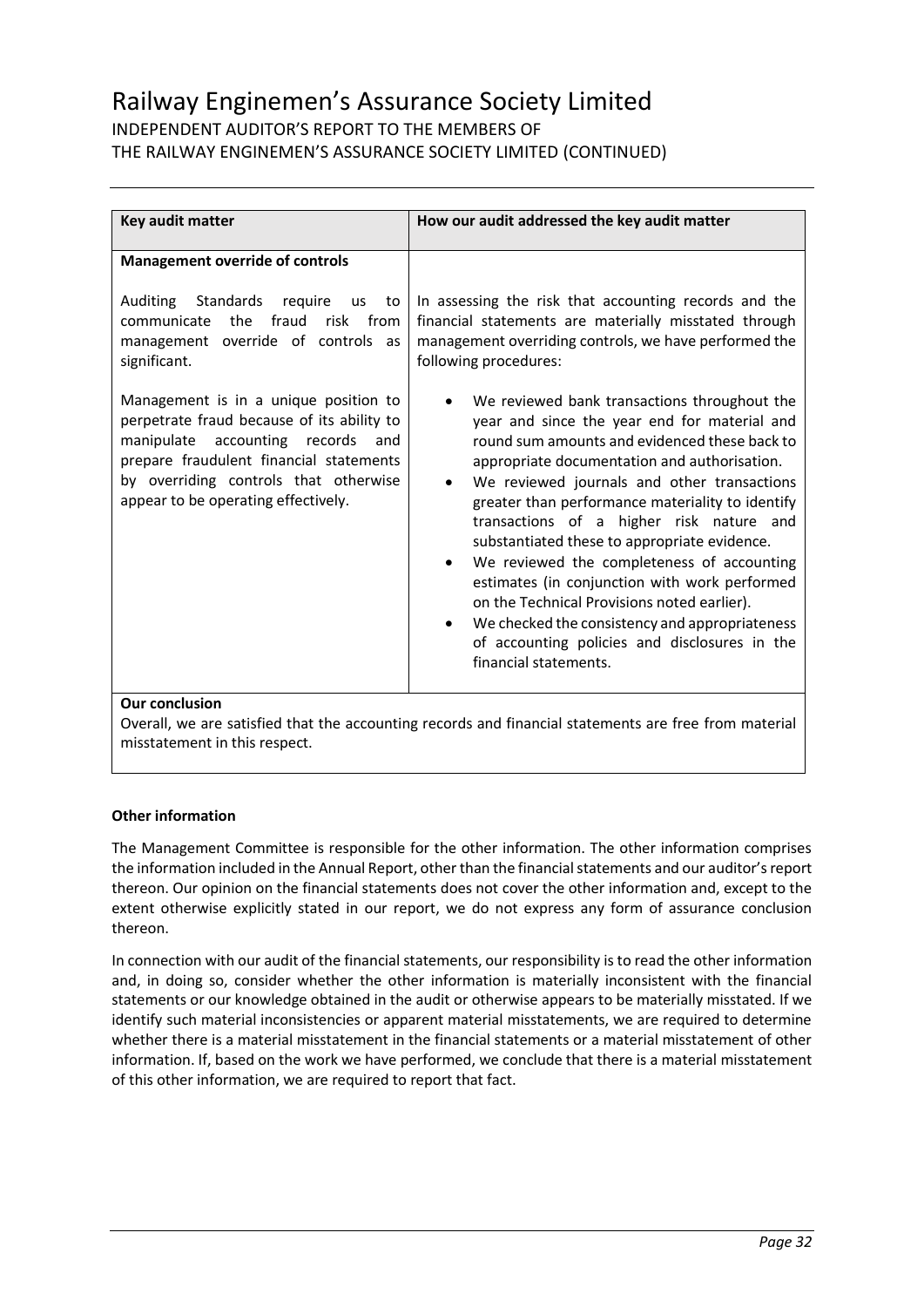In this context, matters that we are specifically required to report to you as uncorrected material misstatements of the other information include where we conclude that:

- **Fair, balanced and understandable** the statement given by the Management Committee that it considers the annual report and financial statements taken as a whole is fair, balanced and understandable and provides the information necessary for members to assess the Society's position and performance, business model and strategy, is materially inconsistent with our knowledge obtained in the audit; or
- **Audit committee reporting** the section describing the work of the audit committee does not appropriately address matters communicated by us to the audit committee.

We have nothing to report in respect of these matters.

#### **Opinion on other matters prescribed by the Friendly Societies Act 1992**

In our opinion, based on the work undertaken in the course of the audit:

- the information given in the Strategic Report and the Management Committee report for the financial year for which the financial statements are prepared is consistent with the financial statements; and
- the Strategic Report and the Management Committee report have been prepared in accordance with applicable legal requirements.

In light of the knowledge and understanding of the Society and its environment obtained in the course of the audit, we have not identified any material misstatements in the Strategic Report or the Management Committee report.

#### **Matters on which we are required to report by exception**

We have nothing to report in respect of the following matters where the Friendly Societies Act 1992 requires us to report to you if, and in our opinion:

- proper accounting records have not been kept; or
- the financial statements are not in agreement with the accounting records; or
- we have not received all the information and explanations and access to documents that we require for our audit.

#### **Responsibilities of the Management Committee**

As explained more fully in the Management Committee's responsibilities statement, the Management Committee is responsible for the preparation of the financial statements and for being satisfied that they give a true and fair view, and for such internal control as the Management Committee determines is necessary to enable the preparation of financial statements that are free from material misstatement, whether due to fraud or error.

In preparing the financial statements, the Management Committee is responsible for assessing the Society's ability to continue as a going concern, disclosing, as applicable, matters related to going concern and using the going concern basis of accounting unless the Management Committee either intends to liquidate the society or to cease operations, or has no realistic alternative but to do so.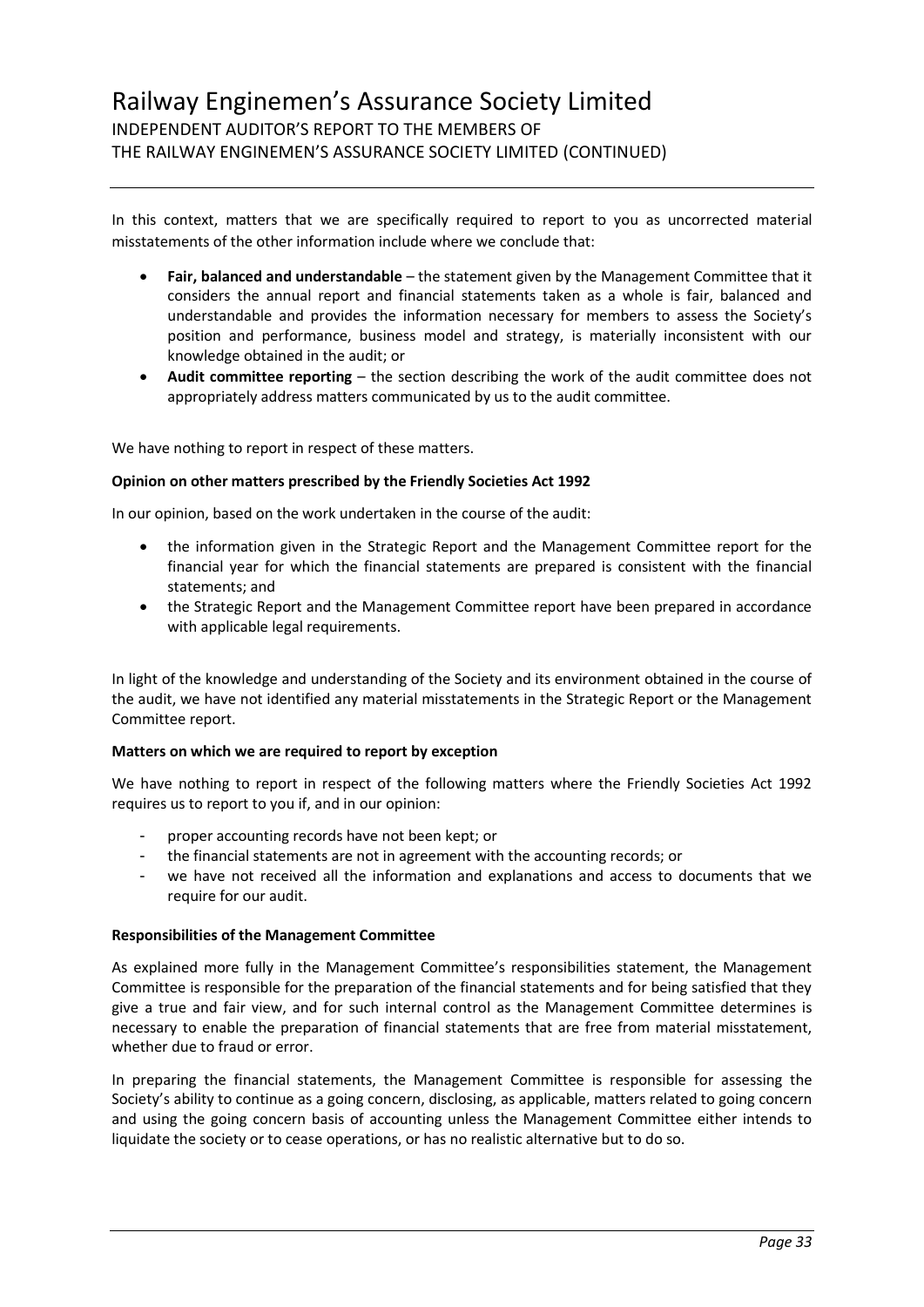#### **Auditor's responsibilities for the audit of the financial statements**

Our objectives are to obtain reasonable assurance about whether the financial statements as a whole are free from material misstatement, whether due to fraud or error, and to issue an auditor's report that includes our opinion. Reasonable assurance is a high level of assurance, but is not a guarantee that an audit conducted in accordance with ISAs (UK) will always detect a material misstatement when it exists. Misstatements can arise from fraud or error and are considered material if, individually or in the aggregate, they could reasonably be expected to influence the economic decisions of users taken on the basis of these financial statements.

Irregularities, including fraud, are instances of non-compliance with laws and regulations. We design procedures in line with our responsibilities, outlined above, to detect material misstatements in respect of irregularities, including fraud. The extent to which our procedures are capable of detecting irregularities, including fraud is detailed below.

At the planning stage of the audit we gain an understanding of the laws and regulations which apply to the Society and how management seek to comply with them. This helps us to make appropriate risk assessments. We focused on laws and regulations that could give rise to a material misstatement in the Society's financial statements, including but not limited to, the Friendly Societies Act 1992, regulations issued by the Prudential Regulation Authority and Financial Conduct Authority, the Solvency II directive and UK tax legislation.

Our audit focused on relevant risk areas and we reviewed compliance with laws and regulations through making relevant enquiries and corroboration by, for example, review of Management Committee and Subcommittee Minutes, review of correspondence with and reports to the regulators, enquiries of management, review of reports by internal auditors and compliance consultants and review of complaints received by the Society.

We assess the risk of material misstatement in the financial statements including as a result of fraud and undertake procedures including:

- Review of controls set in place by management
- Enquiry of management as to whether they consider fraud or other irregularities may have occurred or where such opportunity might exist
- Challenge of management assumptions with regard to accounting estimates
- Identification and testing of journal entries, particularly those which may appear to be unusual by size or nature.

An audit has inherent limitations, hence there is a risk that we will not detect all irregularities, including those leading to a material misstatement in the financial statements, or non-compliance with regulation. This risk increases the more that compliance with a law or regulation is removed from the events and transactions reflected in the financial statements, as we are less likely to become aware of instances of non-compliance. The risk is also greater regarding irregularities occurring due to fraud rather than error, as fraud involves intentional concealment, forgery, collusion, omission or misrepresentation.

A further description of our responsibilities is available on the Financial Reporting Council's website at [www.frc.uk/auditorsresponsibilities](http://www.frc.uk/auditorsresponsibilities). This description forms part of our auditor's report.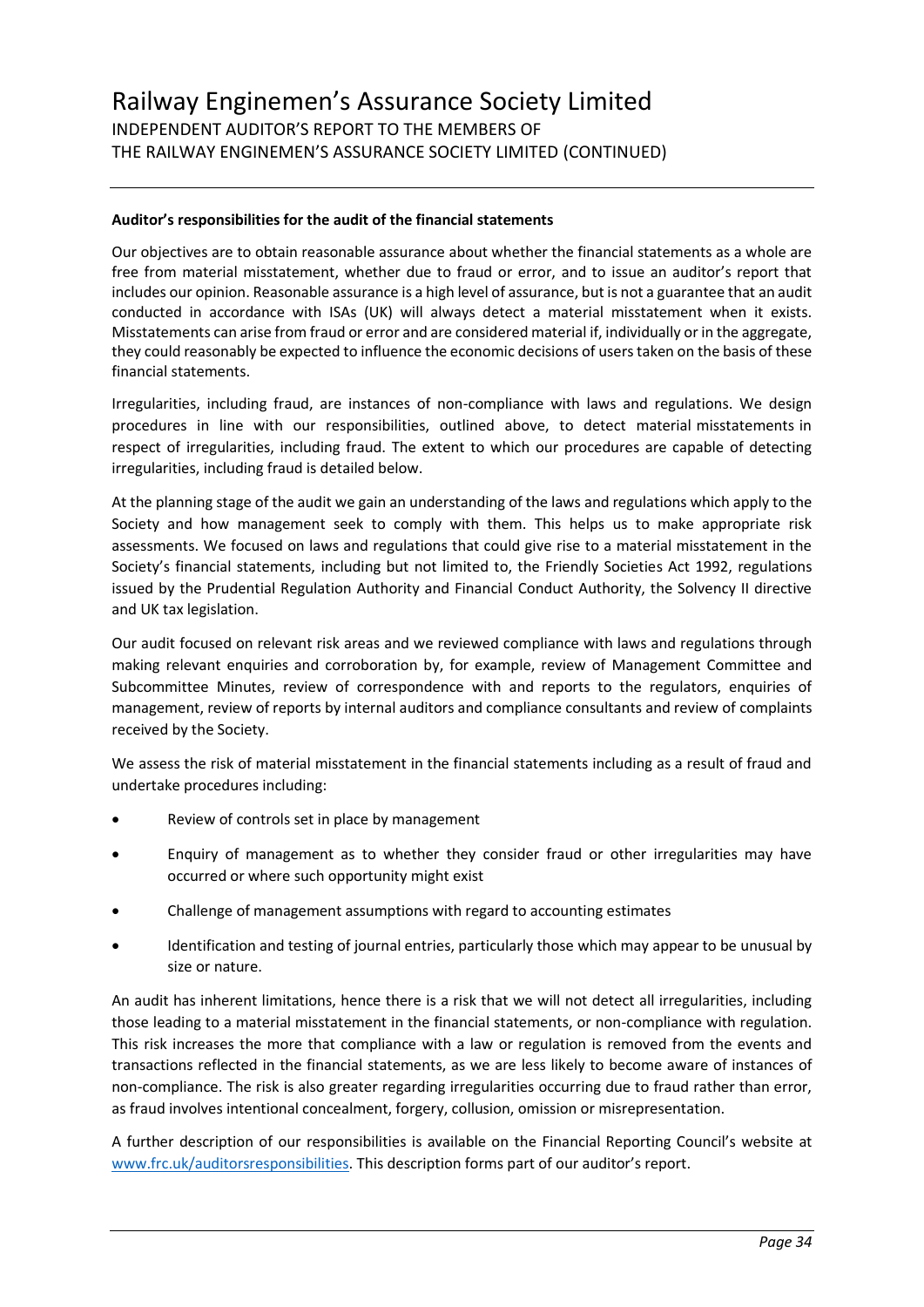#### **Other matters which we are required to address**

- **Auditor tenure** We were appointed by the Management Committee on 13 September 2021 and this is our first period of audit engagement.
- **Non-audit services** We have provided no non-audit services prohibited by the FRC's Ethical Standard to the Society and we remain independent of the Society in conducting our audit.
- **Consistency of the audit report with the additional report to the audit committee** Our audit opinion is consistent with the additional report to the audit committee we are required to provide in accordance with ISAs (UK).

#### **Use of our report**

This report is made to the Society's members, as a body, in accordance with section 73 of the Friendly Societies Act 1992. Our audit work has been undertaken so that we might state to the Society's members those matters we are required to state to them in an auditor's report and for no other purpose. To the fullest extent permitted by law, we do not accept or assume responsibility to anyone other than the Society and the Society's members as a body, for our audit work, for this report, or for the opinions we have formed.

Royce Reeling Creen Limited

**Martin Chatten (Senior Statutory Auditor) For and on behalf of Royce Peeling Green Limited**

**Chartered Accountants Statutory Auditor**

The Copper Room Deva City Office Park Trinity Way Manchester M3 7BG

30 March 2022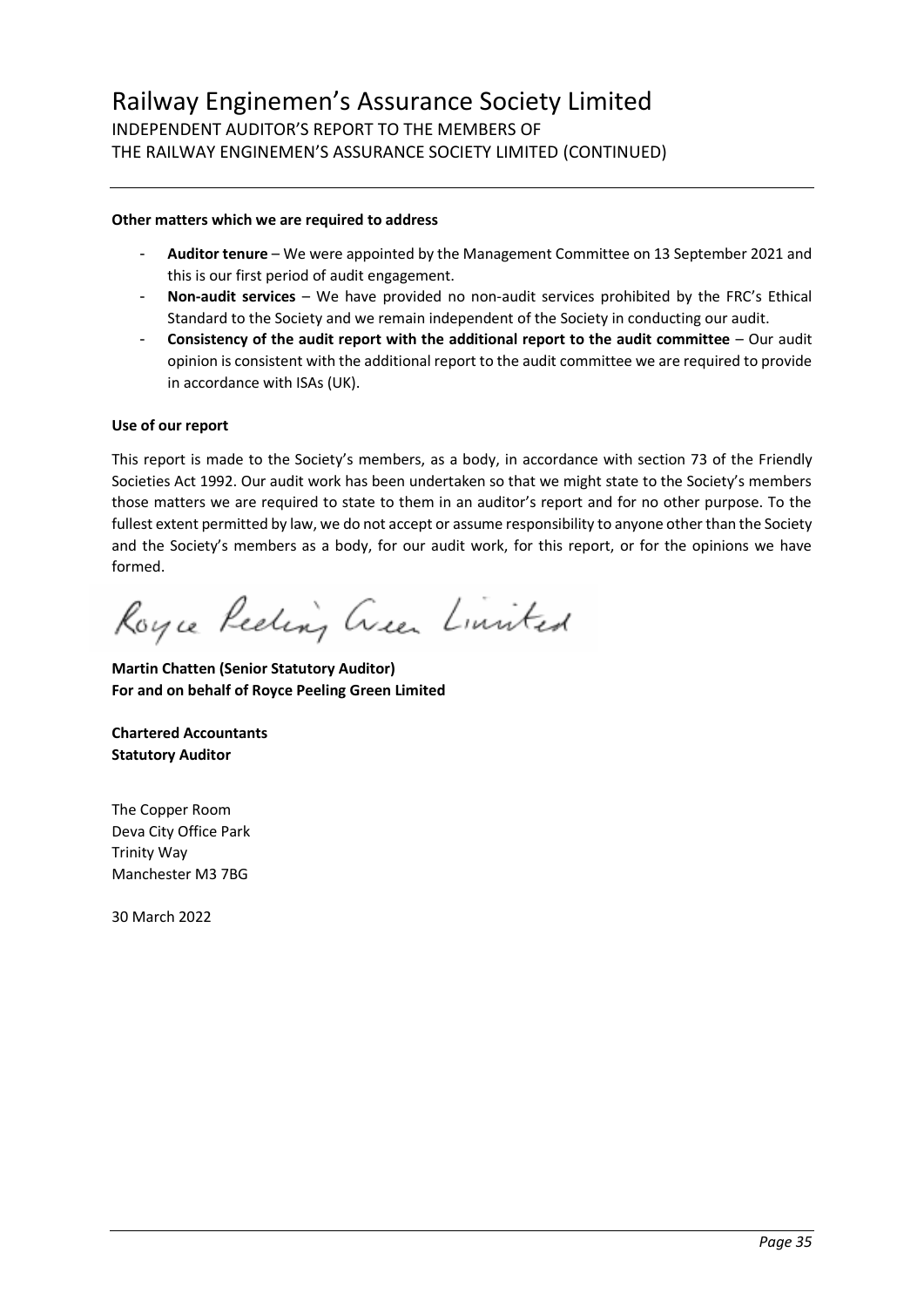### STATEMENT OF COMPREHENSIVE INCOME

for the year ended 31 December 2021

| <b>Technical Account - Long Term Business</b>                                        | <b>Notes</b> | 2021                     | 2020                   |
|--------------------------------------------------------------------------------------|--------------|--------------------------|------------------------|
|                                                                                      |              | £                        | £                      |
| Income<br>Earned premiums                                                            |              | 4,266,504                | 4,446,708              |
| <b>Investment Income</b><br>Unrealised gains on investments                          | 3            | 1,056,024<br>692,091     | 640,093<br>1,462,223   |
|                                                                                      |              | 1,748,115                | 2,102,316              |
| Other Income                                                                         |              |                          | 10,000                 |
| <b>Total Income</b>                                                                  |              | 6,014,619                | 6,559,024              |
| <b>Expenditure</b><br>Claims incurred<br>Change in technical provisions              | 4<br>12      | 5,041,095<br>(2,303,156) | 4,343,248<br>1,151,246 |
|                                                                                      |              | 2,737,939                | 5,494,494              |
| <b>Net Operating Expenses</b><br><b>Acquisition costs</b><br>Administrative expenses | 6            | 103,226<br>808,404       | 128,722<br>965,270     |
|                                                                                      |              | 911,630                  | 1,093,992              |
| <b>Total Expenditure</b>                                                             |              | 3,649,569                | 6,588,486              |
| Excess/(deficit) of income over expenditure before taxation                          | 5            | 2,365,050                | (29, 462)              |
| <b>Taxation</b>                                                                      | 9            | (93, 784)                | (125, 766)             |
| Transfer to/(from) own funds                                                         | 12           | 2,271,266                | (155, 228)             |

All income and expenditure arises from continuing operations.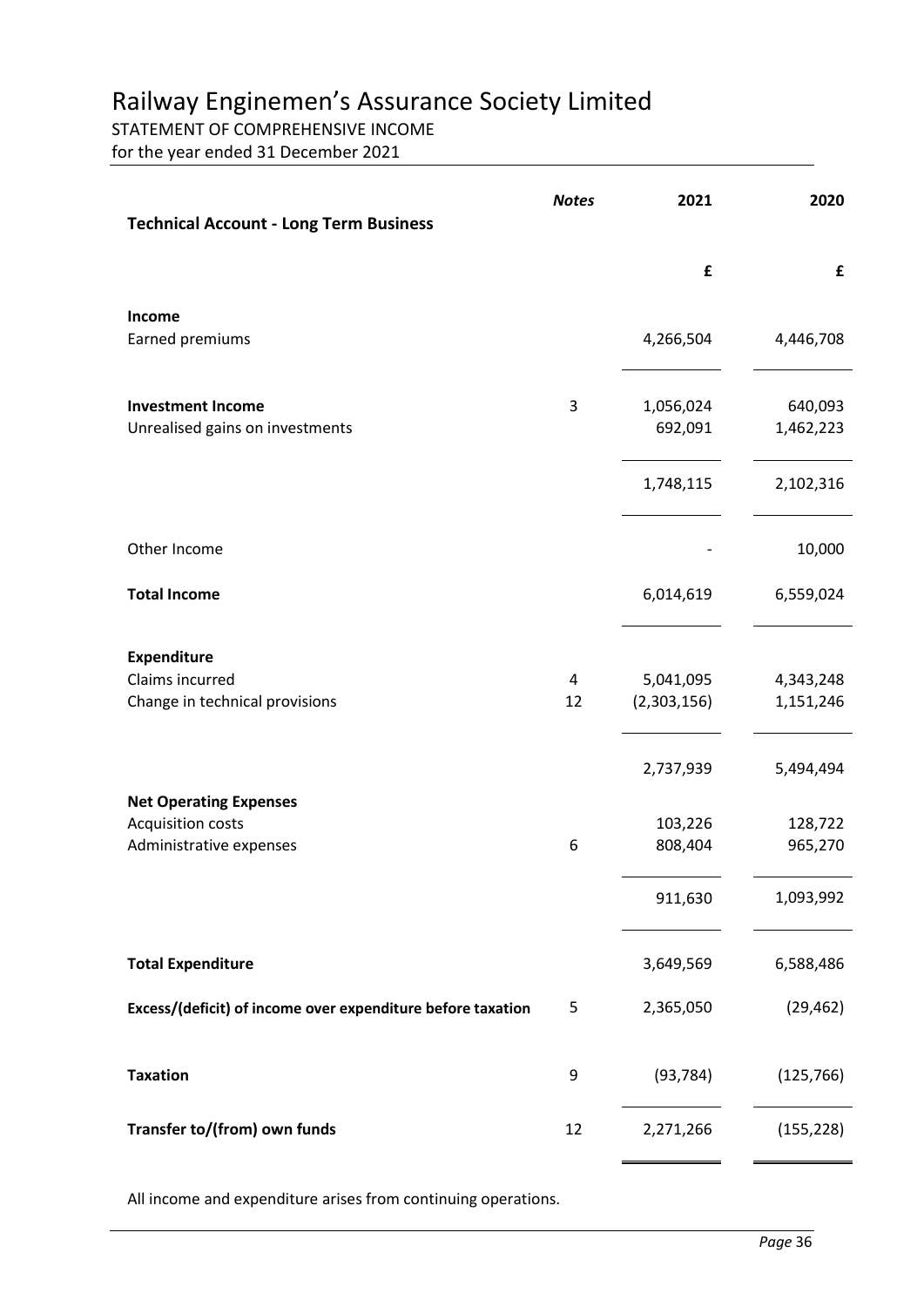STATEMENT OF FINANCIAL POSITION - ASSETS

31 December 2021

|                                                    | <b>Notes</b> | 2021       | 2020       |
|----------------------------------------------------|--------------|------------|------------|
|                                                    |              | £          | £          |
| <b>Investments</b>                                 | 10           |            |            |
| Land and buildings                                 |              | 3,080,000  | 2,940,000  |
| Other financial investments - long term fund:      |              | 33,220,906 | 32,975,987 |
|                                                    |              | 36,300,906 | 35,915,987 |
| <b>Debtors</b>                                     |              |            |            |
| Debtors from direct insurance operations - Members |              | 134,692    | 138,015    |
| Other debtors                                      |              | 65,885     | 62,137     |
|                                                    |              |            |            |
|                                                    |              | 200,577    | 200,152    |
| <b>Other assets</b>                                |              |            |            |
| Tangible assets                                    | 11           | 13,876     | 17,753     |
| Cash at bank and in hand                           |              | 540,269    | 800,085    |
|                                                    |              |            |            |
|                                                    |              | 554,145    | 817,838    |
| <b>Prepayments and accrued income</b>              |              |            |            |
| <b>Accrued interest</b>                            |              | 256,282    | 304,790    |
| Other prepayments and accrued income               |              | 18,685     | 16,566     |
|                                                    |              | 274,967    | 321,356    |
| <b>TOTAL ASSETS</b>                                |              | 37,330,595 | 37,255,333 |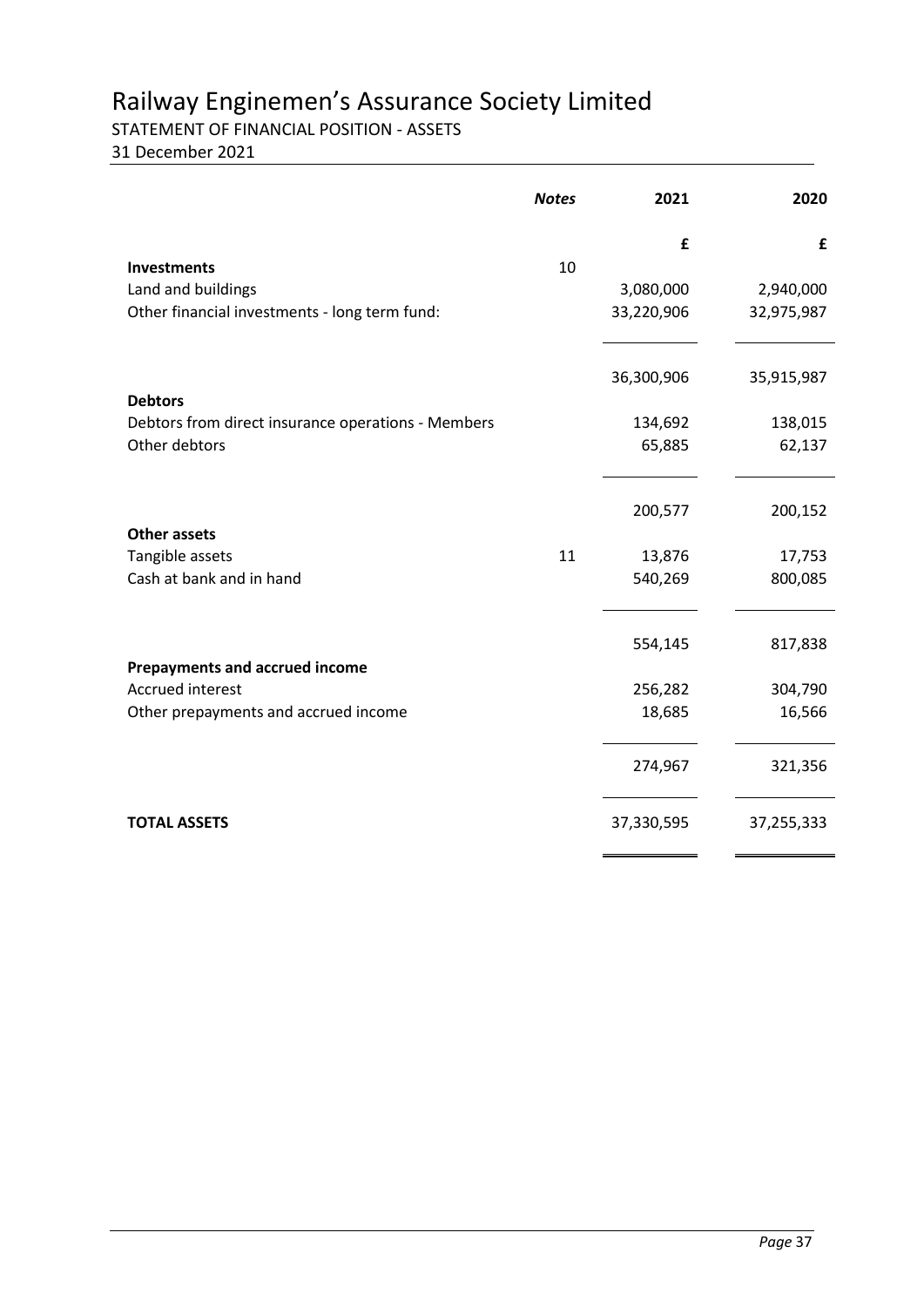### STATEMENT OF FINANCIAL POSITION - LIABILITIES

31 December 2021

|                                                                                  | <b>Notes</b> | 2021                  | 2020                  |
|----------------------------------------------------------------------------------|--------------|-----------------------|-----------------------|
|                                                                                  |              | £                     | £                     |
| <b>Own Funds</b>                                                                 | 12           | 11,013,453            | 8,742,187             |
| <b>Technical provisions</b><br><b>Technical provisions</b><br>Claims outstanding | 12           | 25,610,986<br>172,261 | 27,914,142<br>158,081 |
|                                                                                  |              | 25,783,247            | 28,072,223            |
| Provision for other risks and charges<br>Deferred taxation                       | 9            | 297,617               | 207,788               |
| <b>Creditors</b><br>Other creditors including taxation and social security       | 13           | 15,850                | 13,868                |
| Accruals and deferred income                                                     |              | 220,428               | 219,267               |
| <b>TOTAL LIABILITIES</b>                                                         |              | 37,330,595            | 37,255,333            |

Approved and authorised for issue by the Management Committee on 30 March 2022

J W Goolamier - Chairman

M A Casey – Deputy Chair

M A Bicknell - Chief Executive & Secretary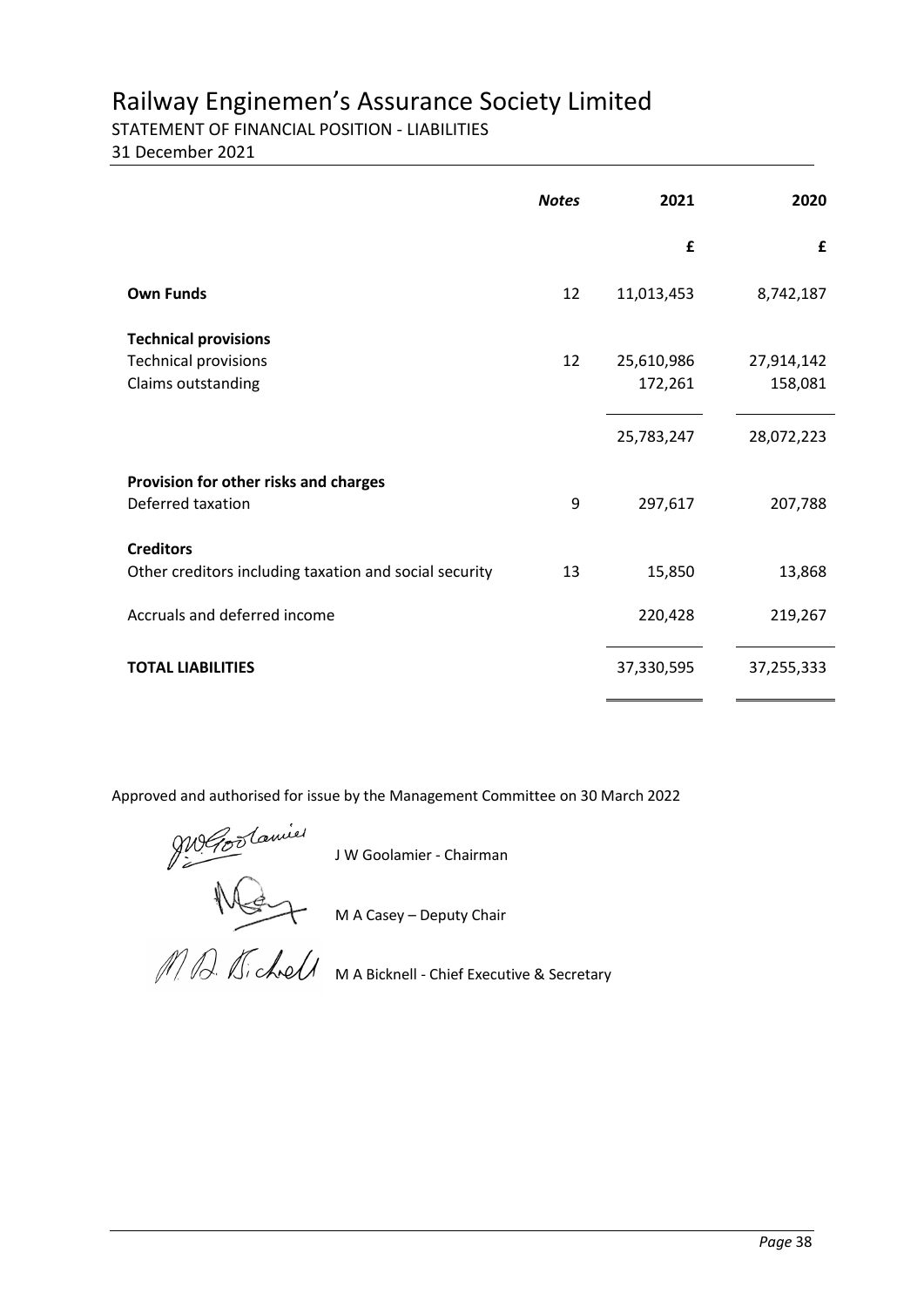NOTES TO THE FINANCIAL STATEMENTS for the year ended 31 December 2021

#### **1. SIGNIFICANT ACCOUNTING POLICIES**

The principal accounting policies applied in the preparation of these financial statements are set out below. These policies have been applied consistently to all the years presented, unless otherwise stated.

#### **Basis of Accounting**

The financial statements have been prepared in accordance with Financial Reporting Standard 102 (FRS 102) and Financial Reporting Standard 103 (FRS 103) as issued by the Financial Reporting Council and the Friendly Societies (Accounts and Related Provisions) Regulations 1994.

As permitted by FRS 103 on Insurance Contracts, the Society has applied accounting practices for insurance contracts as disclosed in Note 16.

The financial statements have been prepared on the historical cost basis, except for the modification to a fair value basis for certain investments as specified in the accounting policies below.

The preparation of financial statements to conform to FRS 102 requires the use of certain critical accounting estimates. It also requires management to exercise its judgement in the process of applying the accounting policies selected for use by the Society. The areas involving a higher degree of judgement or complexity, or areas where assumptions and estimates are significant to the financial statements are disclosed below. Use of available information and application of judgement are inherent in the formation of estimates. Actual outcomes in the future could differ from such estimates.

#### **Going Concern**

After reviewing the Society's forecasts and projections, the Management Committee has a reasonable expectation that the Society has adequate resources to continue in operational existence for the foreseeable future. The Society therefore continues to adopt the going concern basis in preparing its financial statements.

#### **Earned Premiums**

Earned premiums represent individual periodic member contributions due in the accounting period.

#### **Investment Income**

Investment income includes dividends, interest, gains and losses on the realisation of investments, and rents. Dividends are included as investment income on receipt and are grossed up for applicable tax credits. Fixed interest income, rents and bank deposit interest are accounted for on an accruals basis. Income received in foreign currencies is translated at the rates ruling at the date of the transaction.

#### **Realised and Unrealised Gains and Losses on Investments**

Realised gains and losses are calculated as the difference between net sale proceeds and the valuation at the previous statement of financial position date or their purchase price, if acquired during the year.

Unrealised gains and losses represent the net difference between the valuation of the investments at the year end, and their valuation at the previous statement of financial position date or their purchase price, if acquired during the year.

#### **Claims**

Claims payable on maturity are recognised when the claim becomes due for payment and on death are accounted for on notification. Disability claims are accounted for at the earlier of the payment date or when the policy ceases to be included within the technical provisions. The value of claims includes bonuses paid or payable. Surrenders are accounted for at the payment date.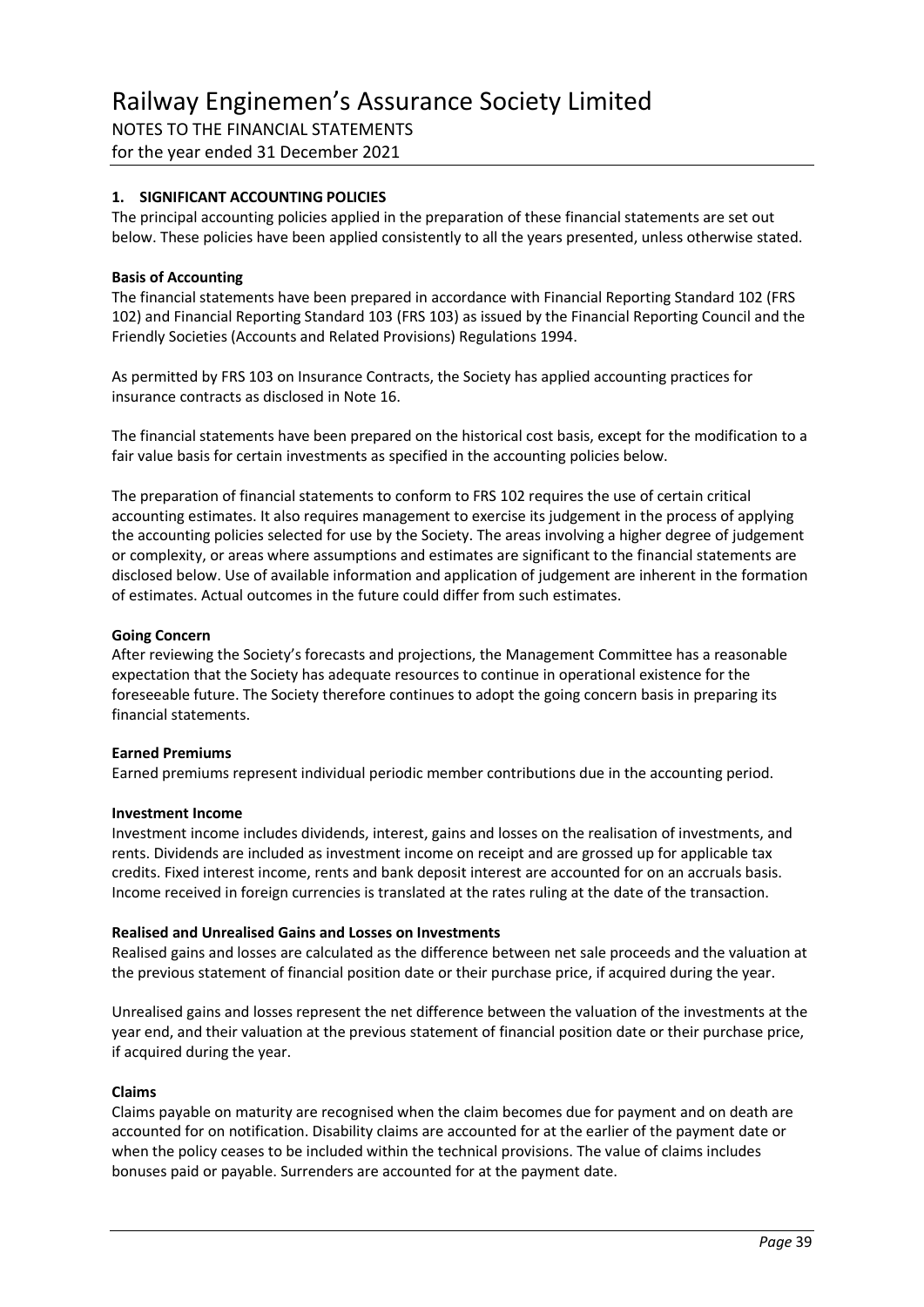NOTES TO THE FINANCIAL STATEMENTS (CONTINUED)

for the year ended 31 December 2021

#### **Claims (continued)**

Provisions are adjusted at the statement of financial position date to represent an estimate of the expected outcome.

#### **Bonuses**

The provision for bonuses is included within the calculation of the technical provision.

#### **Acquisition Costs**

Acquisition costs comprise the amount of direct and indirect costs arising from the obtaining and processing of new business. All acquisition costs are expensed in the periods in which they are incurred.

#### **Pension Contributions**

The Society contributes to defined contribution personal pension plans for staff. The contributions are charged on an accruals basis.

#### **Taxation**

Taxation is provided at current rates in respect of the taxable element of the Society's business. As a Friendly Society the Society is subject to tax on only part of its life and endowment business, on realised gains on the disposal of its investments and in respect of the increase/decrease in the value of its listed fixed interest securities.

#### **Deferred Taxation**

Deferred tax is recognised in respect of all timing differences that have originated but not reversed at the balance sheet date where transactions or events that result in an obligation to pay more tax in the future or a right to pay less tax in the future have occurred at the statement of financial position date. Timing differences are differences between the Society's taxable profits and its results as stated in the financial statements that arise from the inclusion of gains and losses in the tax assessments in periods different from those which they are recognised in the financial statements.

Deferred tax assets are recognised to the extent that they are recoverable. They are considered to be recoverable if it is more likely than not that there will be suitable taxable profits from which the future reversal of timing differences can be deducted.

Deferred tax is measured at the average tax rates that are expected to apply in the periods in which timing differences are expected to reverse, based on tax rates and laws that have been enacted or substantially enacted by the balance sheet date. Deferred tax is measured on a non-discounted basis.

#### **Investment Property**

Investment property, which is property held to earn rentals and/or capital appreciation, is stated at its fair value at the reporting date. Gains or losses arising from changes in the fair value of the investment property are included in profit or loss for the period in which they arise.

External independent valuers, with appropriate recognised professional qualifications and current experience of the location and type of building being valued, value the Society's investment property annually. Fair values are based on market values. Market values are the estimated amount for which a property could be exchanged on the date of the valuation between a willing buyer and a willing seller in an arm's length transaction after proper marketing.

#### **Other Financial Investments**

Quoted fixed interest and equity investments are valued at the closing year end mid-market values.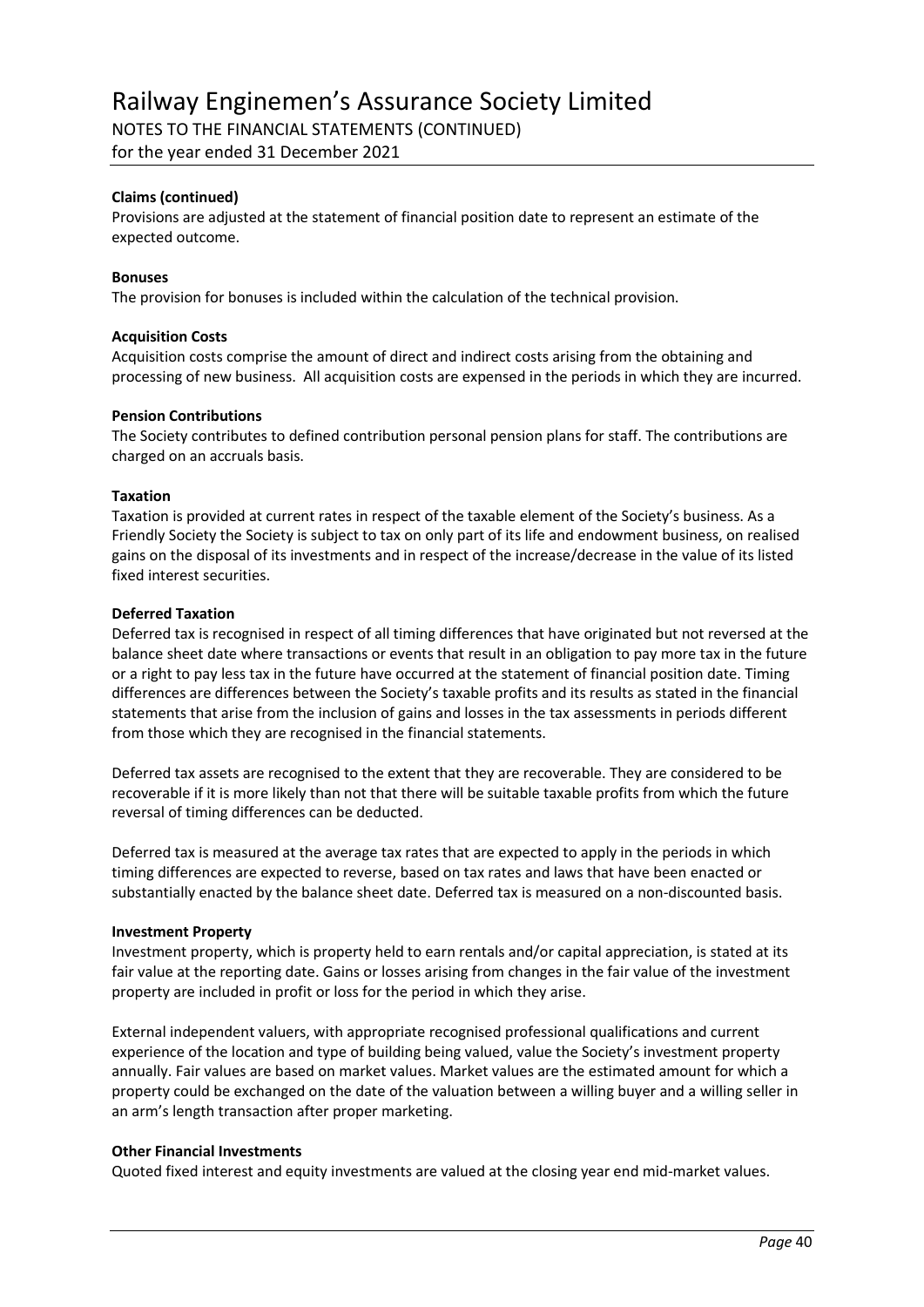NOTES TO THE FINANCIAL STATEMENTS (CONTINUED)

for the year ended 31 December 2021

#### **Other Financial Investments (continued)**

Loans secured by mortgages are stated at capital advanced less amounts repaid and provision for any potential losses.

Other loans, comprising policy loans, are stated at capital advanced less provision for any potential losses.

#### **Tangible Assets**

Tangible assets are stated at cost less accumulated depreciation. Depreciation is provided on all tangible assets, excluding the asset below, to write down each asset to its estimated residual value evenly over its expected useful life using the straight-line method. The rates applicable are:

Fixtures, fittings and equipment 5 years

Any asset deemed to have a high residual value and a very long useful economic life will remain at cost. Any such asset will be subject to an annual impairment review.

#### **Long Term Insurance Liabilities**

The Society's technical provisions are valued on a Solvency II basis, comprising the best estimate of liabilities plus the risk margin.

The technical provisions are determined by the Management Committee on the advice of the Chief Actuary as part of the annual actuarial valuation of the Society's assets and liabilities. The technical provisions are calculated on a Solvency II basis in accordance with the requirements of the Delegated Act and associated guidelines

The technical provisions in the financial statements reflect the results of the valuation. The best estimate method makes sufficient provisions for all future cash flows including claim payments, expenses and premiums due. The risk margin element is intended to be the balance that another insurer would require in addition to the best estimate to take on all of the liabilities at the valuation date.

#### **Cash Flow Statement**

Under Section 7 of FRS 102 the Society is exempt from the requirement to prepare a cash flow statement on the grounds that it is a mutual life assurance company.

#### **Foreign Currencies**

Investment assets denominated in foreign currencies are translated to sterling at rates of exchange at the end of the year. Purchases and sales of investments denominated in foreign currencies are translated at the rates prevailing at the date of the transactions. Exchange differences are recognised in profit or loss as part of the realised and unrealised gains and losses on investments in the period in which they arise.

#### **Own Funds**

The own funds represent the excess of assets over and above the long-term insurance contract liabilities and other liabilities. The own fund is the surplus accumulated that has not yet been allocated to policies. It forms the working capital of the Society and is available to meet risk and capital requirements, as well as any uncertain additional liabilities that may arise. Any surplus or deficit for the year arising through the statement of comprehensive income is transferred to or from own funds.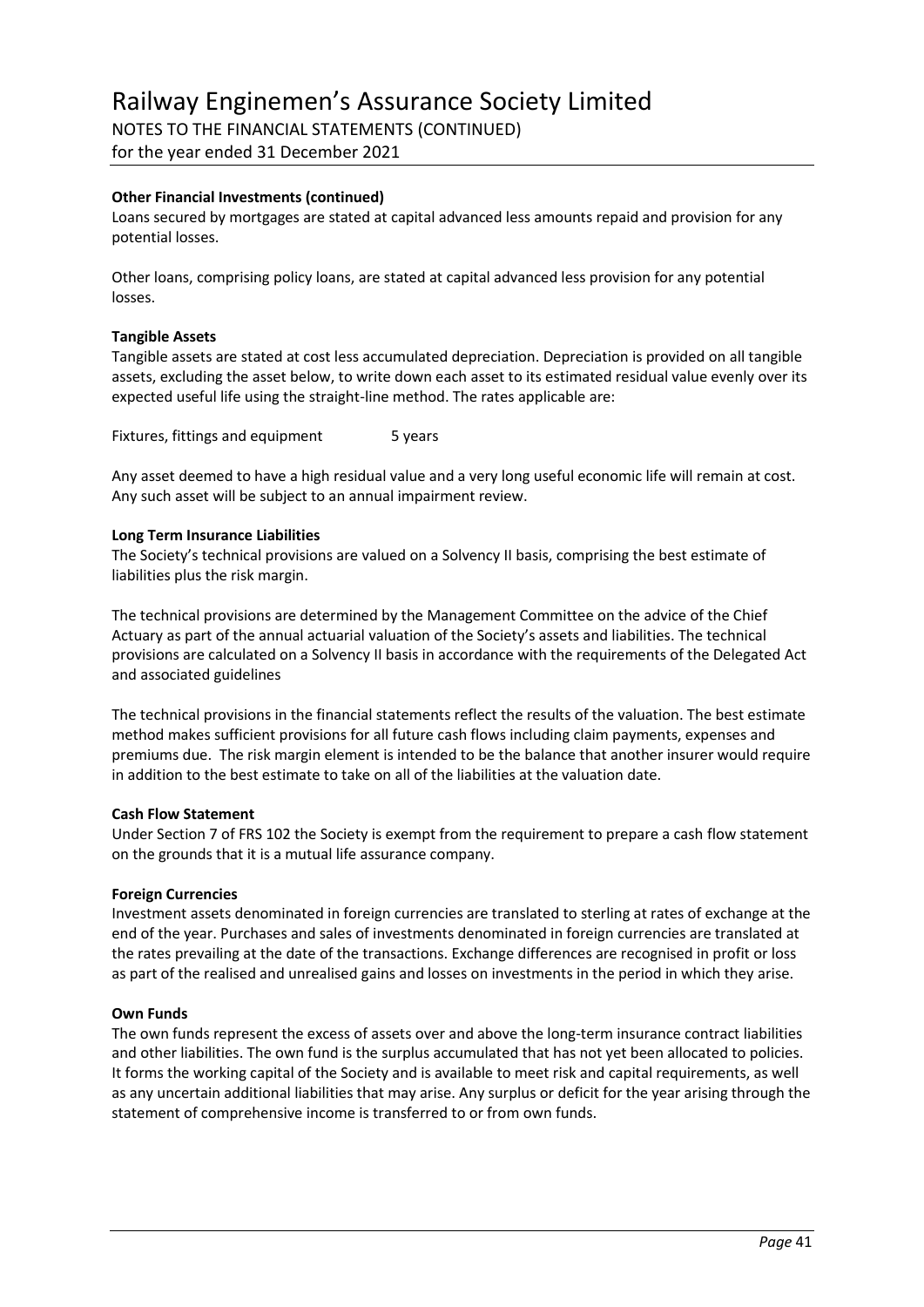for the year ended 31 December 2021

#### **CRITICAL ACCOUNTING JUDGEMENTS AND KEY SOURCES OF ESTIMATION UNCERTAINTY**

In preparing the financial statements, management is required to make estimates and assumptions which affect reported income, expenses, assets, liabilities and disclosure of contingent assets and liabilities. Use of available information and application of judgement are inherent in the formation of estimates, together with past experience and expectations of future events that are believed to be reasonable under the circumstances. Actual results in the future could differ from such estimates.

#### **Technical Provisions**

The valuation of the Society's individual policy liabilities is a best estimate of future cash flows discounted to present value plus a risk margin. This inherently includes assumptions regarding future cash flows.

The assumptions used for mortality are based on standard industry tables, adjusted where appropriate to reflect the Society's own experience. The assumptions for morbidity are based on the Society's past disability experience. The assumptions used for investment returns, expenses, lapse and surrender rates are based on risk-free rates, product characteristics and relevant claims experience.

Due to the long-term nature of these obligations, the estimates are subject to uncertainty.

#### **Fair Value of Financial Assets**

Market observable inputs are used wherever possible. In the absence of an active market, estimation of fair value is achieved by using valuation techniques such as recent arm's length transactions.

#### **2. CAPITAL AND RISK MANAGEMENT**

This section details the capital and risk management approach of the Society. The Society seeks to create value for its members by investing in the development of the business while maintaining an appropriate level of capital.

The Society complied with all externally imposed capital requirements to which it was subject throughout the reporting period.

The Society's appetite for risk is limited. The Society uses a Risk Appetite Statement to monitor key risks against appropriate benchmarks and trigger points that prompt management actions where necessary.

#### **Measurement and Monitoring of Capital**

The capital position of the Society is monitored on a regular basis and reported formally to the Management Committee on a monthly basis. The Society maintains a benchmark for the assets in excess of the technical provision and solvency capital requirement.

In the event that insufficient capital is available, actions would be taken in accordance with the Society's Risk Appetite Statement. This would include, but not be limited to, changes to investment strategy, bonus rates, surrender values or business volumes.

#### **Fund Valuation**

The whole of the Society's assets and liabilities are subject to an annual actuarial valuation in accordance with the Solvency II Directive using assumptions and methods in line with the Delegated Act and associated guidelines. Allowance is made for actions that management would take in adverse conditions, such as making changes to investment strategy, bonus rates, surrender values or business volumes.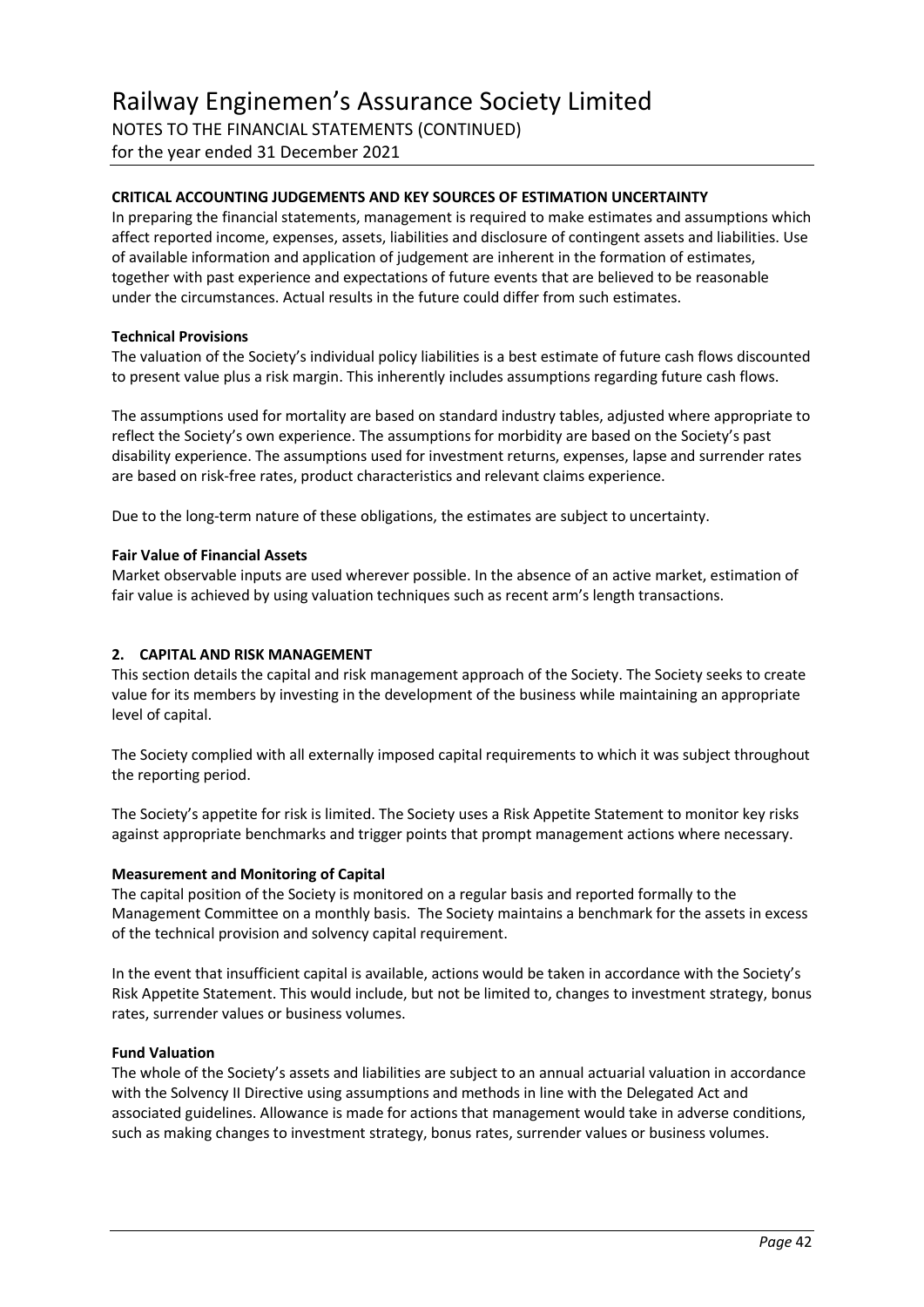### NOTES TO THE FINANCIAL STATEMENTS (CONTINUED)

for the year ended 31 December 2021

| 3 | <b>INVESTMENT INCOME</b>                                                                                                                                                              | 2021<br>£                                                      | 2020<br>£                                                     |
|---|---------------------------------------------------------------------------------------------------------------------------------------------------------------------------------------|----------------------------------------------------------------|---------------------------------------------------------------|
|   | Income from investments:<br>Listed<br>Land and buildings<br>Mortgage interest<br>Other interest receivable                                                                            | 634,491<br>209,982<br>1,369<br>41,063                          | 701,920<br>203,397<br>1,794<br>50,125                         |
|   |                                                                                                                                                                                       | 886,905                                                        | 957,236                                                       |
|   | Net gains/(losses) on realisation of investments                                                                                                                                      | 169,119                                                        | (317, 143)                                                    |
|   |                                                                                                                                                                                       | 1,056,024                                                      | 640,093                                                       |
| 4 | <b>CLAIMS INCURRED</b>                                                                                                                                                                | 2021<br>£                                                      | 2020<br>£                                                     |
|   | Expenditure for the year comprises:                                                                                                                                                   |                                                                |                                                               |
|   | Claims for benefit:<br>Retired members (aged 65)<br>(aged 60)<br>Disabled members<br>Deceased members<br>Endowments<br>Surrenders                                                     | 185,765<br>214,653<br>84,802<br>76,575<br>3,548,795<br>930,505 | 92,005<br>157,197<br>59,817<br>75,342<br>3,255,927<br>702,960 |
|   |                                                                                                                                                                                       | 5,041,095                                                      | 4,343,248                                                     |
| 5 | EXCESS/(DEFICIT) OF INCOME OVER EXPENDITURE BEFORE<br><b>TAXATION</b><br>Excess/(Deficit) of income over expenditure before taxation is<br>stated after charging:                     | 2021<br>£                                                      | 2020<br>£                                                     |
|   | Depreciation (Note 11)<br>Property management charges<br>Fund management charges<br>Auditor's remuneration:<br>Audit services - BHP<br>Audit services - RPG<br>Actuary's remuneration | 3,877<br>40,739<br>108,322<br>44,400<br>125,319                | 4,843<br>18,604<br>102,625<br>48,840<br>129,292               |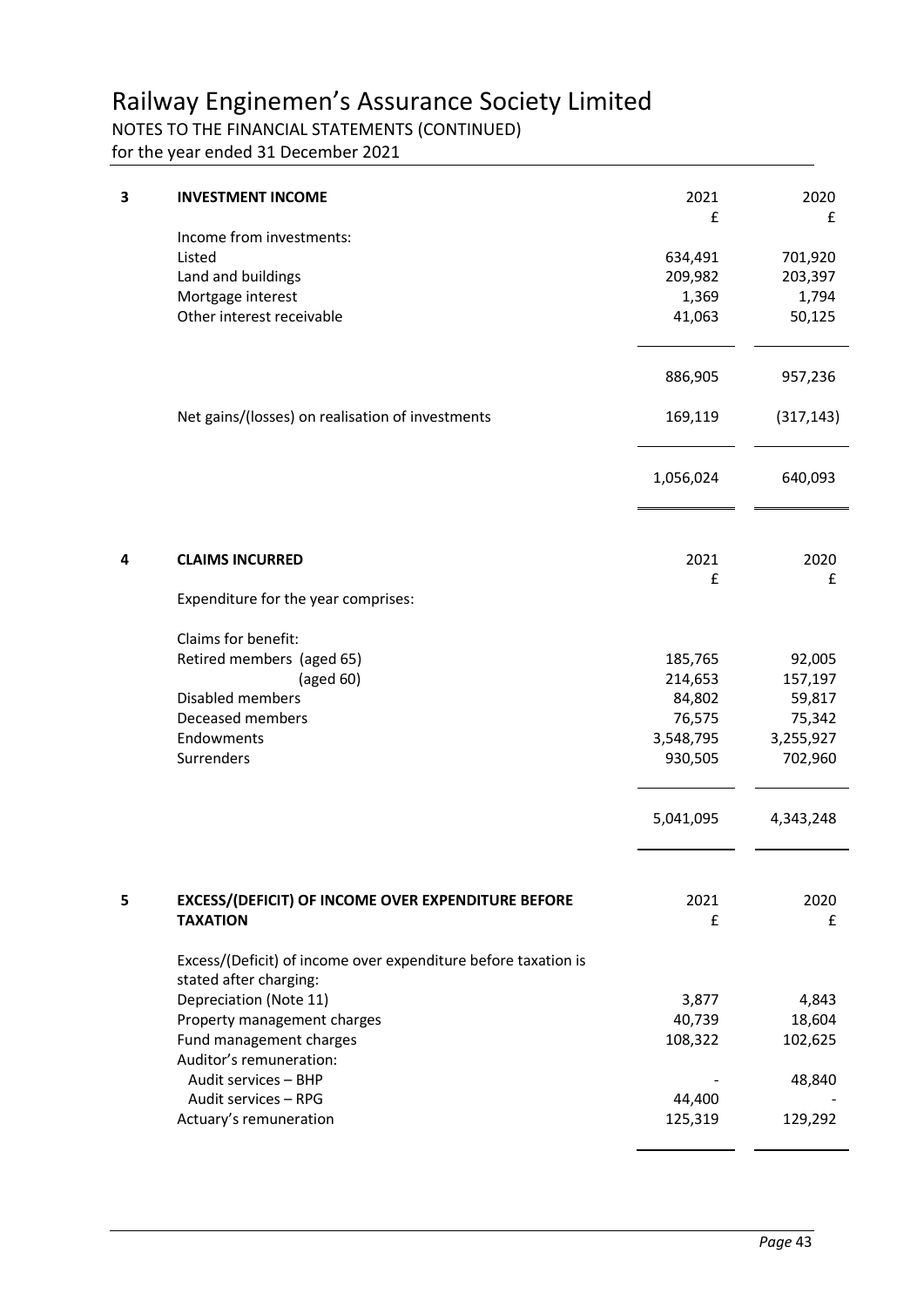### NOTES TO THE FINANCIAL STATEMENTS (CONTINUED)

for the year ended 31 December 2021

| 6              | <b>ADMINISTRATIVE EXPENSES</b>                                                                                                                  | 2021<br>£                                                 | 2020<br>£                                        |
|----------------|-------------------------------------------------------------------------------------------------------------------------------------------------|-----------------------------------------------------------|--------------------------------------------------|
|                | Staff costs<br>Premium collection services<br>Committee fees and expenses<br>General office expenses<br>Professional fees<br>Bad debt provision | 304,843<br>37,696<br>51,067<br>71,320<br>338,814<br>4,664 | 461,793<br>41,969<br>54,912<br>80,130<br>326,466 |
|                |                                                                                                                                                 | 808,404                                                   | 965,270                                          |
| $\overline{7}$ | <b>EMPLOYEES</b>                                                                                                                                | 2021<br>No.                                               | 2020<br>No.                                      |
|                | The average monthly number of persons employed by the Society<br>during the year was:                                                           | 5                                                         | 7                                                |
|                |                                                                                                                                                 | 2021<br>£                                                 | 2020<br>£                                        |
|                | Staff costs for above persons:<br>Wages and salaries<br>Social security costs<br>Pension and other costs<br>Other costs - exceptional           | 288,351<br>29,584<br>48,057                               | 343,456<br>37,963<br>61,478<br>96,790            |
|                |                                                                                                                                                 | 365,992                                                   | 539,687                                          |

The Society contributes to staff personal pension plans. Contributions are charged to the Income and Expenditure account on an accrual basis.

The pension charge for the year amounted to £39,344 (2020: £50,811).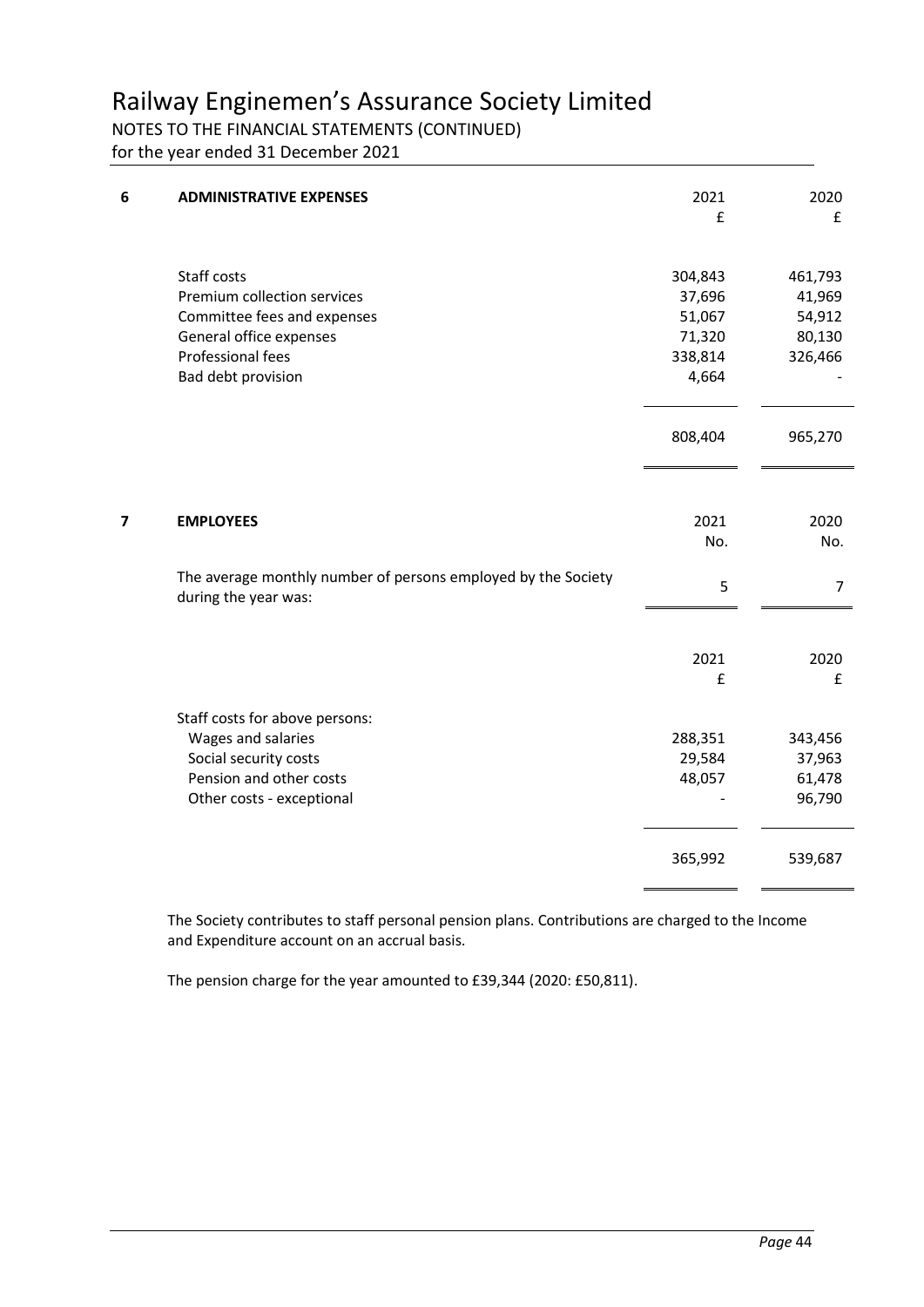for the year ended 31 December 2021

#### **8 CHIEF EXECUTIVE AND COMMITTEE MEMBERS**

Emoluments comprise a fee for committee responsibilities and an allowance for attending committee meetings.

|                                             | 2021    | 2020    |
|---------------------------------------------|---------|---------|
|                                             | £       |         |
| Emoluments paid to members during the year: |         |         |
|                                             |         |         |
| Fees and allowances                         | 48,525  | 54,912  |
| Salaries and benefits in kind               | 128,762 | 129,217 |
| Pension costs                               | 20,502  | 21,046  |
|                                             |         |         |
|                                             | 197,789 | 205,175 |

The number of members whose emoluments (excluding any pension contributions and other costs) fell within each of the bands below is as follows:

| Not more than £5,000<br>More than £5,000 but not more than £10,000<br>More than £10,000 but not more than £15,000<br>More than £125,000 but not more than £130,000 | 2021<br>No.<br>2<br>4<br>1<br>1 | 2020<br><b>No</b><br>2<br>5<br>1<br>$\mathbf{1}$ |
|--------------------------------------------------------------------------------------------------------------------------------------------------------------------|---------------------------------|--------------------------------------------------|
|                                                                                                                                                                    | 8                               | 9                                                |
| Chairman:                                                                                                                                                          | 2021<br>£                       | 2020<br>£                                        |
| Emoluments<br>J W Goolamier                                                                                                                                        | 10,382                          | 11,451                                           |
|                                                                                                                                                                    |                                 |                                                  |
| The highest paid member:                                                                                                                                           | 2021<br>£                       | 2020<br>£                                        |
| Remuneration                                                                                                                                                       | 128,762                         | 129,217                                          |
| <b>Pension Costs</b>                                                                                                                                               | 20,502                          | 21,046                                           |
|                                                                                                                                                                    | 149,264                         | 150,263                                          |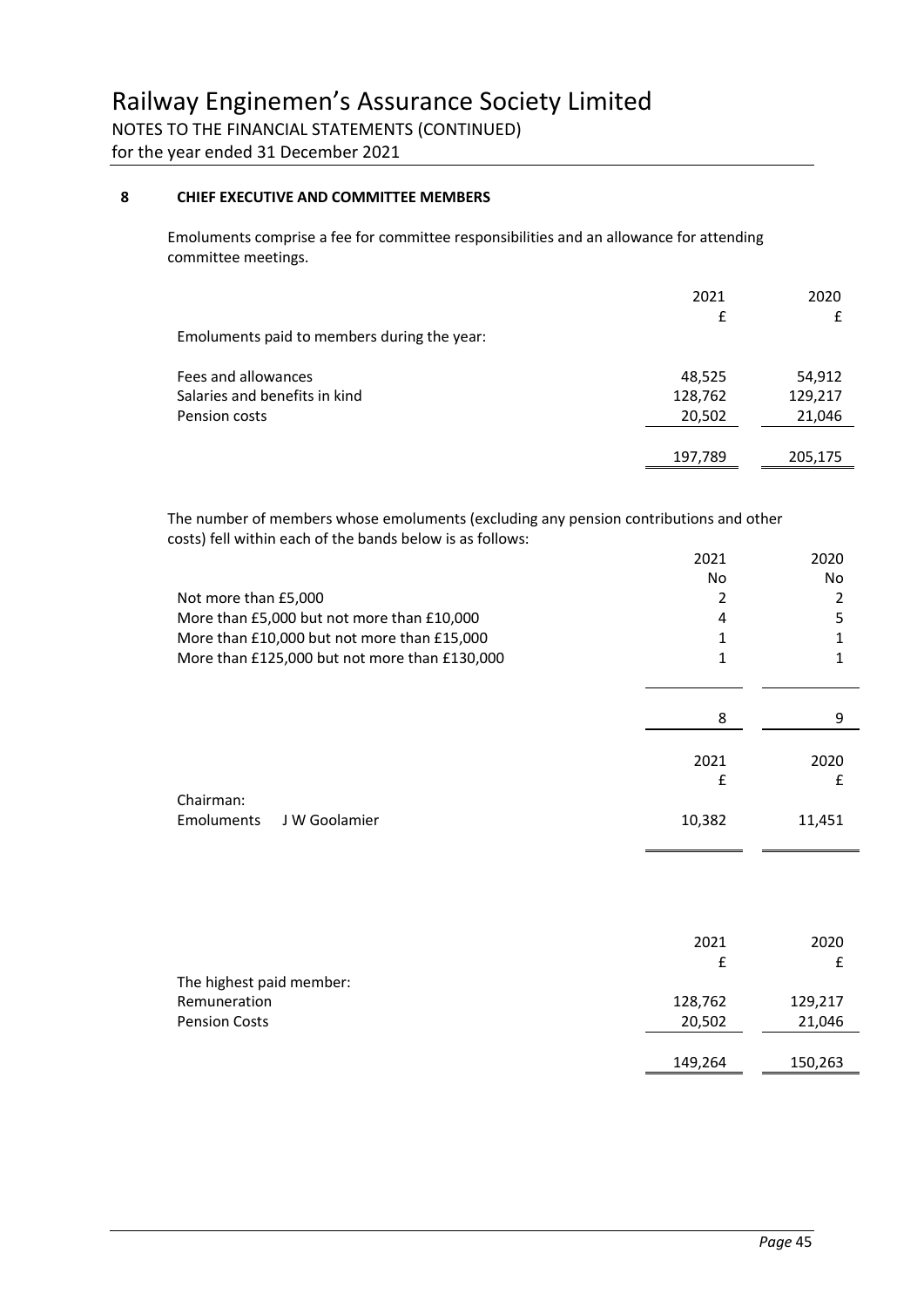### NOTES TO THE FINANCIAL STATEMENTS (CONTINUED)

for the year ended 31 December 2021

| 9 | <b>TAXATION</b>                                                                                                                                            | 2021<br>£         | 2020<br>£         |
|---|------------------------------------------------------------------------------------------------------------------------------------------------------------|-------------------|-------------------|
|   | Current tax:<br>UK Corporation tax on profits of the period<br>Irrecoverable tax on franked investment income<br>Adjustment in respect of previous periods | 3,955             | 2,999             |
|   | Total current tax                                                                                                                                          | 3,955             | 2,999             |
|   | Deferred tax:<br>Origination and reversal of timing differences<br>current year<br>prior year                                                              | 89,847<br>(18)    | 122,767           |
|   | Total deferred tax                                                                                                                                         | 89,829            | 122,767           |
|   | Tax on surplus                                                                                                                                             | 93,784            | 125,766           |
|   | <b>DEFERRED TAX:</b>                                                                                                                                       | 2021<br>£         | 2020<br>£         |
|   | Movement in deferred tax for the period:<br>At 1 January<br>Charge to statement of comprehensive income                                                    | 207,788<br>89,829 | 85,021<br>122,767 |
|   | At 31 December                                                                                                                                             | 297,617           | 207,788           |
|   |                                                                                                                                                            |                   | Provided          |

|                                                                        |            | ,,,,,,,,,  |
|------------------------------------------------------------------------|------------|------------|
| The deferred tax liability comprises:                                  | 2021       | 2020       |
|                                                                        | £          |            |
| Accelerated capital allowances and other short term timing differences | 2,023      | 2,587      |
| Unrealised gain/(loss) on investments                                  | 195,510    | 121,103    |
| Revaluation of investments                                             | 300,436    | 252,326    |
| Capital losses                                                         |            | (39, 495)  |
| Excess management expenses                                             | (200, 352) | (128, 733) |
|                                                                        |            |            |
|                                                                        |            |            |
|                                                                        | 297,617    | 207,788    |
|                                                                        |            |            |

The deferred tax liability has been provided for in full.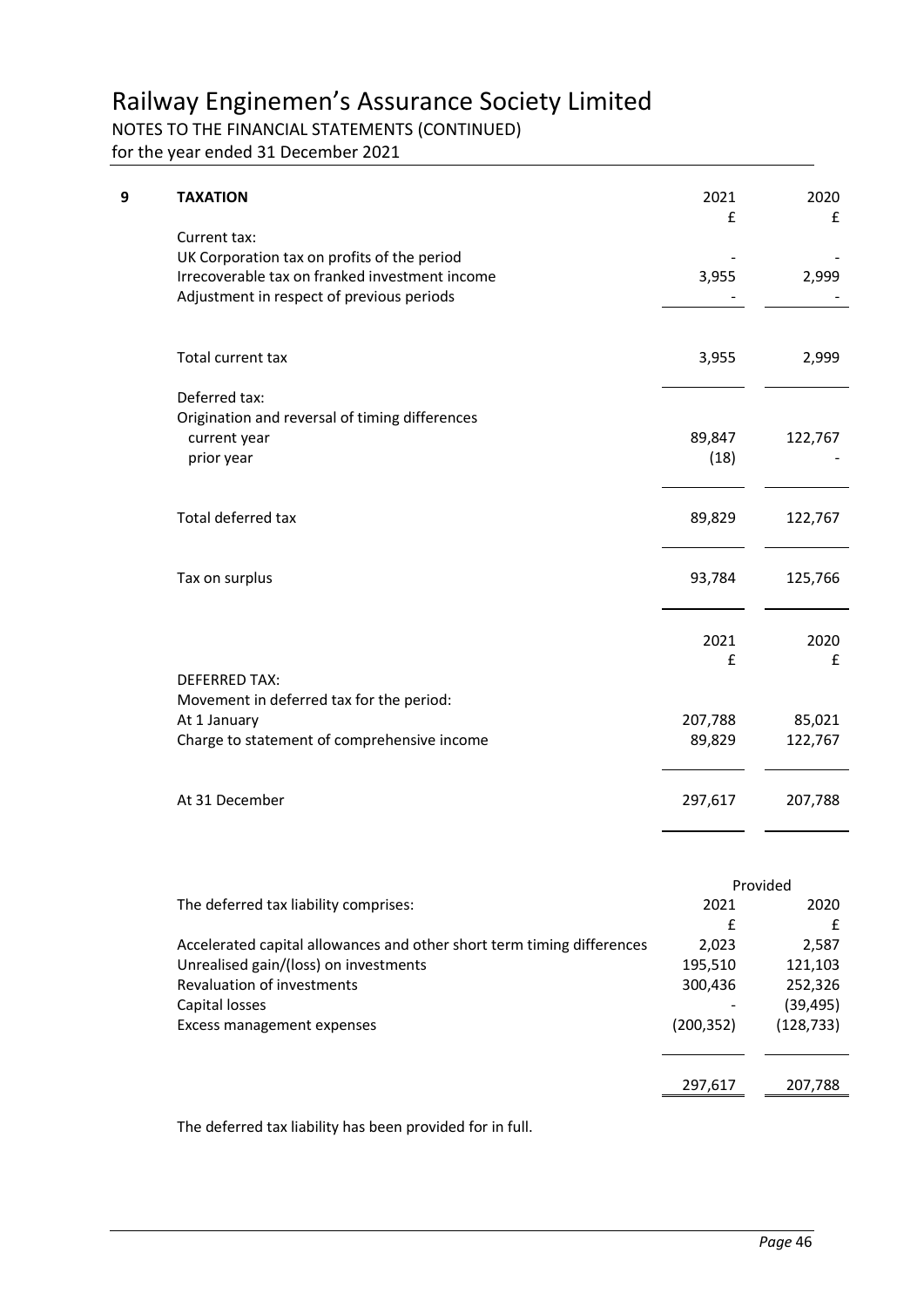NOTES TO THE FINANCIAL STATEMENTS (CONTINUED)

for the year ended 31 December 2021

| 10 | <b>INVESTMENTS</b>                                                    | 2021<br>£            | 2020<br>£            |
|----|-----------------------------------------------------------------------|----------------------|----------------------|
|    | Freehold land and buildings<br>Investment property<br>Office property | 2,680,000<br>400,000 | 2,620,000<br>320,000 |
|    |                                                                       | 3,080,000            | 2,940,000            |

The Society's investment properties were professionally valued at 31 December 2021 by Walker Singleton, Chartered Surveyors, on an open market basis.

The Society occupied property was professionally valued at 31 December 2021 by Plant Bolton Gough, Chartered Surveyors, on an open market basis.

The Society is in the process of buying a further investment property. Contracts were exchanged on 10 February 2022. The agreed purchase price is £550,000.

Other financial investments:

|                                               | Current value |            |
|-----------------------------------------------|---------------|------------|
|                                               | 2021          | 2020       |
|                                               | £             | £          |
| Listed:                                       |               |            |
| British Government and Local Authority stocks | 10,448,598    | 9,707,501  |
| UK and Overseas Equities                      | 6,205,213     | 6,451,902  |
| Unit and Investment Trusts                    | 6,443,907     | 5,474,573  |
| UK and Overseas Fixed Interest Securities     | 9,471,111     | 10,539,604 |
|                                               |               |            |
|                                               |               |            |
|                                               | 32,568,829    | 32,173,580 |
| Unlisted:                                     |               |            |
| Loans secured by mortgages                    |               | 34,538     |
| Other loans                                   | 652,077       | 767,869    |
|                                               |               |            |
|                                               |               |            |
|                                               | 33,220,906    | 32,975,987 |
|                                               |               |            |

All listed investments are listed on a recognised investment exchange.

All loans secured by mortgages were repaid in full during 2021.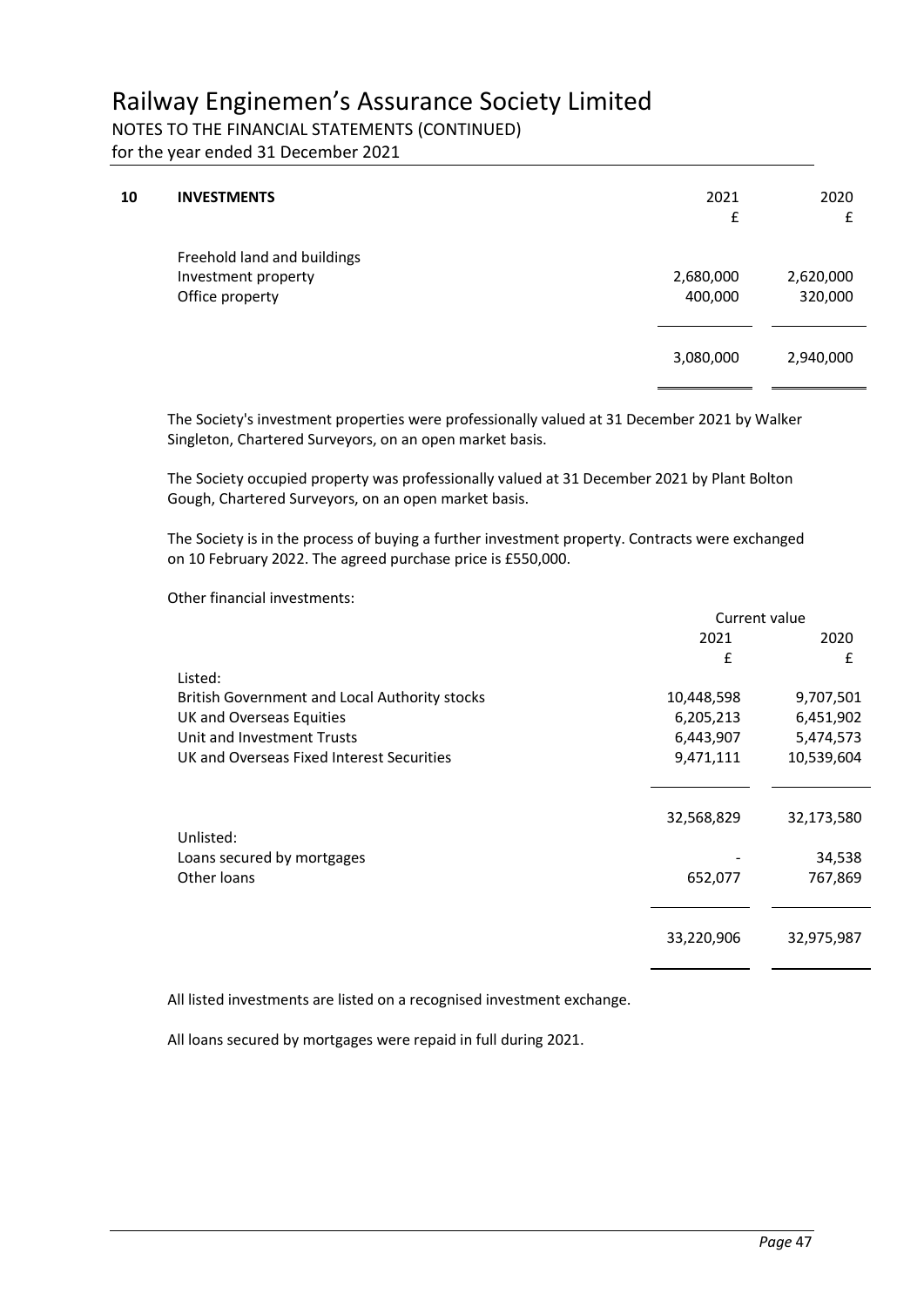### NOTES TO THE FINANCIAL STATEMENTS (CONTINUED)

for the year ended 31 December 2021

| 11 | <b>TANGIBLE FIXED ASSETS</b>                          | Fixtures,<br>fittings and<br>equipment<br>£ |
|----|-------------------------------------------------------|---------------------------------------------|
|    | Cost<br>1 January 2021<br>Additions<br>Disposals      | 110,993                                     |
|    | 31 December 2021                                      | 110,993                                     |
|    | Depreciation<br>1 January 2021<br>Charge for the year | 93,240<br>3,877                             |
|    | 31 December 2021                                      | 97,117                                      |
|    | Net book value<br>31 December 2021                    | 13,876                                      |
|    | 31 December 2020                                      | 17,753                                      |

#### **12 RESERVES AND TECHNICAL PROVISIONS**

|                                 | Own Funds<br>£ | Technical<br>Provisions<br>£ |
|---------------------------------|----------------|------------------------------|
| 1 January 2021                  | 8,742,187      | 27,914,142                   |
| Transfer from technical account | 2,271,266      | (2,303,156)                  |
| 31 December 2021                | 11,013,453     | 25,610,986                   |

The whole of the Society's assets and liabilities are subject to an annual actuarial valuation in accordance with the Delegated Act and associated guidelines.

The valuation is carried out by the Chief Actuary, Mrs A E Carr of Steve Dixon Associates LLP. The Reserves and Technical Provisions in the financial statements reflect the results of the valuation.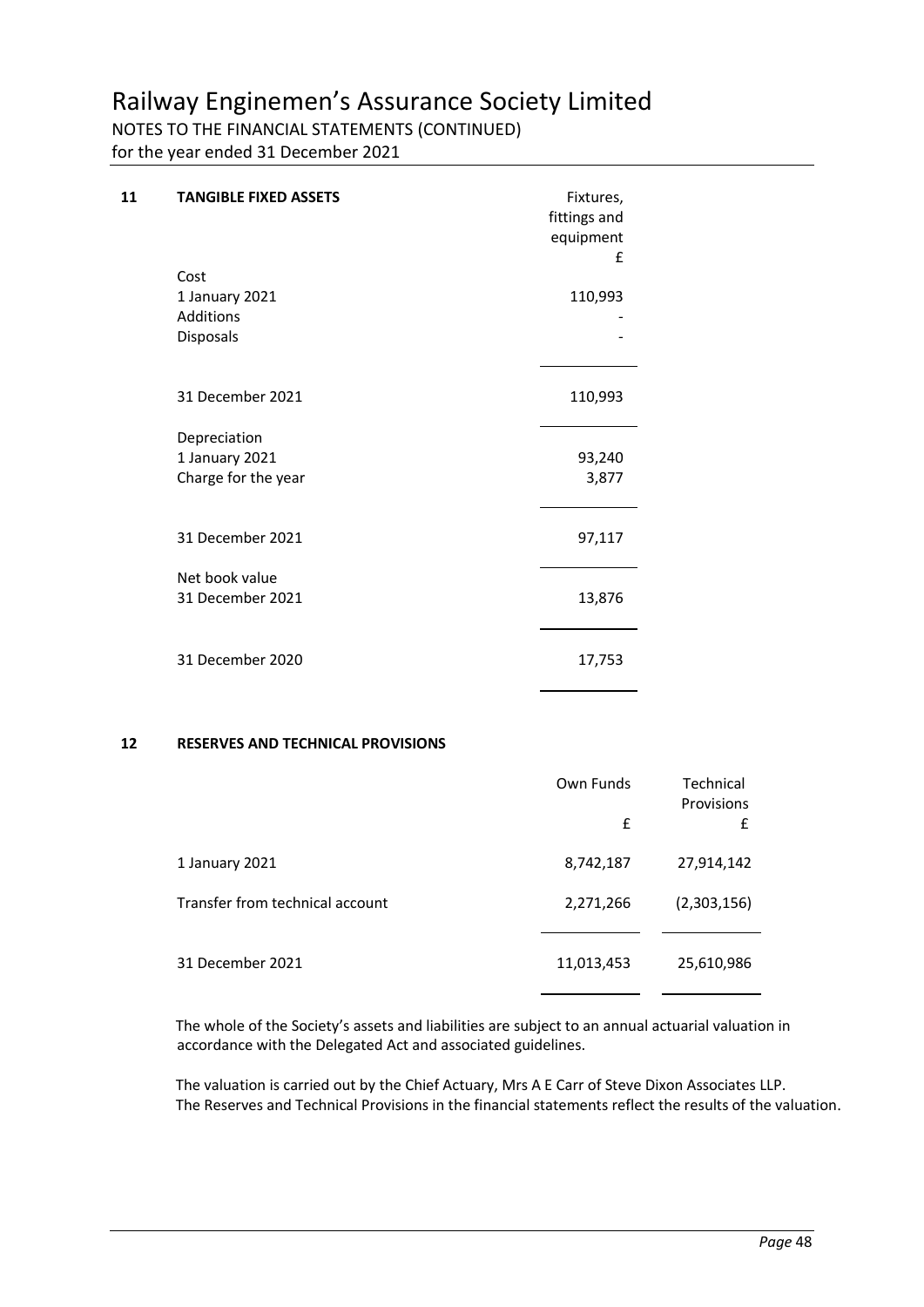NOTES TO THE FINANCIAL STATEMENTS (CONTINUED)

for the year ended 31 December 2021

| 13 | <b>CREDITORS</b>                                                                                                  | 2021   | 2020   |
|----|-------------------------------------------------------------------------------------------------------------------|--------|--------|
|    | Payable within 12 months otherwise than by instalments:<br>Other creditors including taxation and social security | 15,850 | 13,868 |

### **14 APPOINTED CHIEF ACTUARY AND WITH-PROFITS ACTUARY AND REMUNERATION**

The appointed Chief Actuary and With-Profits Actuary of the Society is Mrs A E Carr, an Actuary with Steve Dixon Associates LLP. The Society has requested her to provide certain particulars requested in Section 77 of the Friendly Societies Act 1992. She has confirmed she is not a member of the Society, and that neither she nor her family, nor any of her partners, nor any corporate body of which she is a director or is controlled by her, has any financial or pecuniary interests in the Society, other than fees paid to Steve Dixon Associates LLP for actuarial services, which in 2021 totalled £125,319 (2020: £129,292).

#### **15 TRANSACTIONS WITH COMMITTEE MEMBERS, OFFICERS AND THEIR CLOSE FAMILY MEMBERS**

The following transactions have been undertaken as part of the normal business of the Society. These transactions were originally made on the same terms and conditions as applicable to other members of the Society, or on commercial terms.

|                                     |                      | 2021        |                      | 2020        |  |
|-------------------------------------|----------------------|-------------|----------------------|-------------|--|
|                                     | Number<br>of persons | Amount<br>£ | Number<br>of persons | Amount<br>£ |  |
| Life assurance policies:            |                      |             |                      |             |  |
| Premiums paid during the year       | 10                   | 17.971      | 11                   | 24.818      |  |
| Total sum assured as at 31 December | 10                   | 235,450     | q                    | 240,827     |  |

Commission of £1,493 (2020: £1,983) has been paid to some Committee members in relation to their duties as Depot Introducers. Further details are provided in the Remuneration Report on page 27.

During the year R T Brushfield-Hodges was paid £190 (2020: £1,339) for consultancy services provided to the Society.

During the year E J Brushfield-Hodges was paid £375 (2020: £Nil) for consultancy services provided to the Society.

A register of transactions or arrangements made for a Committee Member or person connected with a Committee Member is maintained and is available for inspection at the Registered Office.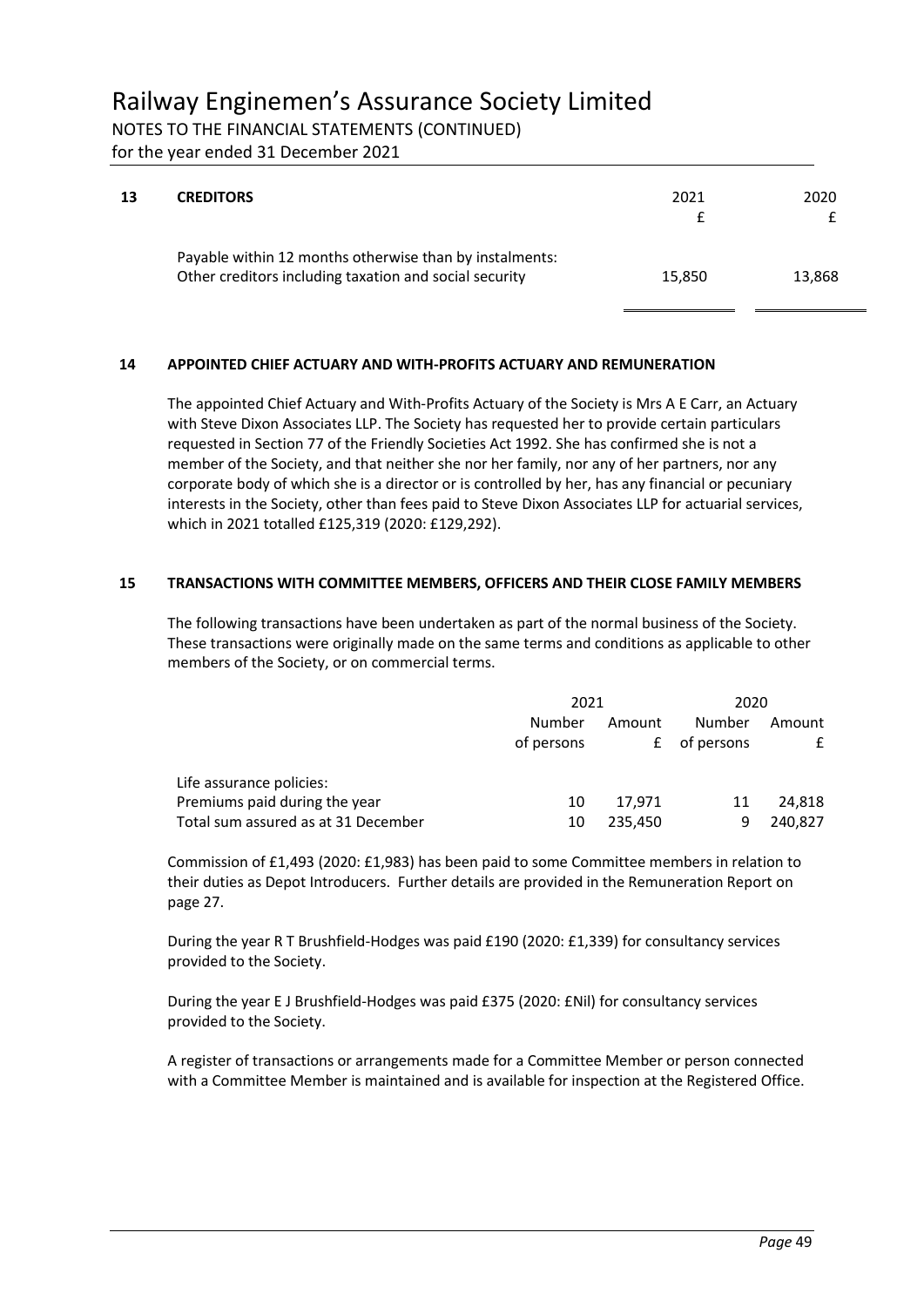for the year ended 31 December 2021

#### **16 FRS 103 LONG TERM INSURANCE CONTRACTS**

The technical provisions have been calculated by the actuarial function, overseen by the Chief Actuary in line with methods laid out in the Delegated Act and associated guidelines as implemented in the United Kingdom and Republic of Ireland*.* The technical provision disclosed within the statement of financial position comprises the best estimate element and the risk margin as detailed below:

#### **Summary**

The total assets in excess of capital requirements:

| f'000     | f'000    |
|-----------|----------|
| 37,331    | 37,255   |
| (706)     | (599)    |
| 36,625    | 36,656   |
|           |          |
|           |          |
| (25, 153) | (26,881) |
| (458)     | (1,033)  |
| (25, 611) | (27,914) |
| 11,013    | 8,742    |
| (4,703)   | (4,028)  |
| 6,310     | 4,715    |
|           |          |

#### **Basis of Capital Requirement**

The capital requirement is the higher of the Minimum Capital Requirement (MCR), set by Solvency II Regulations, and the Society's Solvency Capital Requirement (SCR). The MCR is set at €3.7million, which is translated into sterling based on the euro: sterling exchange rate on 31 October each year as declared by the European Commission. The MCR at 31 December 2021 was £3,126,130 (2020: £3,337,696). This decrease relates solely to the movement in the euro: sterling exchange rate.

The calculated SCR for the Society at 31 December 2021 was £4,703,386 (2020: £4,027,622), meaning that the SCR remains higher than the MCR in 2021 and is shown as the capital requirement in the table above. The increase in the SCR of £675,764 is attributable to the following factors:

- The increase in the value of equities due to market movements;
- An increase in the equity stress, in line with regulatory requirements;
- An increase in the holdings of non-sterling assets.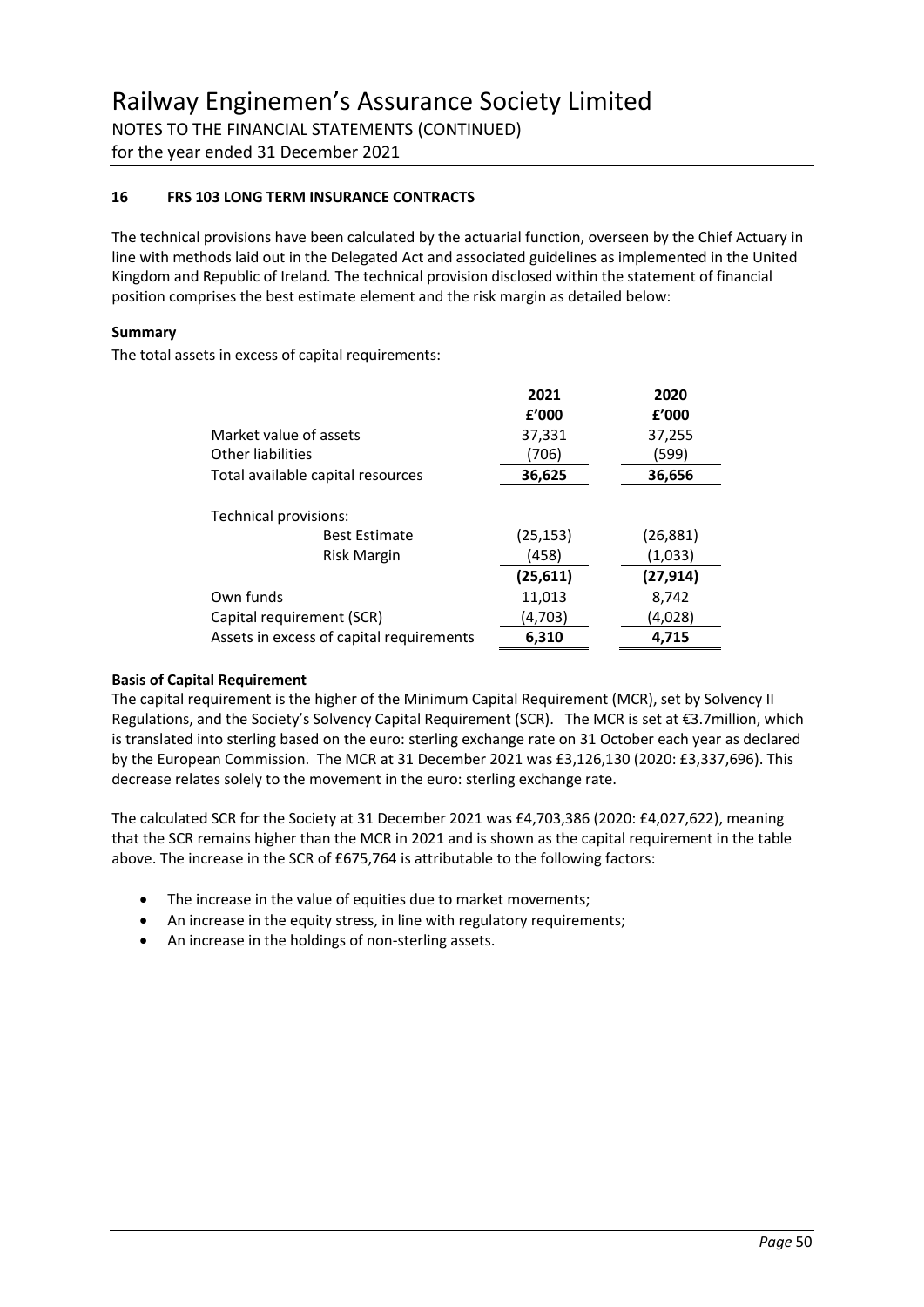for the year ended 31 December 2021

#### **16 FRS 103 LONG TERM INSURANCE CONTRACTS (CONTINUED)**

The assumptions used in calculating the technical provision are as determined by the Management Committee having regard to the advice of the Chief Actuary. An overview of the method used to set the assumptions is included in the following table.

#### **Assumptions**

The key assumptions are as follows:

| <b>Valuation Basis Summary</b>                                           | 31 December<br>2021                                           | 31 December<br>2020                                           | <b>Process for setting assumptions</b>                                                                                                                                                                                                                                                                                                                                                                                                                                                                                                                                                                                      |  |
|--------------------------------------------------------------------------|---------------------------------------------------------------|---------------------------------------------------------------|-----------------------------------------------------------------------------------------------------------------------------------------------------------------------------------------------------------------------------------------------------------------------------------------------------------------------------------------------------------------------------------------------------------------------------------------------------------------------------------------------------------------------------------------------------------------------------------------------------------------------------|--|
| Methodology                                                              | Best estimate<br>and risk<br>margin                           | <b>Best estimate</b><br>and risk<br>margin                    | The method is prescribed by the<br>regulations.                                                                                                                                                                                                                                                                                                                                                                                                                                                                                                                                                                             |  |
| <b>Allowance for expenses</b><br><b>Investment management</b><br>fees    | 16.1% of gross<br>premiums<br>0.334% of<br>policy<br>reserves | 16.1% of gross<br>premiums<br>0.334% of<br>policy<br>reserves | The allowance for expenses is based on<br>the assumed maintenance expenses as a<br>percentage of earned premiums. This is to<br>ensure that the projected expenses in the<br>cashflows used to calculate the technical<br>provisions are sufficient on average over<br>the average duration of six years to cover<br>the projected budget expenses. The<br>investment management expenses are<br>assumed to be a percentage of policy<br>reserve explicitly allowed for in the<br>model. Acquisition expenses are assumed<br>to be absorbed by new business, so no<br>assumptions are included for acquisition<br>expenses. |  |
| <b>Allowance for future</b><br>bonus<br><b>Reversionary bonus rates:</b> |                                                               |                                                               | The actuarial valuation has assumed that<br>future reversionary bonuses will be set to                                                                                                                                                                                                                                                                                                                                                                                                                                                                                                                                      |  |
| Post 31 December 2017<br>inceptions                                      | 1.00%                                                         | 0.75%                                                         | ensure that they are sustainable, with<br>future returns equal to the risk-free rate.<br>In practice, we expect higher returns than                                                                                                                                                                                                                                                                                                                                                                                                                                                                                         |  |
| Post-1984 to 31 December<br>2017 inceptions                              | 0.75%                                                         | 0.50%                                                         | risk-free rates and would aim to reward<br>policyholders through both reversionary<br>and final bonuses where appropriate.                                                                                                                                                                                                                                                                                                                                                                                                                                                                                                  |  |
| Pre-1984 inceptions                                                      | 1.50%                                                         | 1.00%                                                         | Final bonus rates are set to equal current<br>rates until end May 2022, revised rates<br>until May 2023 and zero thereafter.                                                                                                                                                                                                                                                                                                                                                                                                                                                                                                |  |
|                                                                          | and reducing<br>thereafter                                    | and reducing<br>thereafter                                    |                                                                                                                                                                                                                                                                                                                                                                                                                                                                                                                                                                                                                             |  |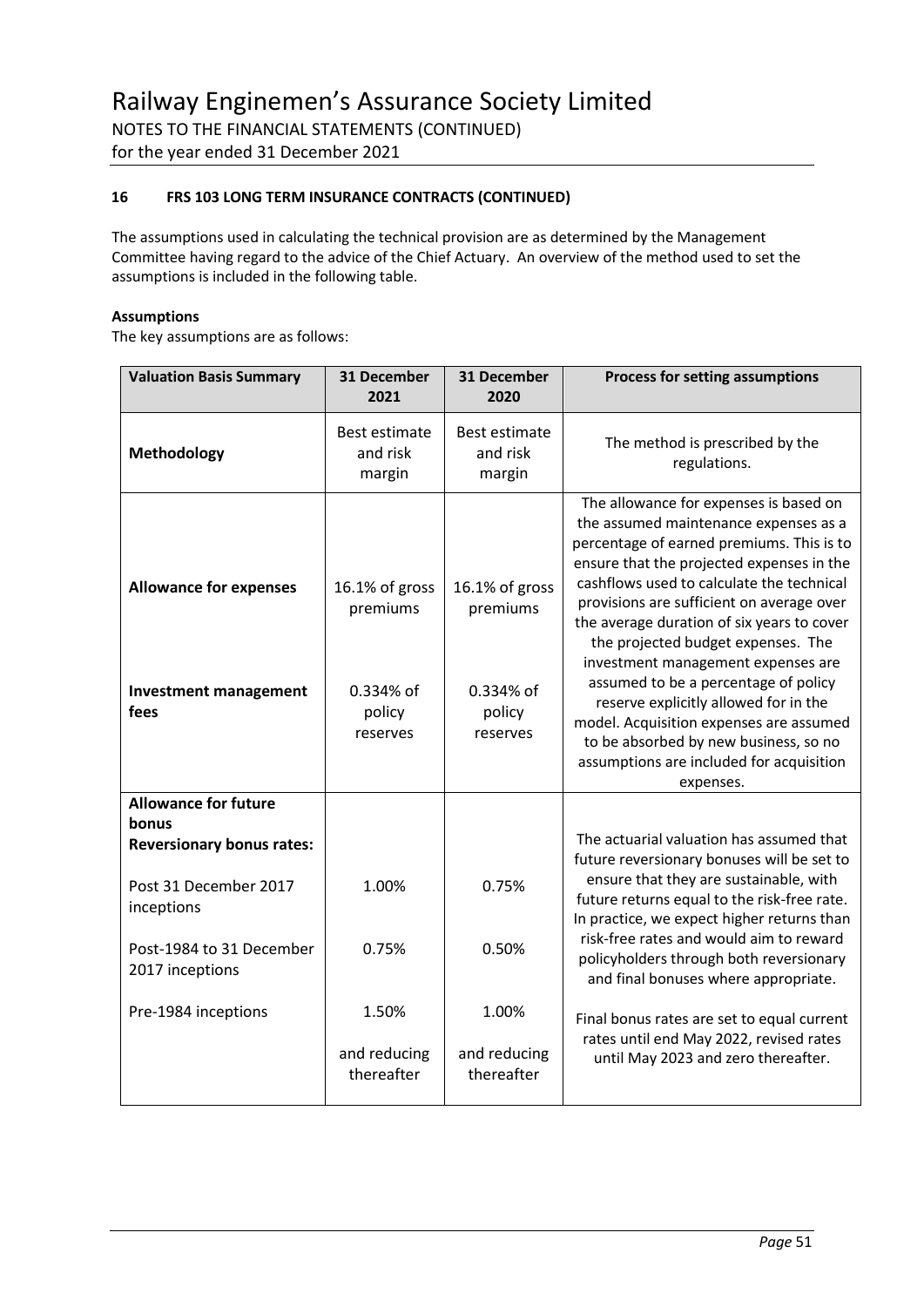for the year ended 31 December 2021

### **16 FRS 103 LONG TERM INSURANCE CONTRACTS (CONTINUED)**

| <b>Valuation Basis Summary</b>                       | 31 December<br>2021                                                                   | 31 December<br>2020                                                                   | Process for setting assumptions                                                                                                                                                                                                                                                                                                                                                                                                                                                                                                                                                                                                                                       |
|------------------------------------------------------|---------------------------------------------------------------------------------------|---------------------------------------------------------------------------------------|-----------------------------------------------------------------------------------------------------------------------------------------------------------------------------------------------------------------------------------------------------------------------------------------------------------------------------------------------------------------------------------------------------------------------------------------------------------------------------------------------------------------------------------------------------------------------------------------------------------------------------------------------------------------------|
| <b>Mortality</b><br>Aged 17 and over<br>Under age 17 | 70%<br>AMC00/AFC00<br>ultimate<br>40% ELT15                                           | 55%<br>AMC00/AFC00<br>ultimate<br>30% ELT15                                           | The mortality assumptions are based on<br>the Society's average experience over<br>the previous five years, unless the data<br>shows trends that suggest this is not<br>appropriate. The reported but not yet<br>paid deaths have been considered in<br>setting the assumption. A mortality<br>loading has been applied for the next 12<br>months of projections due to Covid-19,<br>resulting in an additional reserve of<br>£22k held.<br>AMC00 is generated by the actuarial<br>profession based on experience of UK<br>insured lives during 1999-2002. ELT15<br>is based on the mortality experience of<br>the population of England and Wales<br>during 1990-92. |
| <b>Morbidity</b>                                     | 40% of the<br>rates derived<br>from the<br>Society's past<br>disability<br>experience | 40% of the<br>rates derived<br>from the<br>Society's past<br>disability<br>experience | The morbidity assumptions are based<br>on the Society's average experience<br>over the previous five years, unless the<br>data shows trends that suggest this is<br>not appropriate.                                                                                                                                                                                                                                                                                                                                                                                                                                                                                  |
| Tax<br>Taxable policies<br>Tax exempt<br>Policies    | 0%<br>0%                                                                              | 0%<br>0%                                                                              | Based on the Society's experience.                                                                                                                                                                                                                                                                                                                                                                                                                                                                                                                                                                                                                                    |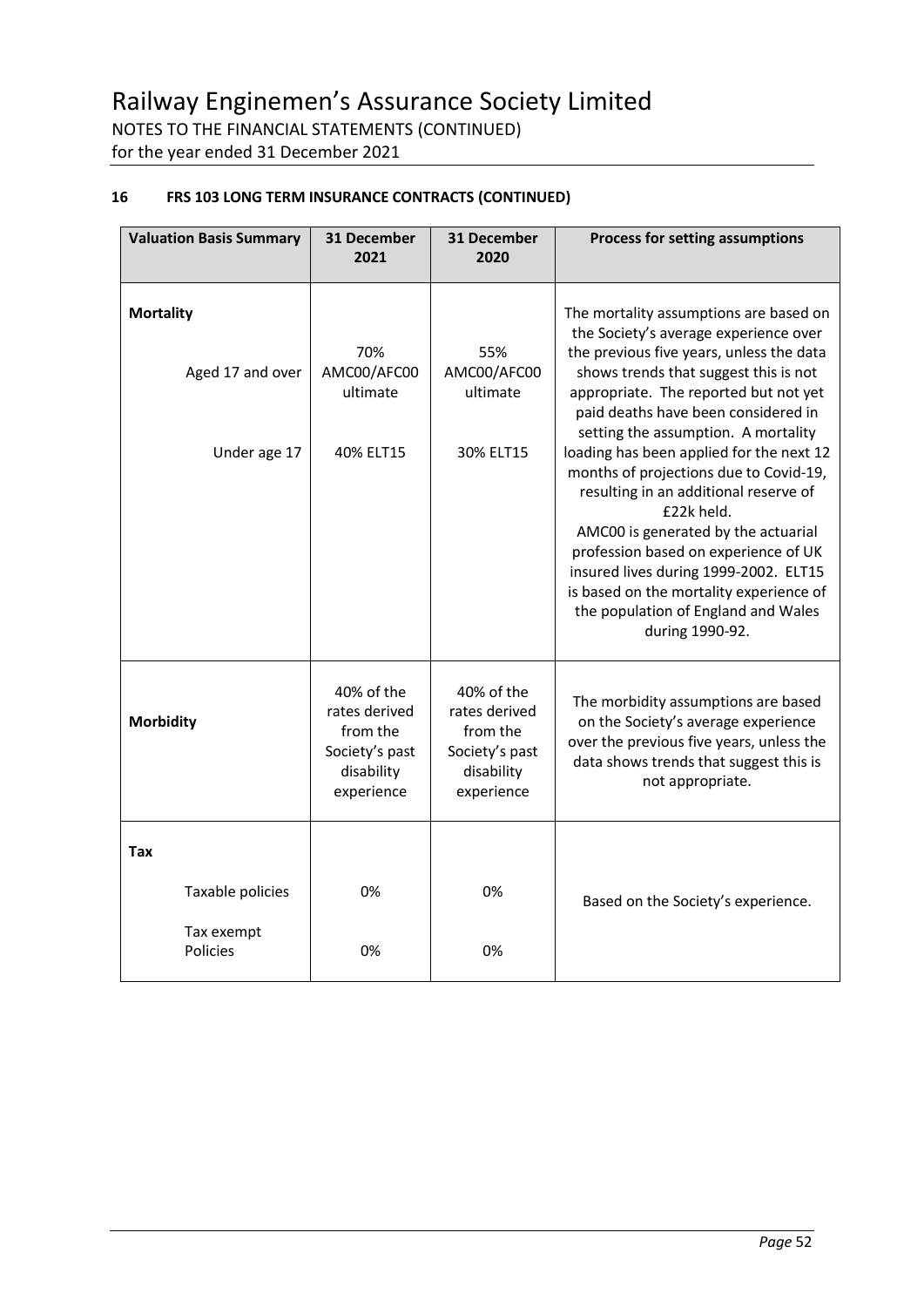#### **16 FRS 103 LONG TERM INSURANCE CONTRACTS (CONTINUED)**

#### **Lapses**

The lapse assumptions are set by carrying out a generalised linear model analysis, which identifies whether a factor has a statistically significant impact on the results, using data from the last five years of experience. Once the significant factors have been identified, the lapse rates are set based on the experience.

#### **2021 Lapse Rate Table**

| <b>Age Band</b> | <b>Duration</b> | Saver &           | <b>Saver</b> | <b>Child</b> |
|-----------------|-----------------|-------------------|--------------|--------------|
|                 | <b>Band</b>     | <b>Disability</b> |              |              |
| $0-20,$         | 0               | 2.2%              | 3.0%         | 2.4%         |
| $40+$           | $1 - 2$         | 8.4%              | 11.4%        | 8.9%         |
|                 | 3               | 5.5%              | 7.5%         | 5.9%         |
|                 | $4 - 7$         | 4.8%              | 6.6%         | 5.2%         |
|                 | 8               | 3.4%              | 4.7%         | 3.7%         |
|                 | $9 - 20$        | 2.6%              | 3.5%         | 2.8%         |
|                 | $20+$           | 3.5%              | 4.8%         | 3.8%         |
| 20-29           | 0               | 3.0%              | 4.2%         | 3.2%         |
|                 | $1 - 2$         | 11.5%             | 15.7%        | 12.3%        |
|                 | 3               | 7.5%              | 10.3%        | 8.1%         |
|                 | $4 - 7$         | 6.7%              | 9.1%         | 7.1%         |
|                 | 8               | 4.7%              | 6.5%         | 5.1%         |
|                 | $9 - 20$        | 3.5%              | 4.8%         | 3.8%         |
|                 | $20+$           | 4.9%              | 6.7%         | 5.2%         |
| 30-39           | 0               | 2.6%              | 3.6%         | 2.8%         |
|                 | $1 - 2$         | 9.9%              | 13.5%        | 10.5%        |
|                 | 3               | 6.5%              | 8.9%         | 6.9%         |
|                 | $4 - 7$         | 5.7%              | 7.8%         | 6.1%         |
|                 | 8               | 4.1%              | 5.6%         | 4.3%         |
|                 | $9 - 20$        | 3.0%              | 4.2%         | 3.2%         |
|                 | $20+$           | 4.2%              | 5.7%         | 4.5%         |

The significant factors identified in 2021 were policy type, duration in force and age. Once the significant factors were determined, the bands are merged within each factor where they are not statistically different from each other. This resulted in 63 groups, split by three age bands, seven duration bands and three policy types, as shown above. Previously policy type had not been identified as a significant factor so lapse rates were split by duration and age only.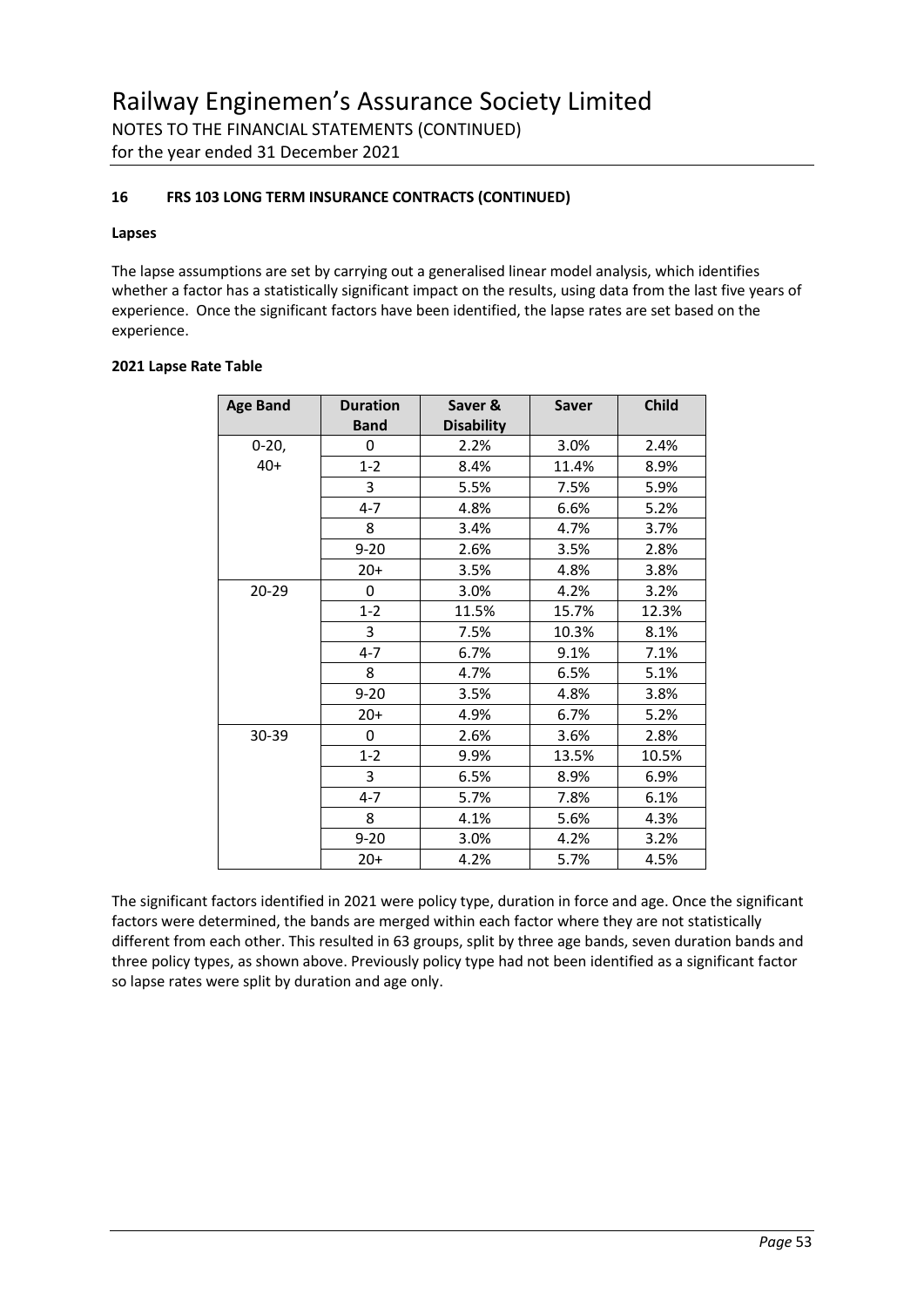for the year ended 31 December 2021

#### **16 FRS 103 LONG TERM INSURANCE CONTRACTS (CONTINUED)**

#### **Lapses (continued)**

#### **2020 Lapse Rate Table**

| <b>Duration in</b> | Age         |              |           |
|--------------------|-------------|--------------|-----------|
| <b>Force</b>       | $0-14, 40+$ | 15-19, 30-39 | $20 - 29$ |
| Less than 1        | 2.25%       | 3.00%        | 3.50%     |
| $1 - 2$            | 10.25%      | 13.50%       | 15.75%    |
| 3                  | 7.00%       | 9.00%        | 10.50%    |
| $4 - 8$            | 5.50%       | 7.25%        | 8.50%     |
| $9 - 14$           | 3.00%       | 4.00%        | 4.50%     |
| $15 - 19$          | 2.25%       | 2.75%        | 3.25%     |
| $20+$              | 3.25%       | 4.00%        | 4.75%     |

#### **Risk Management and Control**

A key part of the Society's risk management strategy is its system of internal controls. The Management Committee has overall responsibility for the Society's systems of internal control and for reviewing their effectiveness. Their implementation and maintenance is the responsibility of the Chief Executive and Finance Manager. The Society's policies and procedures are documented and are subject to regular review. The Audit and Risk Management sub-Committee reviews the performance of the internal control systems on an annual basis.

The Society has a risk management strategy in place. This aims to:

- identify key risks
- specify risk thresholds in line with the Society's risk appetite
- put measures in place to maintain risks within specified risk thresholds
- monitor risks appropriately
- highlight necessary action to mitigate risks and their impact

The Society has a Risk Appetite Statement, a Key Risk Summary (which is reviewed at least quarterly) and an assessment of the capital required to cover the risks. The Society has a target level of capital greater than that required to cover capital requirements, with the aim of ensuring that the Society can still meet its liabilities and capital requirements in a wide range of future circumstances.

#### **Solvency Capital Requirement (SCR)**

In addition to the technical provisions, the regulations require the calculation of the SCR. The SCR is assessed based on the Society's risks as being sufficient to cover possible losses due to those risks. The Society uses the standard formula methodology approach; this is outlined in the Delegated Act and associated guidelines.

Under the standard formula methodology each individual capital risk, with the exception of operational risk, must be stressed by a factor given within the Delegated Act. The individual SCR calculated for each risk module is then correlated to provide a gross base SCR (BSCR). The overall SCR is then calculated by adjusting the BSCR for the loss absorbency of technical provisions plus the SCR for operational risk. The following four risk modules apply to the Society's policies: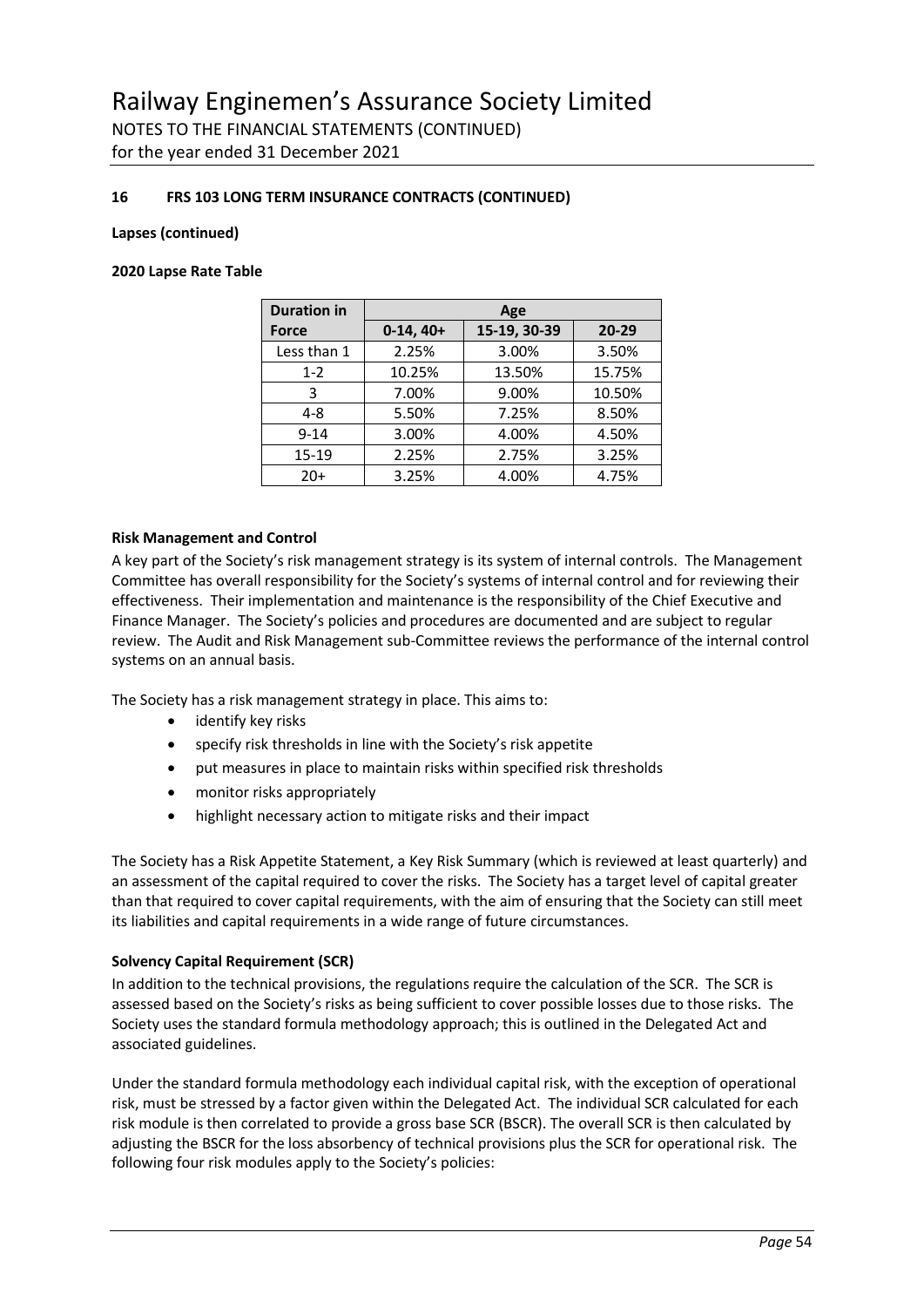for the year ended 31 December 2021

#### **16 FRS 103 LONG TERM INSURANCE CONTRACTS (CONTINUED)**

#### **Solvency Capital Requirement (SCR) (continued)**

#### **Market Risk**

Market risk is the risk that the value of a financial instrument will fluctuate because of the volatility of market prices. The market risk module considered for the Society's asset portfolio consists of the asset stresses below:

#### **Interest rate**

This stress allows for movements in the risk-free rates used for discounting withing the calculation of the technical provision. The impact of the change in risk-free rates is measured against both the assets and liabilities to give a net impact.

#### **Equity**

The Solvency II Delegated Act requires an immediate fall of 39% plus a symmetric adjustment for equities listed on regulatory markets in countries that are members of the EEA or OECD (and 49% for other equities). The Society has taken advantage of the ability to assume a lower stress for purchases of directly held equities made prior to 1 January 2016.

#### **Property**

The asset stress allows for an instantaneous fall of 25% in the value of property, including property held via real estate investment trusts.

#### **Spread**

The spread is an additional return over the risk-free rate earned on bonds and is a representation of the riskiness of bond returns.

#### **Currency**

The currency risk considers the impact of a sharp rise or fall in the currency exchange rates. The currency stress allows for an instantaneous fall of 25% in the sterling market value of nonsterling assets.

#### **Concentration**

Concentration risk considers the impact of a large exposure with a particular counterparty.

#### **Correlation**

The Delegated Act takes into account the diversification within the asset portfolios by using a correlation matrix. This is because it is unlikely that all these risks (major and individual) will occur simultaneously.

#### **Counterparty Risk**

The counterparty risk module considers the risk of potential losses due to unexpected default, or deterioration in the credit standing of counterparties and debtors over the ensuing year. The method within the Delegated Act assesses the probabilities of default and losses given default based on current credit ratings.

#### **Life Underwriting Risk**

The life underwriting risk considers the risk arising from the underwriting of the Societies policies. For each risk, the stress is considered only for those policies where this increases the technical provisions.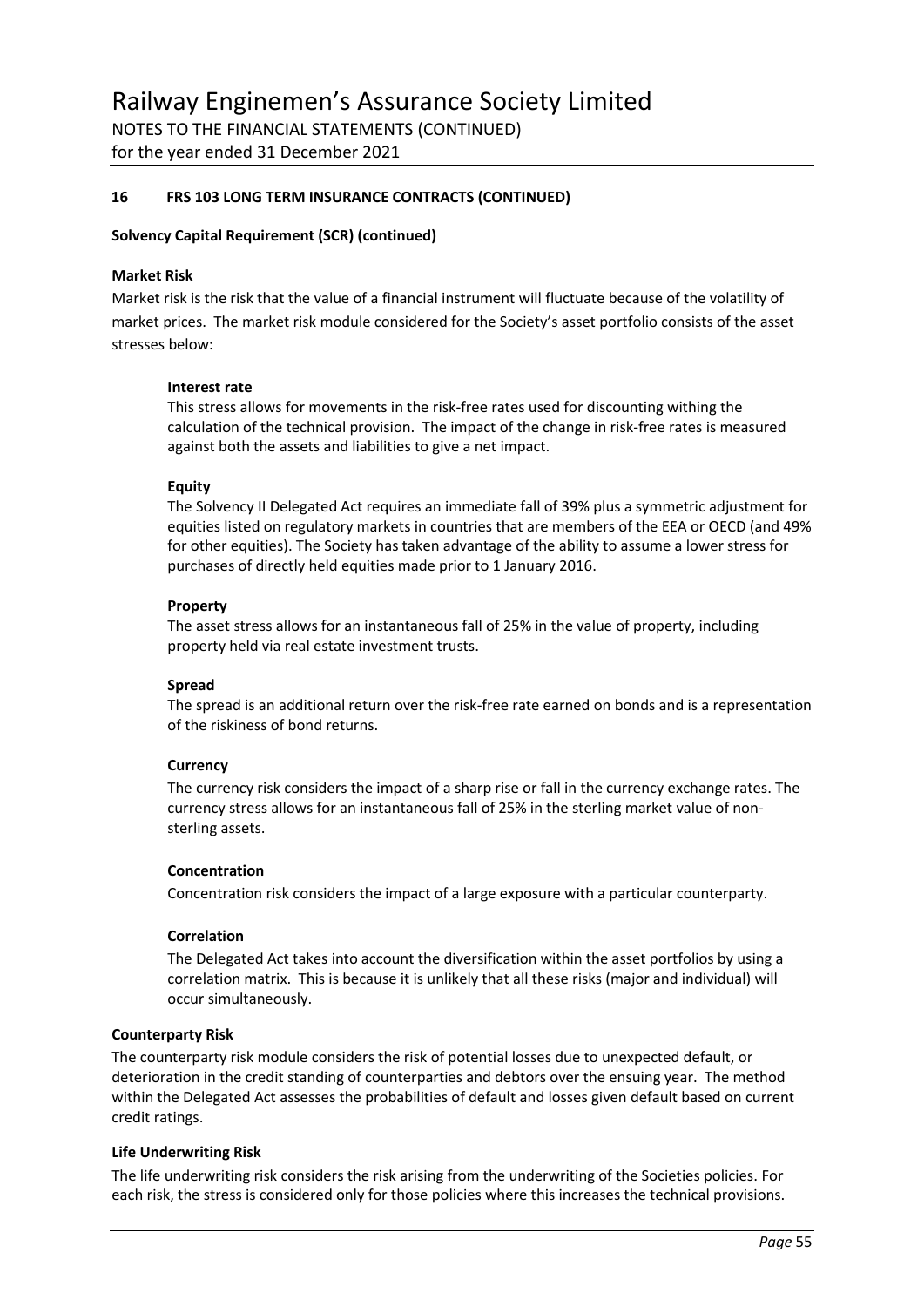for the year ended 31 December 2021

#### **16 FRS 103 LONG TERM INSURANCE CONTRACTS (CONTINUED)**

#### **Solvency Capital Requirement (SCR) (continued)**

The particular risks to be considered are listed below:

#### **Lapse**

This stress covers the change in technical provisions as a result of the unexpected change in policyholder surrenders and lapses.

The lapse stress is based on three scenarios, with the scenario having the greatest impact in total liabilities being used to calculate the additional capital to cover lapse risk:

- future lapses 50% higher than expected
- future lapses 50% lower than expected
- mass lapse of 40% of in-force business, a one-off event

#### **Mortality**

This stress covers the loss or change in technical provisions following a permanent 15% increase in the expected mortality.

#### **Longevity**

This stress covers the loss or change in technical provisions following a permanent 20% decrease in the expected mortality. As the effect for the Society is to reduce liabilities and has no effect on assets, the stress is therefore assumed to be nil.

#### **Morbidity**

This stress covers the loss or change in technical provisions following a permanent increase in expected morbidity. The disability inception stress is based on 35% increase in disability claims in the first 12 months from the valuation date and then 25% thereafter.

#### **Expense**

This is the stress that expense levels of administering the in-force policies are higher than assumed. This can arise from an increase in expenses through inflation or unexpected costs.

The expense stress is a permanent 10% increase in administration expenses plus a 1% increase per annum in expense inflation.

#### **Life Catastrophe**

This stress relates to the risk of loss or change in the technical provisions relating to the outbreak of major epidemics as well as the unusual accumulation of risks under extreme circumstances.

The life catastrophe stress is a 0.15% increase in mortality rates, for the next twelve months, for each policy where the payment of benefits is dependent on the policyholders' survival or death.

#### **Correlation**

The Delegated Act take into account the diversification of insurance risks within the business by using a correlation matrix. This is because it is unlikely that all these risks (major and individual) will occur simultaneously.